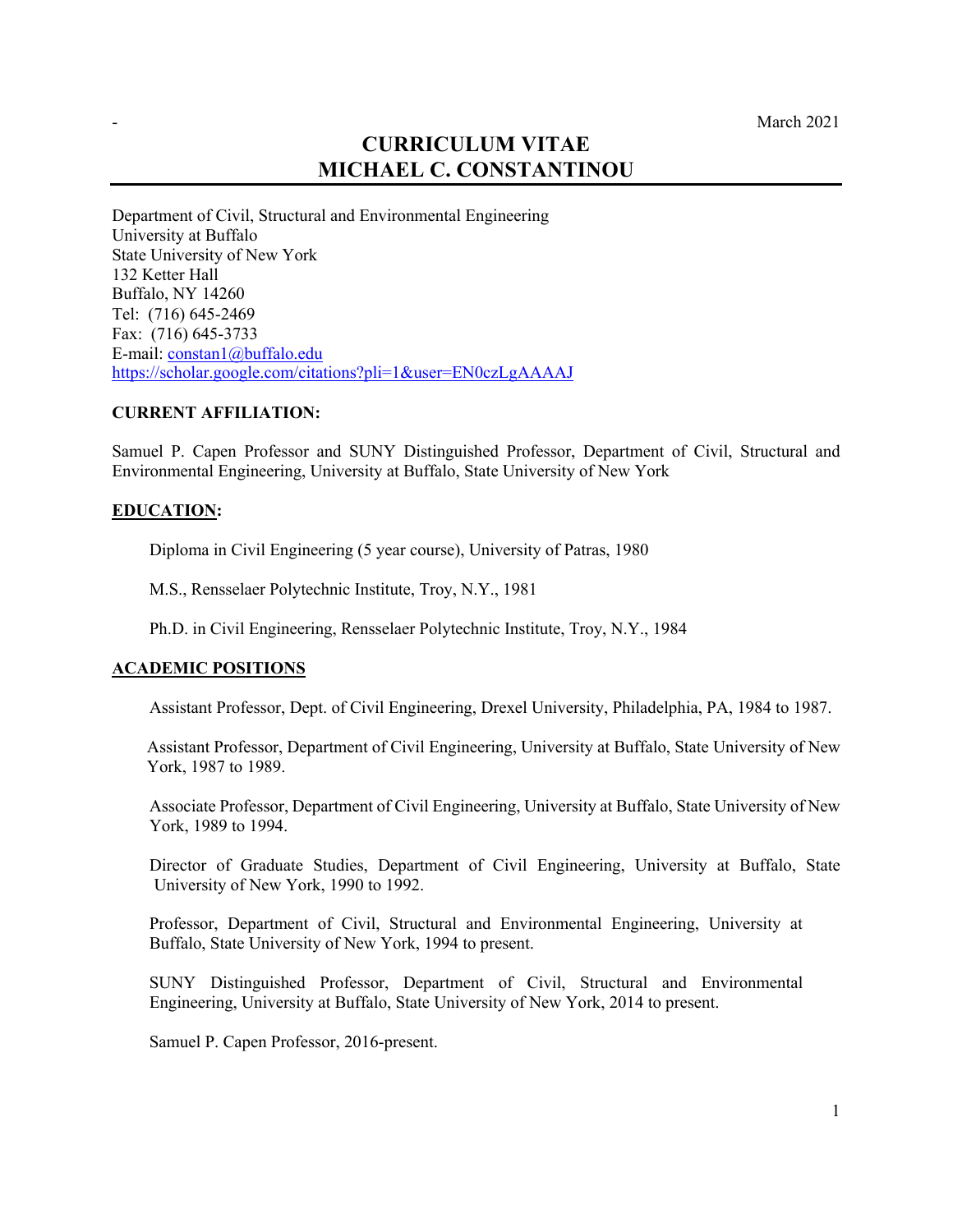Director or Deputy Director, Structural Engineering and Earthquake Simulation Laboratory, University at Buffalo, State University of New York, 1997 to 2004 and 2010 to 2014.

Chair, Department of Civil, Structural and Environmental Engineering, University at Buffalo, State University of New York, 1999 to 2005.

### **PROFESSIONAL POSITIONS AND CONSULTING:**

**Engineer**, B. Schwartz and Associates, Plymouth Meeting, PA, 1984.

### **Consultant on analysis and design of structures with emphasis on seismic protective systems design, analysis, inspection, testing and peer review,** 1984-today.

Consulted on the following projects: Mesologgi Hospital, Greece; Corinth Canal Bridges, Greece; LNG Tanks, Greece; U.S. Court of Appeals building, San Francisco, CA; San Bernardino County Medical Center Replacement Project, CA; Queensboro Bridge, NY; ISP Chemicals Tanks, Kentucky; University Bridge, Seattle, WA; San Francisco Airport International Terminal, CA; Corinth Canal Railway Bridge, Greece; Rion-Antirion Cable-Stayed Bridges, Greece; Caltrans SRMD Test Facility, CA; JFK Roadways, NY; Beijing Railway Station, China; Hearst Mining Building, Berkeley, CA; Rion-Antirion Approach Viaduct, Greece; Santa Clara Police Facility, CA; Yerba Buena Tower, San Francisco, CA; 196<sup>th</sup> Street Bridge, Seattle, WA; Woodrow-Wilson Bridge, Washington, D.C; Ataturk International Airport Terminal, Istanbul, Turkey; Pasadena City Hall, CA; Ingram Micro Building, Santa Ana, CA; AboveNet Building, San Francisco, CA; Univ. Avenue Building, Palo Alto, CA; Bolu Viaduct, Turkey; Museum of the Acropolis, Greece; SouthBay Tower, San Jose, CA; Onassis Center, Greece; CYTA Central Building, Cyprus; Shemya Radar Facility, Alaska; Ashley Phosphate and US 52 Bridges, Charleston, SC; Kourion Structures, Cyprus; Centre Administratif Pictet-Acacias, Switzerland; Orlan Oil and Gas Platform (ExxonMobil), Russia; Piltun Oil and Gas Platform (Shell), Russia; Lunskoye Oil and Gas Platform (Shell), Russia; Willamette River Bridge, Oregon; New de Young Museum, San Francisco, CA; Oakland Cathedral, Oakland, CA, Baha'i Temple, Chile; Tarabya Hotel, Turkey; Nordstrom South Coast Plaza, Costa Mesa, CA; LNG Tanks, Long Beach, CA; CYTA Building Retrofit Program, Cyprus; George Washington Bridge, WA; Mills Peninsula Hospital, Burlingame, CA; Statue of Hermes, Greece; CPMC Hospital, San Francisco, CA; Washington Hospital, Fremont, CA; Olympic Committee Building, Cyprus; Dafni Railway Bridge, Greece; Erzurum Hospital, Turkey; 11<sup>th</sup> Avenue Bridge, NYC; Limassol Public Library, Cyprus; Riviere des Prairies Bridge, Montreal, Canada; Jin Nam 3<sup>rd</sup> Bridge, Korea; New Yang Soo Grand Bridge, Korea; Gangdong Grand Bridge, Korea; University Building, Cyprus; Heyder Aliyev Cultural Center, Baku, Azerbaijan; San Francisco General Hospital, San Francisco, CA; Throgs Neck Bridge, NY; Kimpo Airport, Korea; Kyung Ho River 1<sup>st</sup>, 2<sup>nd</sup> and 6<sup>th</sup> Bridges, Korea; Hang Jyung Bridge, Korea; Ansungchun Bridge, Korea; Namgang Bridge, Korea; Watan Bridge, Korea; Sojung Grand Bridge, Korea; Hongsunwasan Bridge, Korea; Arkuntun-Dagi Oil and Gas Platform (ExxonMobil), Russia; Monroe County Crime Lab, Rochester, NY; Stanford University Hospital, CA; San Bernardino Courthouse, CA; Electricity Authority Building, Pafos, Cyprus; New Janhowon Bridge, Korea; Daesung Bridge, Korea; Galchun 2<sup>nd</sup> Bridge, Korea; Semi Bridge, Korea; Moonam Bridge, Korea; Namganng Ditch 3<sup>rd</sup> Bridge, Korea; Sabiha Gokcen Airport Terminal, Istanbul, Turkey; Nordstrom Westside Pavilion, Los Angeles; China Trust Bank, Taiwan; 8 Washington Building, San Francisco, CA; San Diego Courthouse, CA; Yihua Dazhi, Taiwan; Newton Reservoir, Vancouver, Canada; Port Mann Bridge, Vancouver, Canada; Apple Campus, Cupertino, CA; New Nonsan Grand Bridge, Korea; Cekmekoy Alemdar Hospital, Turkey; Yeongi Bridge, Korea; RFK Bridge, New York; Tappan Zee Bridge, New York; 6th Street Bridge, Los Angeles, CA; St. Bernardine Medical Center, San Bernardino, CA; Loma Linda University Medical Center, Loma Linda, CA; Goethals Bridge, NY-NJ; Hotel via Vallejo, Mexico City, Mexico; Naval Medical Center, San Diego, CA; CEC B7 Xinyi Building, Taiwan; A20/A73 Interchange Bridge, Quebec, Canada; ESPE Research Building, Quito,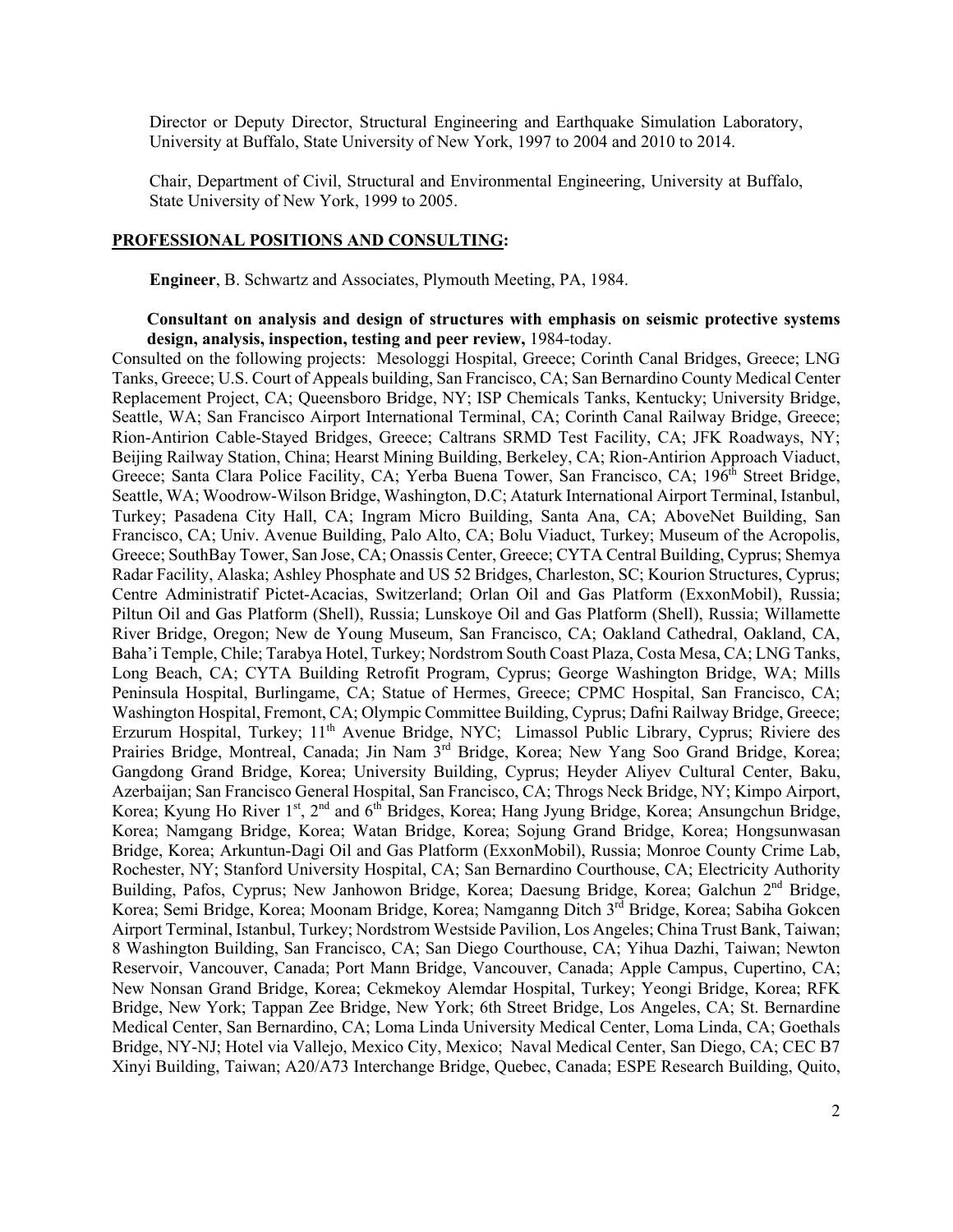Ecuador; Giant Magellan Telescope, Chile; Basaksehir Integrated Health Campus, Istanbul, Turkey; Los Angeles County Museum of Art, CA; Christchurch Outpatient Facility, New Zealand; Gerald Desmond Bridge, CA; St. Bernardine Hospital, CA; Vincent Thomas Bridge, CA; Wrapper Building, Los Angeles, CA; Pont Sur La Route 169 Au-Dessus de la Rivière Mistassini, Quebec, Canada; Vallco Town Center, Cupertino, CA.

# **Consultant on analysis and design of industrial systems, identification of machine vibration problems and design of motion control systems for machines and equipment,** 1984- today.

Examples of projects: nonlinear, large displacement analysis of shelving systems; identification of vibration problems of paper processing machines; design of tuned mass dampers for machines; investigation of methods for enhancing damping in order to reduce vibration in machines; design of bridge expansion joints; testing of vibration isolation systems; design of seismic isolation system for telecommunication equipment; testing of bearings, testing of energy dissipation devices; design of vibration/seismic isolation system for 5,000 ton transfer press; analysis of floor vibration due to human walking.

# **AWARDS AND HONORS:**

Thomas A. Bedford Prize, Rensselaer Polytechnic Institute, Troy, N.Y., 1982. (In recognition of outstanding academic achievement).

Horton Fellowship, Rensselaer Polytechnic Institute, Troy, N.Y., 1983.

Presidential Young Investigator Award, 1988. Awarded by President Ronald Reagan to young scientists in recognition of ability and potential in contributing to the future vitality of the scientific and engineering effort of the United States.

Best Paper Award, 3rd World Congress on Joints and Bearings, American Concrete Institute, 1991.

General Services Administration Design Award, General Services Administration, Public Building Service. With Navin Amin, Anoop S. Mokha and Victor Zayas for the design of the U.S. Court of Appeals building, San Francisco, 1994. Award given biennially in the category of Engineering, Technology and Innovation.

Finalist, Charles Pankow Award for Innovation (for the Friction Pendulum Seismic Isolation Bearing), CERF, Washington, DC, 1998.

Diamond Award, New York Association of Consulting Engineering Companies. With Thornton-Tomasetti Engineers and Andrew S. Whittaker for excellence in the engineering design of the Ataturk International Airport, 2002.

Grand Award, American Council of Engineering Companies. With Thornton-Tomasetti Engineers and Andrew S. Whittaker for excellence in the engineering design of the Ataturk International Airport, 2002.

Finalist, Charles Pankow Award for Innovation (for the design of the Torre Mayor Building, Mexico), CERF, Washington, DC, 2003.

SUNY Chancellor's Award for Excellence in Scholarship and Creative Activity, 2004.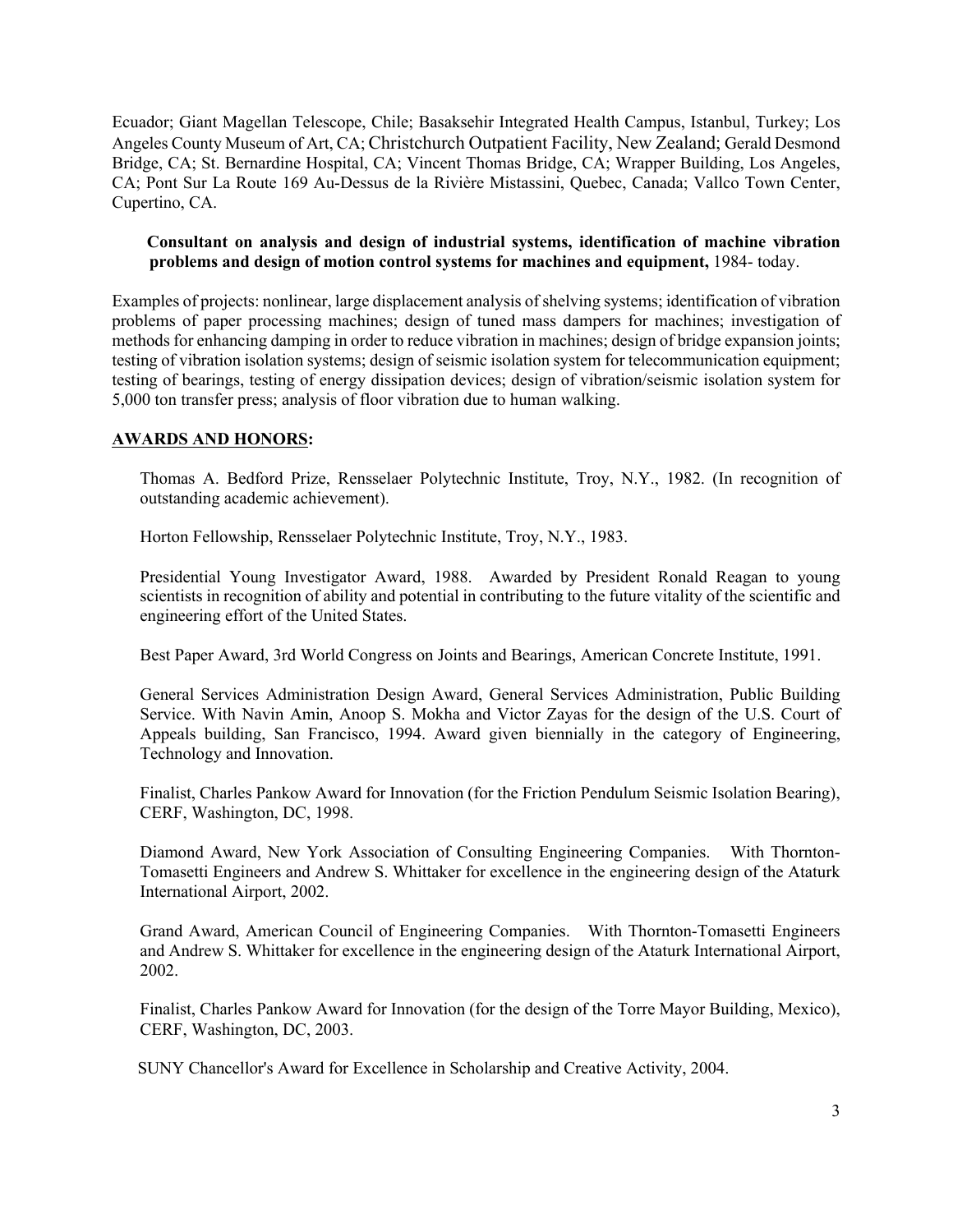Charles Pankow Award for Innovation (for the design of the Torre Mayor Building, Mexico), CERF, Washington, DC, 2005.

SUNY Distinguished Professor, 2014.

Moisseiff Award, American Society of Civil Engineers, for paper "Simulated Bilinear-Elastic Behavior in a SDOF Elastic Structure Using Negative Stiffness Device: Experimental and Analytical Study", 2015.

Nathan M. Newmark Medal, American Society of Civil Engineers, for " significant contributions to the innovation, theoretical development, experimental verification, creation of design standards, assisting practicing professionals in real life implementations and educating new generations of professionals in further developments of protective systems for infrastructure against catastrophic shocks and vibrations," 2015.

Honorary Doctorate, University of Patras, Greece, 2019.

Elected Fellow of the American Society of Civil Engineers, 2019

# **PROFESSIONAL ACTIVITIES:**

A. Instructor of Professional Courses

Drexel University Finite Elements with Computer Graphics

B. Reviewer of Technical Papers

American Society of Civil Engineers, Journal of Structural Engineering American Society of Civil Engineers, Journal of Bridge Engineering American Society of Civil Engineers, Journal of Engineering Mechanics American Society of Civil Engineers, Journal of Geotechnical Engineering Earthquake Engineering and Structural Dynamics Probabilistic Engineering Mechanics Journal of Applied Mechanics Engineering Structures Earthquake Spectra International Journal of Solids and Structures Mechanics of Structures and Machines Structural Engineering and Mechanics Advances in Structural Engineering Shock and Vibration Bulletin of Earthquake Engineering Journal of Earthquake Engineering Structures and Earthquakes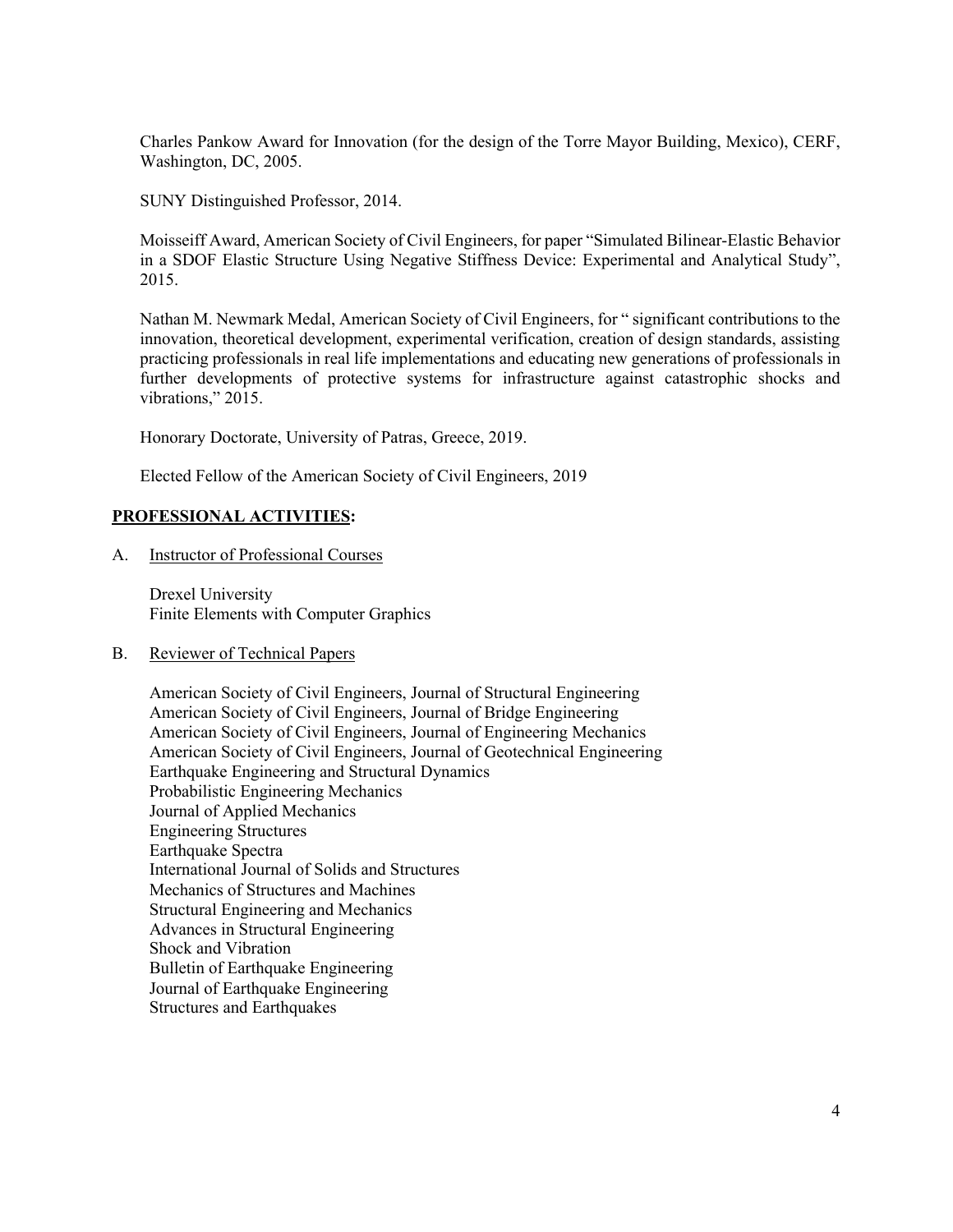### C. Committees

Chair, Subcommittee 12 and member of Provisions Update Committee, Development of 2003 NEHRP Recommended Provisions for the Development of Seismic Regulations for New Buildings, Building Seismic Safety Council, National Earthquake Hazard Reduction Program, 2001-2003.

Member, Subcommittee 12 and Provisions Update Committee, Development of 1994, 1997 and 2000 NEHRP Recommended Provisions for the Development of Seismic Regulations for New Buildings, Building Seismic Safety Council, National Earthquake Hazard Reduction Program, 1993-2000.

Member, New Technologies Team, Project ATC-33 for Preparation of National Guidelines for Seismic Rehabilitation of Buildings, Applied Technology Council, 1993-1997. Development of FEMA Guidelines for the Seismic Rehabilitation of Buildings.

Member, Seismic Isolation Committee, American Society of Civil Engineers, 1995-present.

Member, T-3 Seismic Design Task Group, AASHTO Subcommittee on Bridges and Structures, Development of the 1999 AASHTO Guide Specifications for Seismic Isolation Design, 1995-1997.

Member, ASCE 7- Earthquake Loads Task Committee, Development of ASCE Load Standard ASCE 7-02 for year 2002, ASCE 7-05 for year 2005, ASCE7-2010 for year 2010, and ASCE7-2016 for year 2016, 2000-present.

Member, Project Management Committee, FEMA Project ATC-63, 2005-2013.

Member, Subcommittee 2, Development of NEHRP Recommended Provisions for the Development of Seismic Regulations for New Buildings, Building Seismic Safety Council, National Earthquake Hazard Reduction Program, 2006-today.

Member (by appointment) of bi-national, 36-member jury for selection of new Peace Bridge design, Buffalo, NY, August to December 2005.

D. Conference Organization

Co-Chairman (with J. Roberts and J.M. Kelly), 4th World Congress on Joints and Bearings for Concrete Structures, ACI, Sacramento, CA, 1996.

Chairman, Steering Committee, U.S.-Italy Workshop on Seismic Protective Systems for Bridges, New York City, 1998.

Member, Steering Committee, ATC-17-2 Seminar on Response Modification Technologies, Applied Technology Council, Los Angeles, 2002.

Member, Scientific Committee, FIB Symposium on Concrete Structures in Seismic Regions, Athens, Greece, 2003.

E. Editorial Positions

Earthquake Engineering and Structural Dynamics, Editor Earthquakes and Structures, Editorial Board Bulletin of Earthquake Engineering, Editorial Board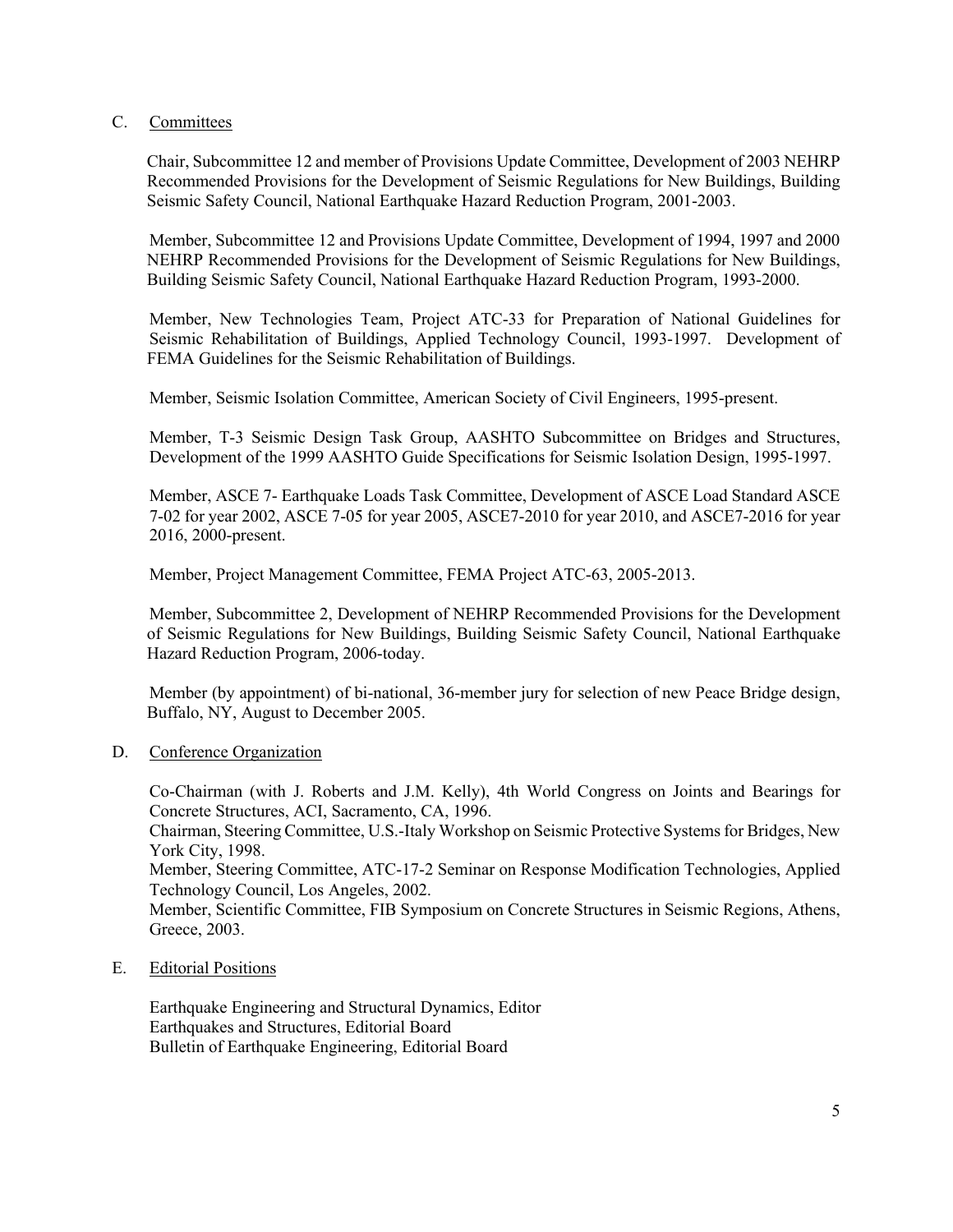### **COURSES TAUGHT:**

- A. Undergraduate Theory of Structures I, II and III (Drexel University) Behavior of Structural Members (Drexel University) Senior Design (Drexel University) Senior Seminar (Drexel University) Introduction to Civil Engineering (Drexel University) Structural Engineering I and II (University at Buffalo) Structural Engineering Laboratory (University at Buffalo)<br>
Civil Engineering Creations (University at Buffalo) Civil Engineering Creations Capstone Design (University at Buffalo)
- B. Graduate Advanced Structural Analysis I, II and III (Drexel University) Structural Dynamics and Earthquake Engineering I (University at Buffalo) Aseismic Base Isolation (University at Buffalo)

# **RESEARCH ACTIVITIES**:

- A. Research Supervision of Undergraduate Students
- 1. John Caccese, Donald Bamford, Fred Furst. Senior Design Project at Drexel University: Shake Table Testing of Sliding Rigid Structures, 1986.
- 2. Alan Sharf, Javier Torrijos, Chang Sohn. Senior Design Project at Drexel University: Nonlinear, Large Displacement Analysis of Steel Shelving Systems, 1987.
- 3. Craig Winters and Michael Symans. Senior scholars program. Development and Testing of High Damping Urethane Rubber Bearings, University at Buffalo, 1989.
- 4. Martin Augustyniak, Michael McManus and Paul Shriver. Involved in Bridge Seismic Isolation Project and Computer Floor Isolation Project at University at Buffalo, University at Buffalo, 1992- 1993.
- 5. Wing-Tsung Choi, Asiyah Grant and Carlos Amaya, R.E. McNair Research Internship Program for Minorities. Involved in Seismic Isolation and Energy Dissipation Projects at University at Buffalo, University at Buffalo, 1993-1996.
- 6. Dan Fenz, Senior scholars program. Further development of Axon Seismic Isolation System, University at Buffalo, 2002.
- B. Research Supervision of Graduate Students (as supervising professor)
- 1. Robin Sue Greenleaf, "Stress Systems in Orthotropic Quarter Plane", M.S., June 1986, Drexel University.
- 2. Allaoua Kartoum, "A Contribution to the Analysis of Elastomeric Bearings", M.S., June 1987, Drexel University.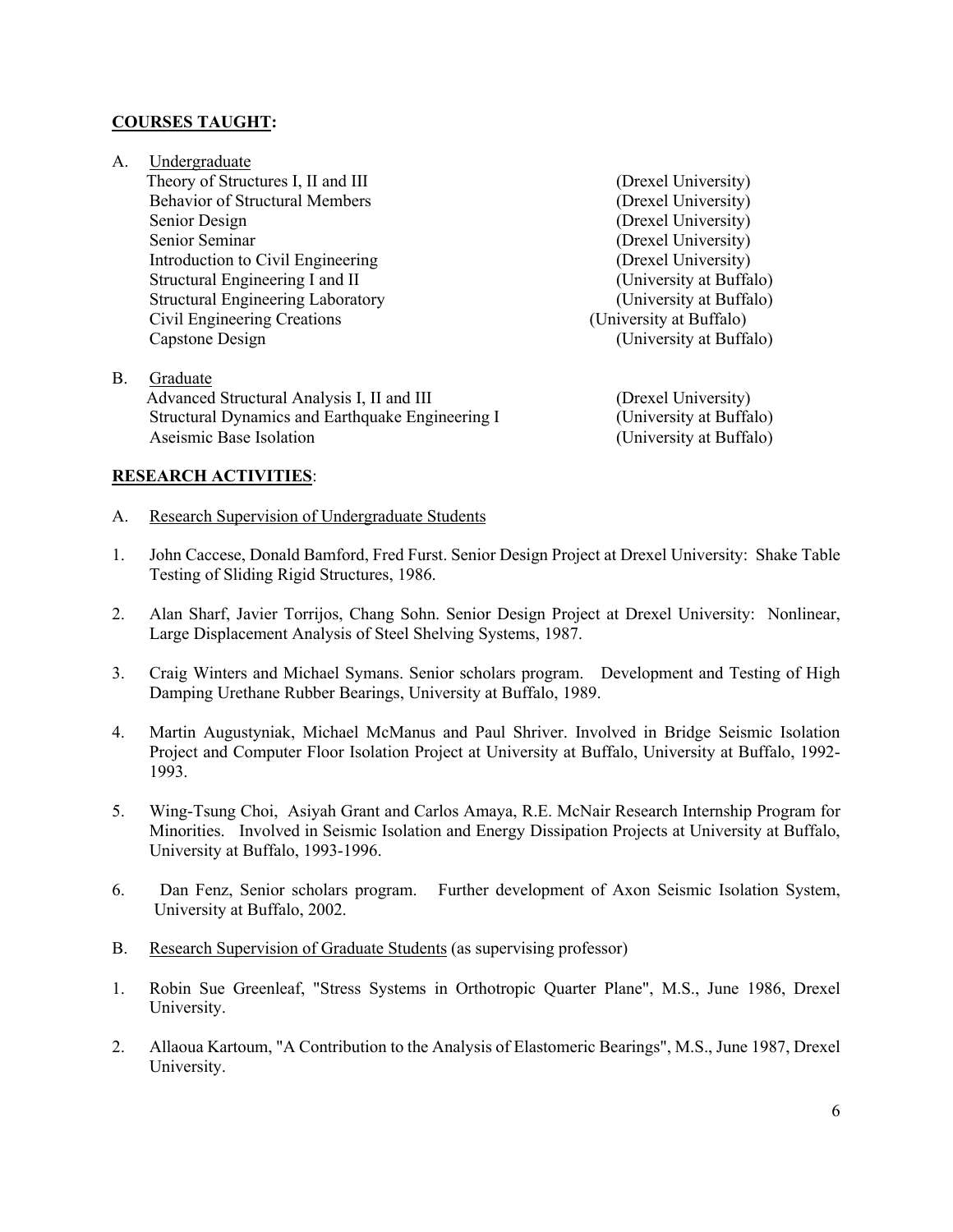- 3. Madjid Adnane, "Evaluation of Two Models for Yielding Systems", M.S., August 1987, Drexel University.
- 4. Bouzid Choubane, "Stresses in Infinite Slopes of Orthotropic Media", M.S., August 1987, University of Pennsylvania.
- 5. Mahmoud C. Kneifati, "Dynamics of Soil-Base-Isolated-Structure Systems", Ph.D., June 1988, Drexel University.
- 6. Nicos Makris, "Analysis of Motion of Harmonically Excited Sliding Isolation Systems", M.S., Dec. 1989, University at Buffalo, SUNY.
- 7. Anoop Mokha, "Experimental and Analytical Study of Sliding Isolation Systems", Ph.D., May 1990, University at Buffalo, SUNY.
- 8. Dimitris Theoddossiou, "Evaluation of SEAOC Design Requirements for Sliding Isolated Structures," M.S., December 1990, University at Buffalo, SUNY.
- 9. Panayiotis Tsopelas, "Nonlinear Dynamic Analysis of Multiple Building Isolated Structures", M.S., April 1991, University at Buffalo, SUNY.
- 10. Allaoua Kartoum, "Experimental and Analytical Study of a Sliding Isolation System for Bridges," Ph.D., November 1991, University at Buffalo, SUNY.
- 11. Nicos Makris, "Theoretical and Experimental Investigation of Viscous Dampers in Applications of Seismic and Vibration Isolation", Ph.D., December 1991, University at Buffalo, SUNY.
- 12. George Demetriades, "Study of Wire Rope Systems for Seismic Protection of Equipment in Buildings", M.S., April 1992, University at Buffalo, SUNY.
- 13. Michael Symans, "Experimental and Analytical Investigation of Seismic Response of Buildings with Supplemental Fluid Viscous Dampers," M.S., October 1992, University at Buffalo, SUNY.
- 14. Craig Winters, "Evaluation of Static and Response Spectrum Analysis Procedures of SEAOC/UBC for "Seismic Isolated Structures," M.S., March 1993, University at Buffalo, SUNY.
- 15. Young-Suk Kim, "Experimental Study of Friction Pendulum System in Bridge Seismic Isolation," M.S., May 1993, University at Buffalo, SUNY.
- 16. Panayiotis Tsopelas, "Testing and Modeling of a Class of Bridge Seismic Isolation Systems," Ph.D., August 1994, University at Buffalo, SUNY.
- 17. Varnavas Lambrou, "Study of Seismic Isolation Systems for Computer Floors", M.S., June 1994, University at Buffalo, SUNY.
- 18. Michael Symans, "Development and Experimental Study of Semi-Active Fluid Damping Devices for Seismic Protection of Structures," Ph.D., July 1995, University at Buffalo, SUNY.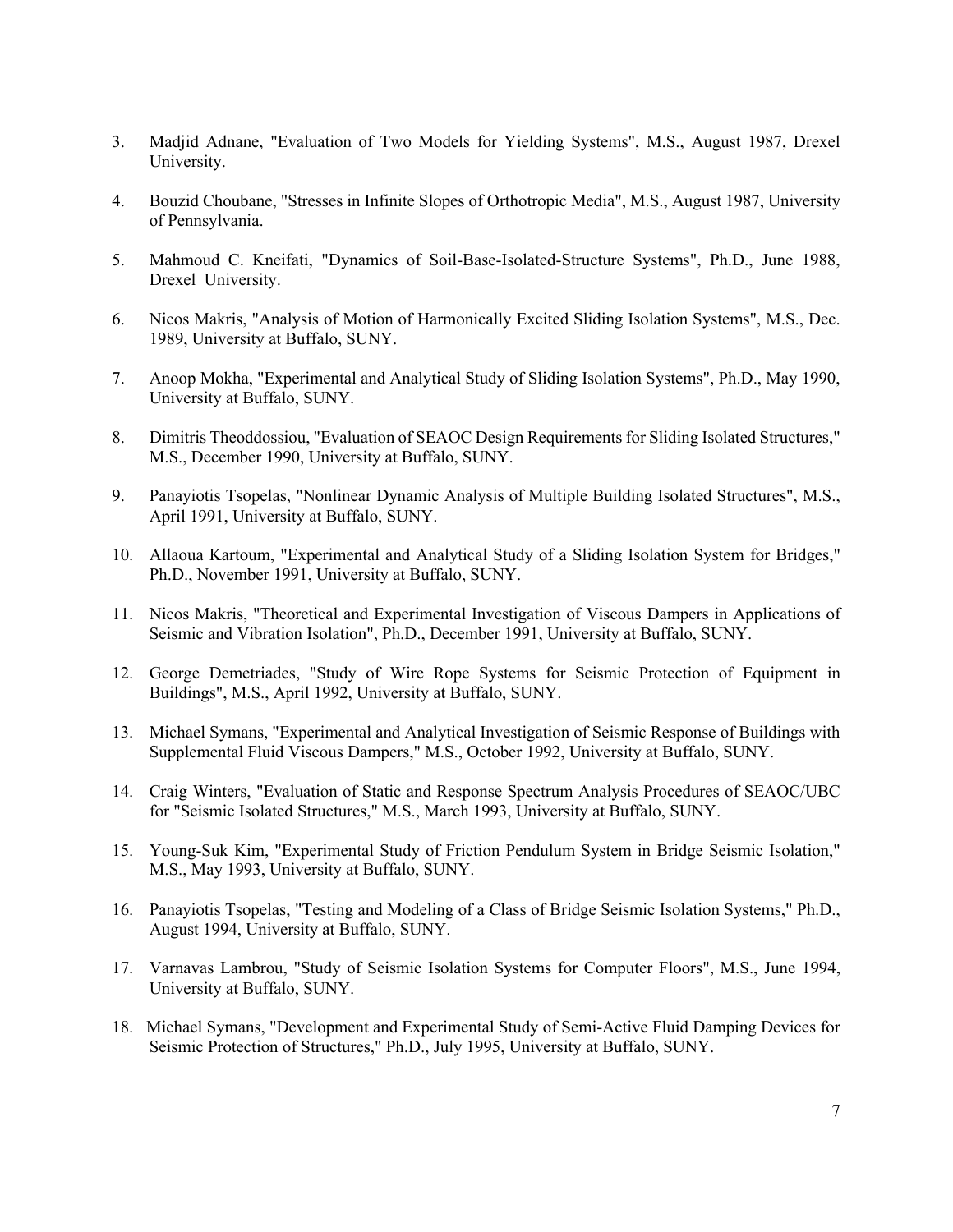- 19. Amarnath Kasalanati, "Experimental Study of Elastomeric and Other Bridge Isolation and Energy Dissipation Systems with Emphasis on Uplift Prevention and High Velocity Pulse Excitation", Ph.D., March 1998, University at Buffalo, SUNY.
- 20. Wilhelm Hammel, "Testing and Modeling of an Improved Damper Configuration for Stiff Structural Systems," M.S., September 1997, University at Buffalo, SUNY.
- 21. Joseph Quarshie, "Response Modification Factors for Seismic-Isolated Bridges," Ph.D., July 1998, University at Buffalo, SUNY.
- 22. Joern Scheller, "Response History Analysis of Structures with Seismic Isolation and Energy Dissipation Systems: Verification Examples for Program SAP 2000," M.S., October 1998, University at Buffalo, SUNY.
- 23. Eric D. Wolff, "Frictional Heating in Sliding Bearings and an Experimental Study of High Friction Materials," M.S., May 1999, University at Buffalo, SUNY.
- 24. Marc Zimmer, "Characterization of Viscoelastic Materials for Use in Seismic Energy Dissipation Systems," M.S., October 1999, University at Buffalo, SUNY.
- 25. Oscar Ramirez, "Development and Evaluation of Simplified Methods of Analysis and Design for Structures with Passive Energy Dissipation Systems", Ph.D., November 2000, University at Buffalo, SUNY.
- 26. David Juan Gomez, "Evaluation of Simplified Methods of Analysis of Yielding Structures with Energy Dissipation Systems," M.S., September 2000, University at Buffalo, SUNY.
- 27. Ani Natali Sigaher, "Scissor-Jack-Damper Energy Dissipation System," Ph.D., June 2004, University at Buffalo, SUNY.
- 28. Thomas Boyle, "Development and Testing of Highly Compact Seismic Isolation/Energy Dissipation System for Equipment", M.S., May 2003, University at Buffalo, SUNY.
- 29. Eric D. Wolff, "Experimental Study of Seismic Isolation Systems with Emphasis on Secondary System Response and Verification of Accuracy of Dynamic Response History Analysis Methods", Ph.D., August 2003, University at Buffalo, SUNY.
- 30. Eleni Pavlou, "Methods of Analysis and Design of Buildings with Damping Systems", Ph.D., May 2005, University at Buffalo, SUNY.
- 31. Panagiotis Roussis, "Experimental and Analytical Investigation of Seismic Isolation Systems with Uplift Restraint", Ph.D., August 2004, University at Buffalo, SUNY.
- 32. Daniel Fenz, "Further Development of the Axon Seismic Isolation System", M.S., May 2005, University at Buffalo, SUNY.
- 33. Daniel Fenz, "Development, Implementation and Verification of Dynamic Analysis Models for Multi-Spherical Sliding Bearings", Ph.D., May 2008, University at Buffalo, SUNY.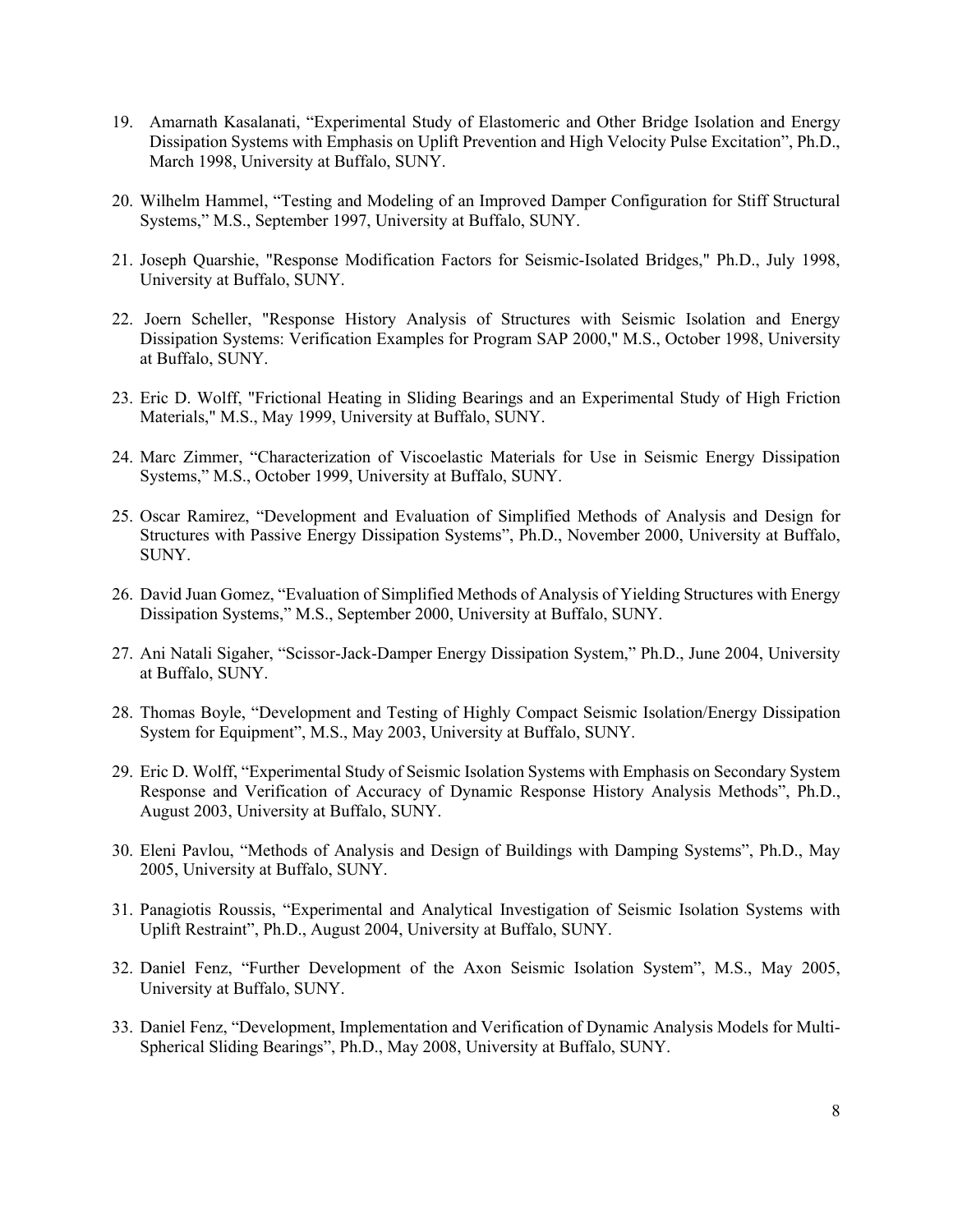- 34. Yiannis Kalpakidis, "Effects of Heating and History of Loading on the Behavior of Lead-Rubber Bearings," Ph.D., August 2008, University at Buffalo, SUNY.
- 35. Ricardo Ecker Lay, "Development and Verification of Simplified Expressions for Shear Strain in Rubber Layers for Use in design of Elastomeric Bearings", M.S., December 2009, University at Buffalo, SUNY.
- 36. Dhiman Basu, "Characterization of Rotational Components of Earthquake Ground Motion", Ph.D., May 2012, University at Buffalo, SUNY. Co-advisor Professor A.S. Whittaker.
- 37. Apostolos Sarlis, "Negative Stiffness Device for Seismic Protection of Structures", Ph.D., May 2013, University at Buffalo, SUNY. Co-advisor Professor A.M. Reinhorn.
- 38. William J. McVitty, "Property Modification Factors for Seismic Isolators: Design Guidance for Buildings", M.S., December 2014, University at Buffalo, SUNY.
- 39. Manish Kumar (1), "Models of Elastomeric Seismic Isolation Bearings for Analysis under Extreme Loadings", Ph.D., May 2015, University at Buffalo, SUNY. Co-advisor Professor A.S. Whittaker.
- 40. Manish Kumar (2), "Seismic Isolation of Nuclear Power Plants using Sliding Isolation Bearings", Ph.D., May 2015, University at Buffalo, SUNY. Co-advisor Professor A.S. Whittaker.
- 41. Konstantinos Oikonomou, "Seismic Isolation of Electrical Transformers", Ph.D., June 2015, University at Buffalo, SUNY. Co-advisor Professor A.M. Reinhorn.
- 42. Erkan Polat, "Open Space Damping System Theory and Experimental Validation", Ph.D., May 2017, University at Buffalo, SUNY.
- 43. Shoma Kitayama, "Development and Evaluation of Procedures for Analysis and Design of Buildings with Fluidic Self-Centering Systems", Ph.D., September 2017, University at Buffalo, SUNY.
- 44. Donghun Lee, "Development and Validation of Combined Horizontal-Vertical Seismic Isolation System for High-Voltage Power Transformers", Ph.D., September 2017, University at Buffalo, SUNY.
- 45. Huseyin Cilsalar, "Development and Validation of a Seismic Isolation System for Lightweight Residential Construction", Ph.D., May 2019, University at Buffalo, SUNY.
- 46. Sebastian Lopez Restrepo, "Validation of Performance of a Seismic Isolation System for Lightweight Construction through Shake Table Testing", Ph.D., expected May 2022, University at Buffalo, SUNY.
- 47. Hyun Myung Kim, "Development of Performance-Based Testing Specifications for Seismic Isolators", Ph.D., expected May 2022, University at Buffalo, SUNY.
- C. Postdoctoral Fellows, Research Engineers and Visiting Scholars
- 1. Professor Faruq M.A. Siddiqui, Swarthmore College, PA, Postdoctoral Research Associate, Drexel University, June to August 1986.
- 2. Dr. Shunji Fujii, Taisei Corp., Japan, Visiting Research Engineer, May to November 1991.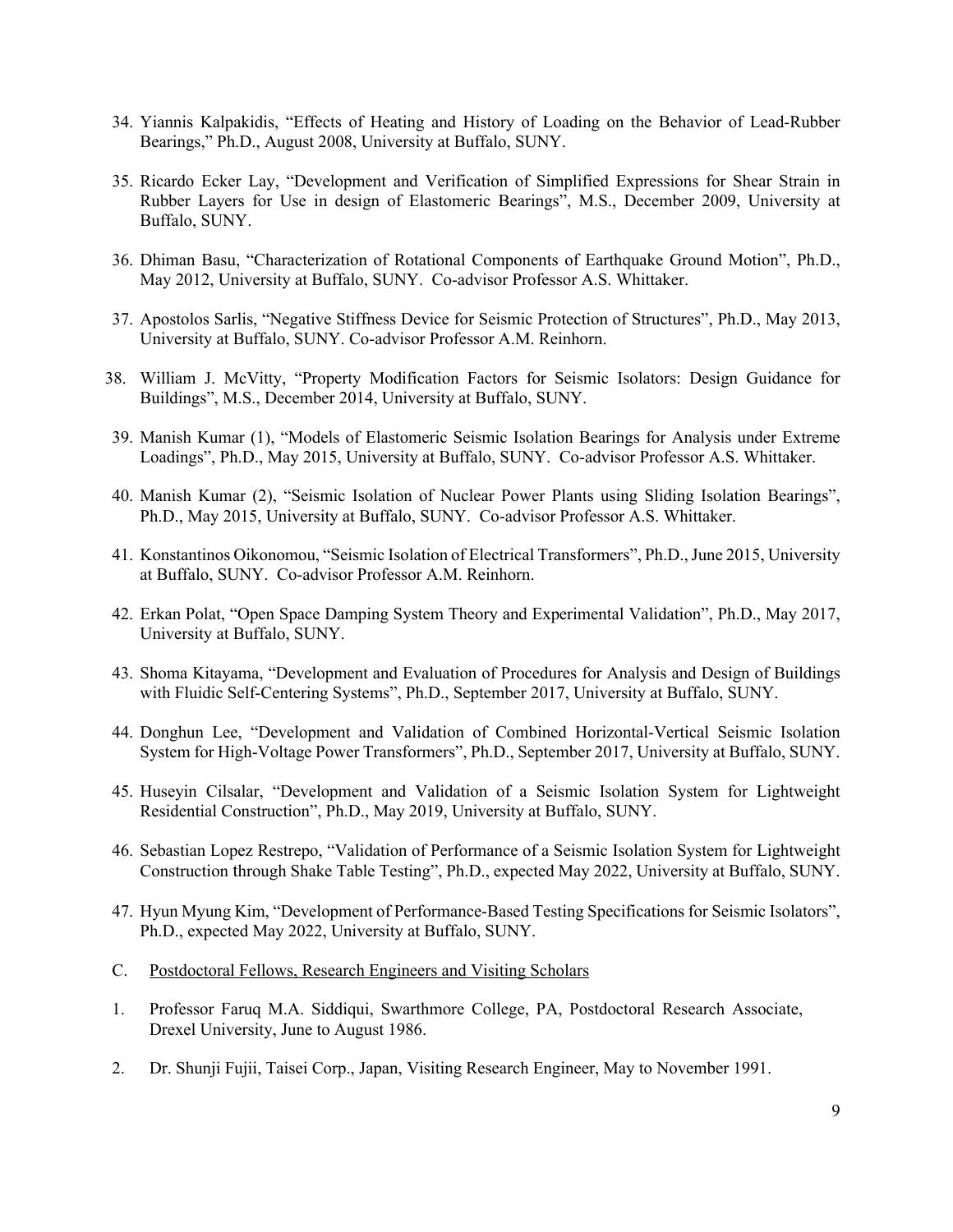| Mr. Susumu Okamoto, Taisei Corp., Japan, Visiting Research Engineer, May 1991 to June 1992. |  |  |  |  |  |
|---------------------------------------------------------------------------------------------|--|--|--|--|--|
|                                                                                             |  |  |  |  |  |

- 4. Dr. Daisuku Ozaki, Taisei Corp., Japan, Visiting Research Engineer, May 1992-May 1993.
- 5. Dr. Panayiotis Tsopelas, Research Scientist, August 1994-1998.
- 6. Dr. Ayman Seleemah, Visiting Scholar, Ministry of Higher Education, Egypt, 1995-1997.
- 7. Professor Masato Abe, University of Tokyo, August to September 1997.
- 8. Professor Ricardo Uliarte, National University of San Juan, Argentina, September to October, 1999.
- 9. Dr. Genciz Ipek, Istanbul Technical University, Turkey, April to September 2000.
- 10. Dr. Chrystis Chrysostomou, Higher Technical Institute, Cyprus, September to December 2001.
- 11. Dr. Nader Heyat, Istanbul Kultur University, Turkey, August 2004 to August 2005.
- 12. Dr. Balkrishna B. Soneji, IIT Bombay, India, January 2007 to June 2007.
- 13. Ms. Guiseppina Patalano, University of Florence, Italy, August 2007 to April 2008.
- 14. Mr. Fabio Fadi, University of Udine, Italy, January 2008 to August 2008.
- 15. Professor Sevket Ates, Karadeniz Technical University, Trabzon, Turkey, August 2008 to January 2009.
- 16. Professor Gökhan Özdemir, Anadolu University, Eskisehir, Turkey, February 2009 to November 2009.
- 17. Dr. H. Cem Yenidogan, Bogazici University, Istanbul, Turkey, January 2011 to June 2011.
- 18. Dr. Deepak Pant, Tokyo Institute of Technology, Japan, October 2012 to December 2012.
- 19. Dr. Leandro M. Morillas Romero, University of Granada, Spain, January 2013 to April 2013.
- 20. Professor Mucip Tapan, University of Van, Van, Turkey, March 1, 2013 to October 31, 2013.
- 21. Professor Lihua Zhu, Xi'an University of Architecture and Technology, Xi'an, China, January 1 to December 31, 2014.
- 22. Dr. Ling-kun Chen, Lecturer, College of Civil Science and Engineering, Yangzhou University, China, January 1 to December 31, 2015.
- 23. Dr. Anastasia Athanasiou, Civil Engineering and Architecture, University of Catania, Italy, January 20 to May 15, 2015.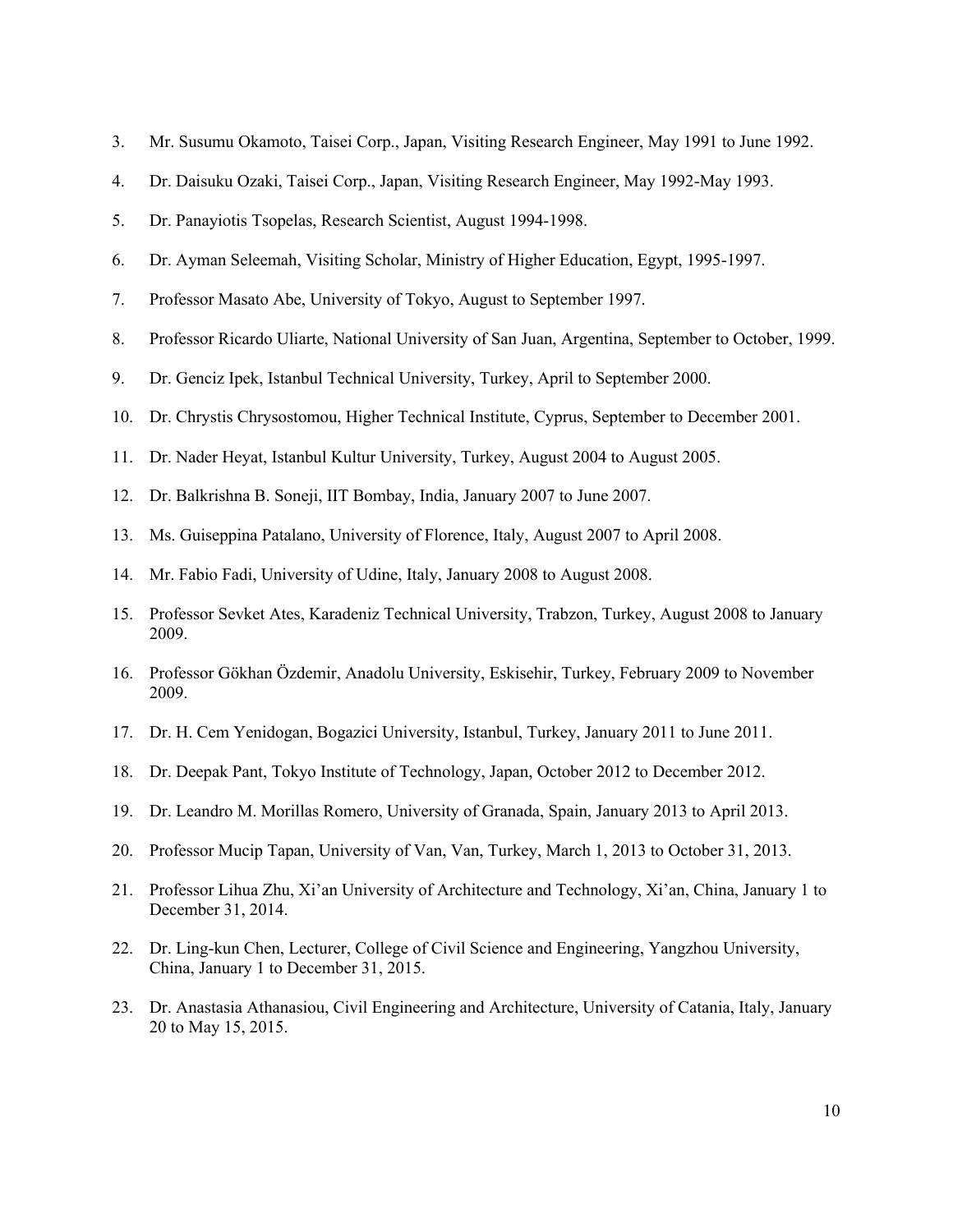- 24. Dr. Yuzhi Zhang, Department of Bridge Engineering, School of Civil Engineering, Southwest Jiaotong University, China, September 1, 2016 to August 31, 2017.
- 25. Dr. Shoma Kitayama, October 13, 2017-present.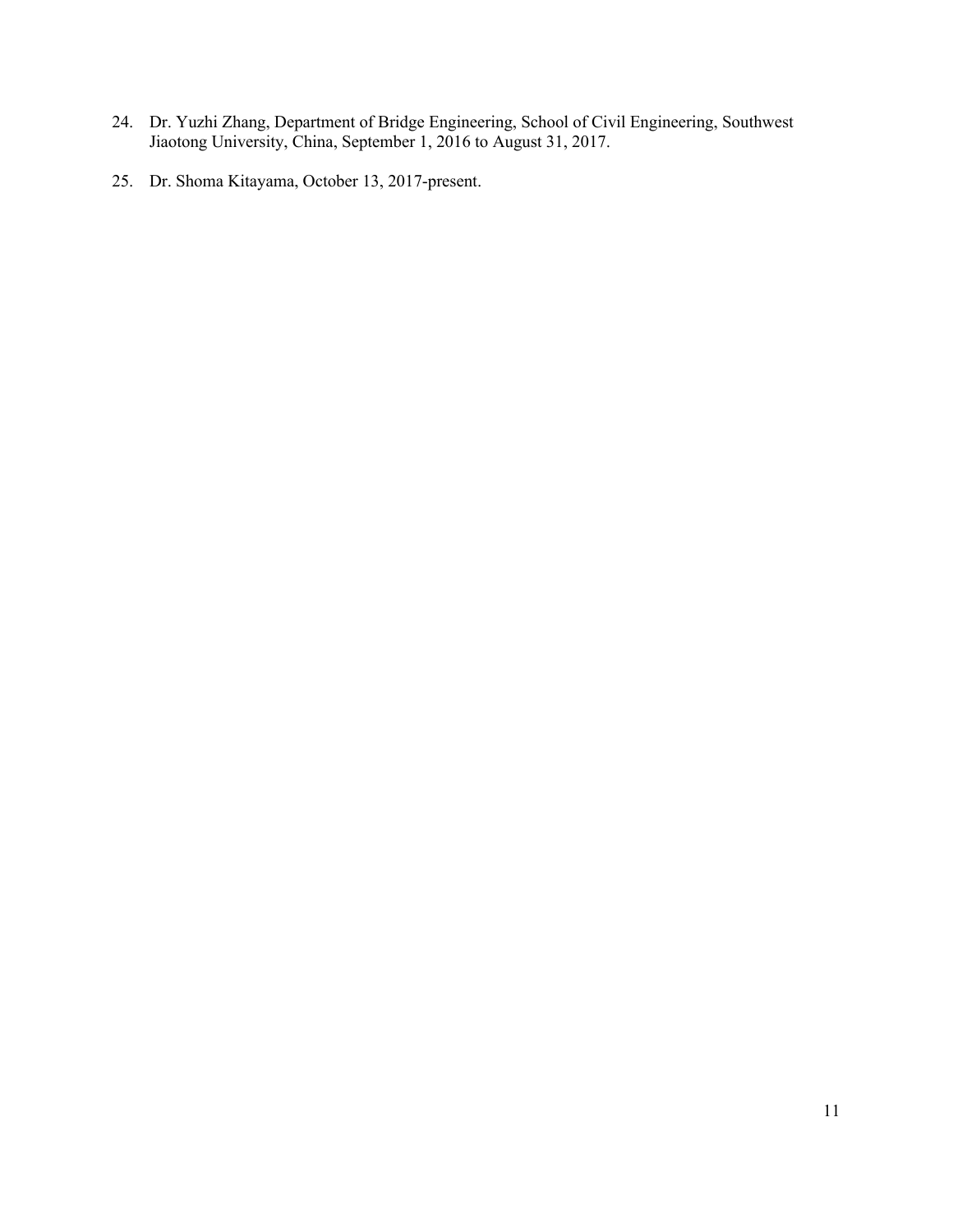|    | <b>TITLE</b>                                                                                                                               | <b>SPONSOR</b>                  | <b>AMOUNT</b> | <b>AWARD</b><br><b>PERIOD</b> |
|----|--------------------------------------------------------------------------------------------------------------------------------------------|---------------------------------|---------------|-------------------------------|
| 1. | Response of Base-Isolated Structures<br>to Nonvertically Incident Seismic<br>Waves                                                         | Drexel<br>University            | \$2,500       | $11/1/84$ -<br>6/30/85        |
| 2. | Linear and Nonlinear Seismic Response<br>of Base-Isolated Structures on<br>Flexible Foundation (Research<br>Initiation Grant ECE-85064604) | <b>NSF</b>                      | \$60,000      | $10/1/85 -$<br>9/30/87        |
| 3. | Supplemental Grant to Research<br>Initiation Grant (ECE-85064604)                                                                          | NSF-ROA                         | \$10,010      | $10/1/85$ -<br>9/30/87        |
| 4. | Passive Control of Building<br><b>Structures (Frictional Characteristics</b><br>of Teflon-Steel Interfaces)<br>(Contract No. 87-2002)      | <b>NCEER</b>                    | \$55,000      | $9/1/87 -$<br>8/31/88         |
| 5. | Displacement Control Devices for<br>Reduction of Bridge Damages During<br>Earthquakes (with A.M. Reinhorn)                                 | Watson-<br>Bowman<br>Acme Corp. | \$75,000      | $1/1/88$ -<br>8/31/90         |
| 6. | Presidential Young Investigator Award<br>$(CES-8857080)$                                                                                   | <b>NSF</b>                      | \$312,500     | $9/15/88$ -<br>2/28/93        |
| 7. | Industrial Contribution to PYI Award                                                                                                       | $\ast$                          | \$142,120     | $9/1/88$ -<br>2/28/93         |
| 8. | Industrial Contribution to PYI Award<br>(Equipment)                                                                                        | <b>MTS</b><br>Systems           | \$50,460      | $9/1/88$ -<br>8/31/89         |
| 9. | Passive Control of Building<br>Structures (Experimental Verification<br>of Sliding Isolation Systems)<br>(Contract No. 88-2002A)           | <b>NCEER</b>                    | \$42,000      | $9/1/88$ -<br>8/31/89         |
|    | 10. Passive Control of Building<br>Structures (Continuation of<br>Project No. 9) (Contract No. 89-2101)                                    | <b>NCEER</b>                    | \$62,500      | $9/1/89$ -<br>8/31/90         |
|    | 11. Performance of Sliding Isolated<br>Structures (Contract No. 902101)                                                                    | <b>NCEER</b>                    | \$60,000      | $9/1/90-$<br>8/31/91          |

# 26. **GRANT SUPPORT (as Principal Investigator or as noted)**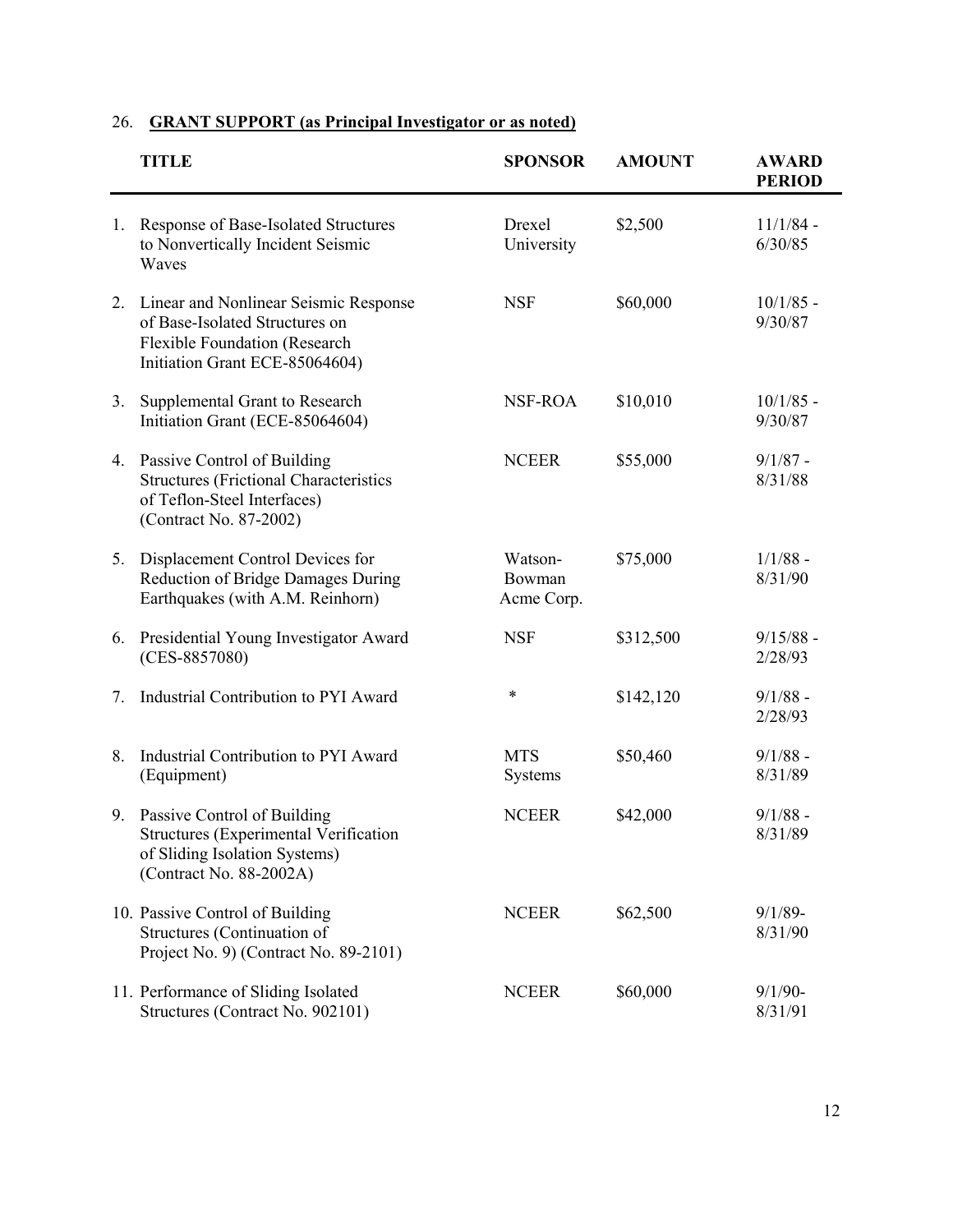|     | TITLE                                                                                                                           | <b>SPONSOR</b>         | <b>AMOUNT</b> | <b>AWARD</b><br><b>PERIOD</b> |
|-----|---------------------------------------------------------------------------------------------------------------------------------|------------------------|---------------|-------------------------------|
|     | 12. TAISEI/U.B. Research Project on<br>Seismic Isolation of Bridges                                                             | <b>TAISEI</b><br>Corp. | \$555,500     | $6/1/91 - 8/31/93$            |
| 13. | Application of Sliding Isolation<br><b>Systems to Bridges</b><br>(Contract No. 915411B)                                         | <b>NCEER</b>           | \$75,000      | 9/1/91-8/31/92                |
| 14. | Innovative Support Design for<br>Nonstructural Components<br>(Contract No. 915211B)                                             | <b>NCEER</b>           | \$25,000      | 9/1/91-8/31/92                |
| 15. | Evaluation and Retrofit of Bridge<br>Bearings and Bridge Substructures<br>(J.B. Mander, I.Buckle, M.C. Constantinou)            | <b>NCEER</b>           | \$75,000      | $9/1/91 - 8/3/92$             |
| 16. | Integrated Modular Software for<br>Damage Analysis of Bridges - IDARC4<br>(A. Reinhorn, G. Gazetas,<br>M.C. Constantinou)       | <b>NCEER</b>           | \$50,000      | $9/1/91 - 8/31/92$            |
| 17. | Development of Multistage<br><b>Fluid Dampers</b>                                                                               | <b>NCEER</b>           | \$40,000      | 9/1/92-8/31/93                |
| 18. | Floor Seismic Isolation Systems                                                                                                 | <b>NCEER</b>           | \$30,000      | 9/1/92-8/31/93                |
| 20. | Longevity and Reliability of<br><b>Sliding Isolation Systems</b><br>(Property Modification Factors)                             | FHWA-<br><b>NCEER</b>  | \$96,400      | $10/1/92 -$<br>10/30/97       |
| 21. | Semi-active Damping and<br><b>Restoring Force Devices</b>                                                                       | <b>NCEER</b>           | \$72,000      | $9/1/93 - 8/31/94$            |
| 22. | Active Damping and Restoring<br>Force/Damping Devices                                                                           | <b>NCEER</b>           | \$66,500      | 9/1/94-3/31/96                |
| 23. | Shake Table Testing of Structures with<br>Active Damping Devices and Development<br>of Monograph on Passive/Semi-active Control | <b>NCEER</b>           | \$85,000      | 9/1/95-8/31/96                |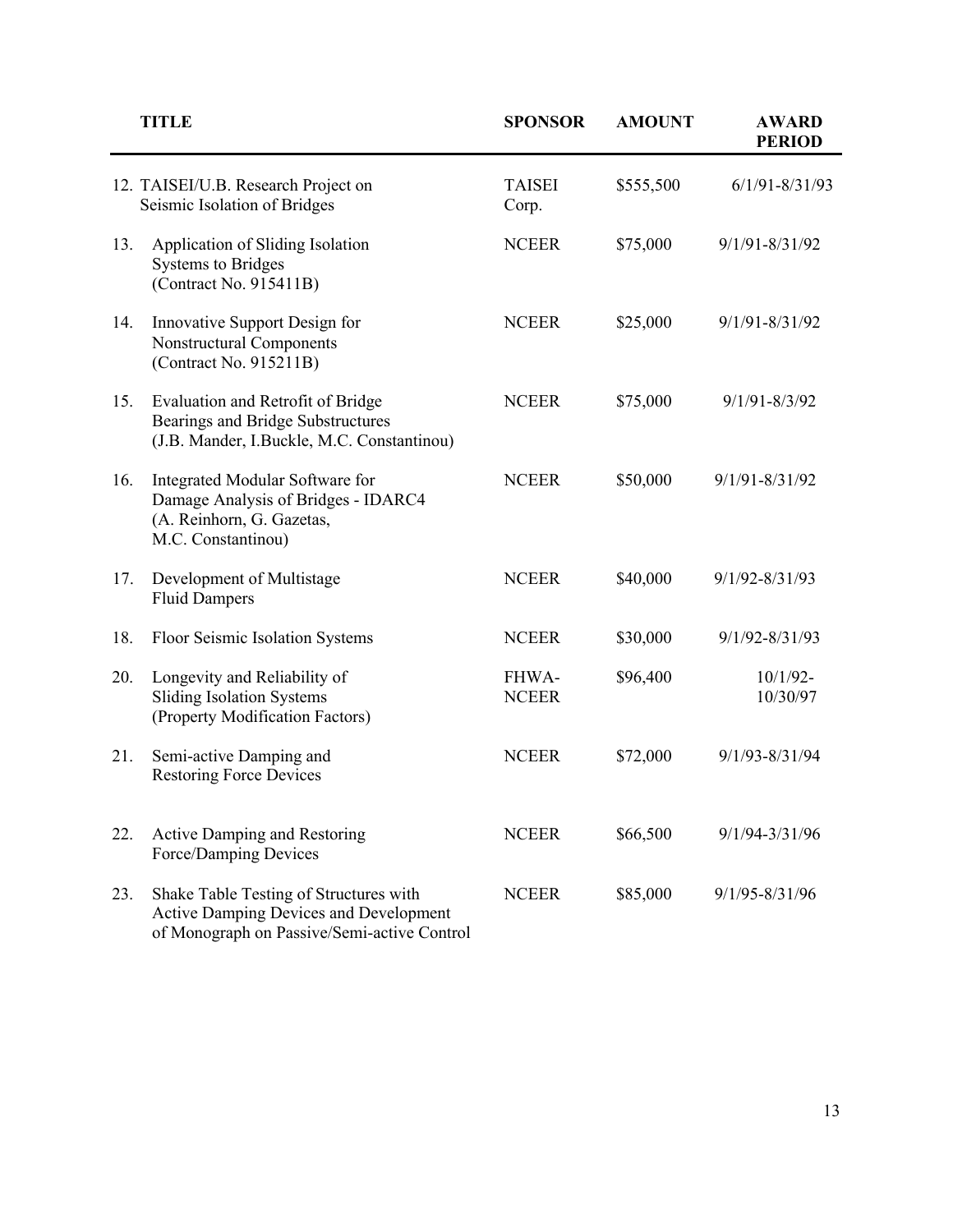| <b>AWARD</b><br><b>PERIOD</b> |
|-------------------------------|
| 9/1/96-8/31/97                |
| $11/1/96-$<br>9/30/98         |
| $7/1/97 -$                    |
| 10/1/98-9/31/99               |
| $9/1/99 - 8/31/00$            |
| $6/1/99 - 12/31/01$           |
| 7/1/00-9/30/01                |
| 10/1/00-9/31/04               |
| 10/1/00-9/31/04               |
| $7/1/01 - 9/30/02$            |
| 10/1/02-9/30/03               |
| 10/1/03-9/30/04               |
| 9/7/04-9/6/06                 |
| 10/1/04-9/30/05               |
| 10/1/04-9/30/09               |
|                               |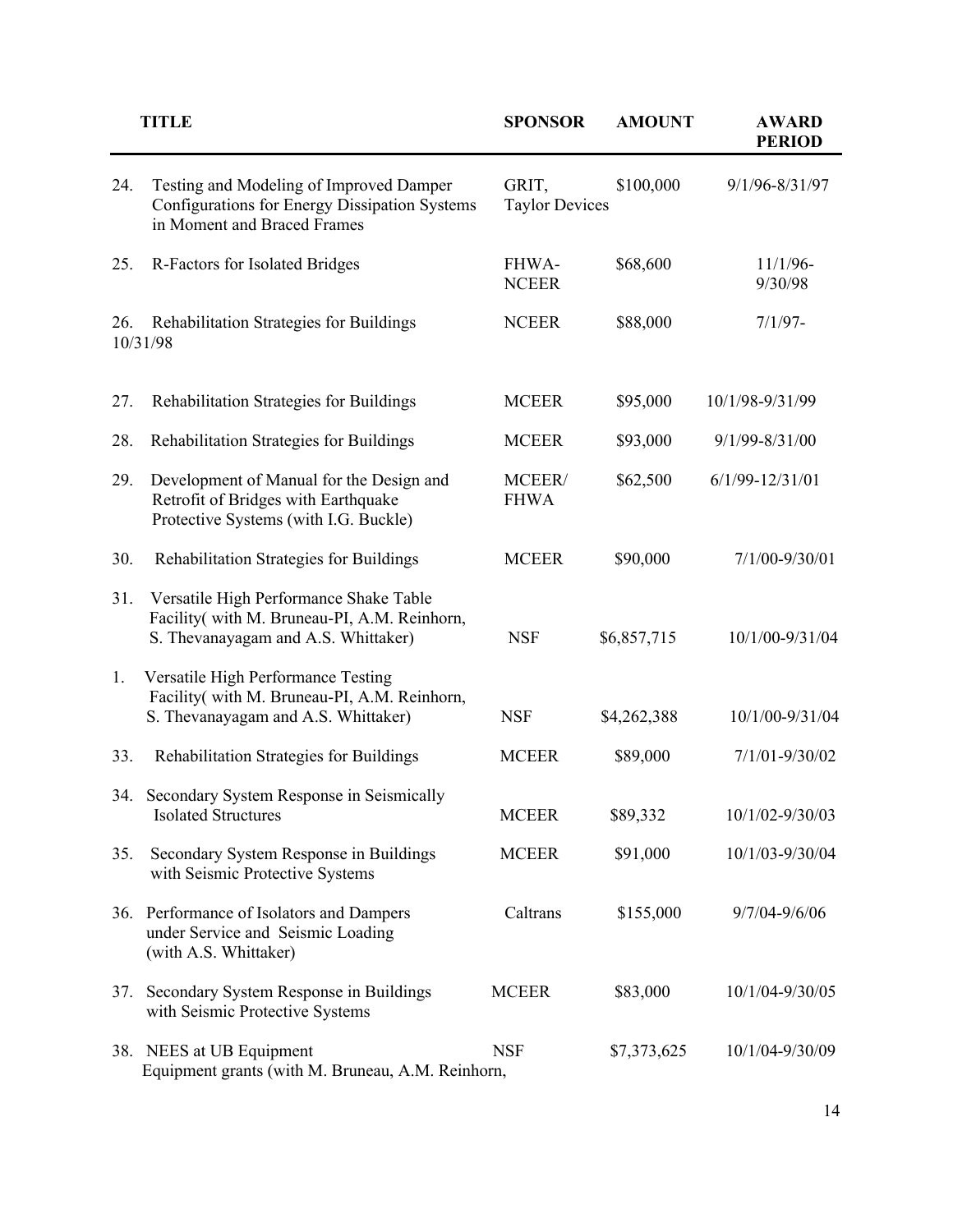| S. Thevanayagam, A. Filiatrault and A.S. Whittaker)                                                                                                                                |                   |             |                      |
|------------------------------------------------------------------------------------------------------------------------------------------------------------------------------------|-------------------|-------------|----------------------|
| 39. Secondary System Response in Buildings<br>with Seismic Protective Systems                                                                                                      | <b>MCEER</b>      | \$80,000    | 10/1/05-9/30/06      |
| 40. Secondary System Response in Buildings<br>with Adaptive Seismic Protective Systems                                                                                             | <b>MCEER</b>      | \$65,000    | 10/1/06-9/30/07      |
| 41. Design Guidelines for Future Edition of<br>AASHTO Seismic Isolation Guide Specifications<br>(TEA-21 EXT-3A)                                                                    | <b>FHWA/MCEER</b> | \$99,635    | 9/1/04-9/30/06       |
| 42. Performance of Isolators and Damping<br>Devices under Service and Seismic Loading<br>Conditions (TEA-21 EXT-3C)                                                                | <b>FHWA/MCEER</b> | \$87,795    | $9/1/05 - 9/30 - 07$ |
| 43. Lifetime Performance of Seismic and<br>Multi-hazard Protective Systems<br>(SAFETEA-LU, task 3.2)                                                                               | <b>FHWA/MCEER</b> | \$68,178    | $6/1/07 - 5/31/08$   |
| 44. NEESR-SG: Development of Next<br>Generation Adaptive Seismic Protection<br>Systems (co-PI, several investigators)                                                              | <b>NSF</b>        | \$1,600,000 | $8/1/08 - 7/31/12$   |
| 45. Seismic Protective Systems for Electrical<br>Equipment (co-PI with Andrei Reinhorn)                                                                                            | <b>BPA</b>        | \$450,000   | 1/1/09-8/31/12       |
| 46. NEES Operations at UB                                                                                                                                                          | <b>NSF</b>        | \$1,600,000 | 10/1/10-9/30/11      |
| 47. NEES Operations at UB                                                                                                                                                          | <b>NSF</b>        | \$1,600,000 | 10/1/11-9/30/12      |
| 48. NEES Operations at UB                                                                                                                                                          | <b>NSF</b>        | \$1,600,000 | 10/1/12-9/30/13      |
| 49. NEES Operations at UB                                                                                                                                                          | <b>NSF</b>        | \$1,600,000 | 10/1/13-9/30/14      |
| 50. Combined Horizontal-Vertical<br>Seismic Isolation System for<br>High-Voltage Power Transformers                                                                                | <b>BPA</b>        | \$712,840   | 10/1/14-9/30/17      |
| 51. Fragility of Seismically Isolated and<br>Non-isolated Electrical Transformers                                                                                                  | <b>BPA</b>        | \$245,245   | 5/21/18-9/30/19      |
| 52. Reducing Overnight Capital Cost of<br><b>Advanced Reactors Using Equipment-based</b><br>Seismic Protective Technologies (co-PI with<br>Andrew Whittaker, PI and M. Sivaselvan) | ARPA-E            | \$1,443,635 | $9/1/18 - 2/28/21$   |

NEES: Network for Earthquake Engineering Simulation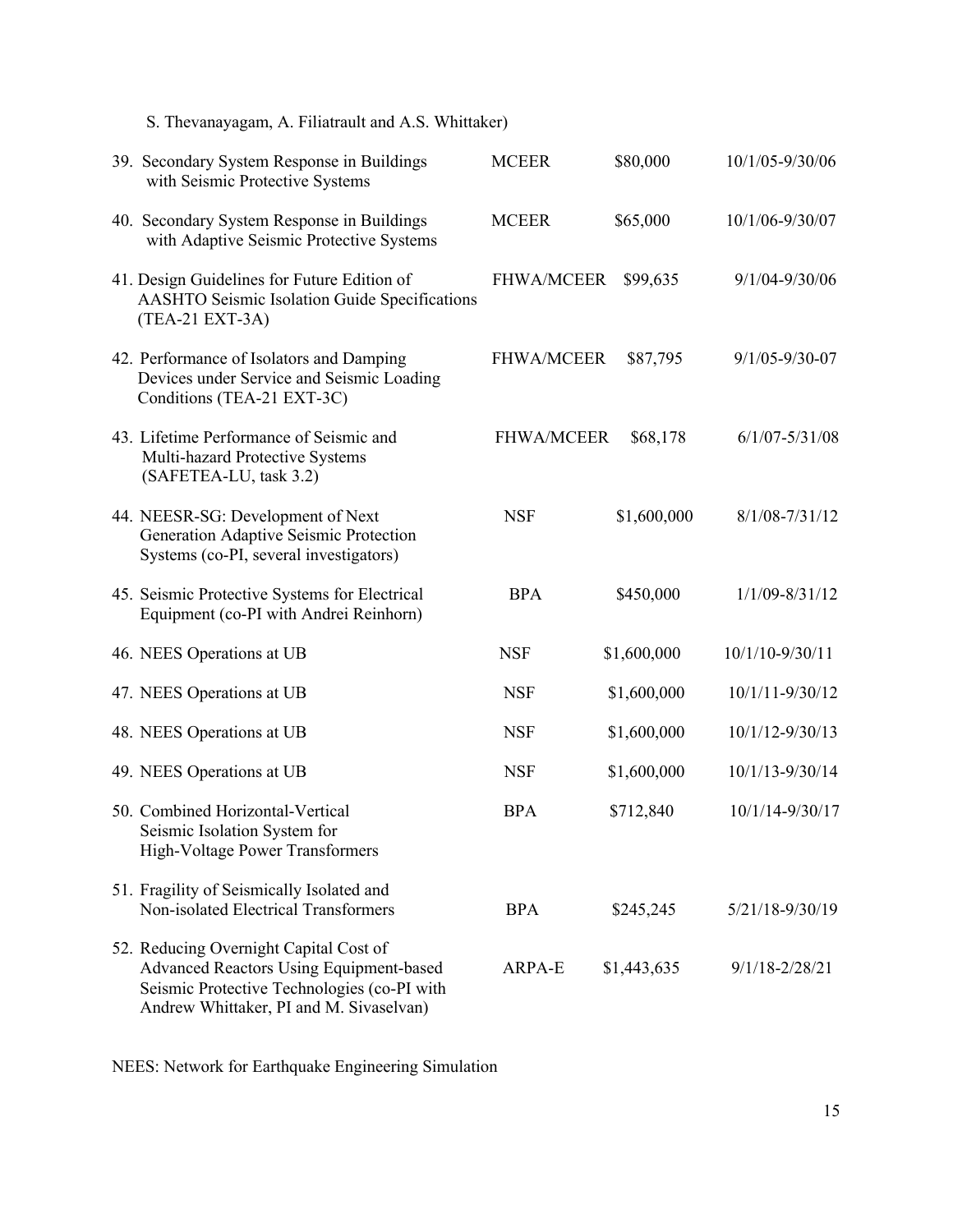NSF: National Science Foundation NCEER: National Center for Earthquake Engineering Research FHWA: Federal Highways Administration GRIT: Great Regional Industrial Technology Program MCEER: Multi-Disciplinary Center for Earthquake Engineering Research Caltrans: California Department of Transportation BPA: Bonneville Power Administration ARPA-E: Advanced Research Projects Agency--Energy

# **PATENTS:**

- 1. HIGHLY EFFECTIVE ENERGY DISSIPATION APPARATUS, inventor: Michael C. Constantinou, United States Patent 6,438,905, issued August 28, 2002.
- 2. NEGATIVE STIFFNESS DEVICE AND METHOD, inventors: M.C. Constantinou, A. Sarlis, A.M. Reinhorn, S. Nagarajaiah, D. Pasala, D. Lee, D. P. Taylor, United States Patent 8,857,110 B2, issued October 14, 2014.
- 3. NEGATIVE STIFFNESS BRACING SYSTEM, inventors: A. Sarlis, M.C. Constantinou, D. Lee, A.M. Reinhorn, D. P. Taylor, United States Patent 9,206,616 B2, issued December 12, 2015.
- 4. MOTION DAMPING SYSTEM DESIGNED FOR REDUCING OBSTRUCTION WITHIN OPEN SPACES, inventors: D. P. Taylor, M.C. Constantinou, J. C. Metzger, United States Patent 9,580,924 B1, issued February 28, 2017.

# **BOOKS AND BOOK CHAPTERS:**

- 1. Soong, T.T. and Constantinou, M.C., PASSIVE AND ACTIVE STRUCTURAL VIBRATION CONTROL IN CIVIL ENGINEERING, Springer-Verlag, Wien, 1994.
- 2. Constantinou, M.C. and Reinhorn, A.M., SEISMIC ISOLATION AND CONTROL, in COMPUTER ANALYSIS AND DESIGN OF EARTHQUAKE RESISTANT STRUCTURES, Elsevier Applied Science, London, 1995.
- 3. Constantinou, M.C. and Reinhorn, A.M., TECHNIQUES IN THE NONLINEAR DYNAMIC ANALYSIS OF SEISMIC ISOLATED STRUCTURES, in STRUCTURAL DYNAMIC SYSTEMS, COMPUTATIONAL TECHNIQUES AND OPTIMIZATION, Gordon and Breach International, 1996.
- 4. Constantinou, M.C., Soong, T.T. and Dargush, G.F., PASSIVE ENERGY DISSIPATION SYSTEMS FOR STRUCTURAL DESIGN AND RETROFIT, Monograph, Multidisciplinary Center for Earthquake Engineering Research, Buffalo, NY, 1998.
- 5. Whittaker, A. S. and Constantinou, M.C., Chapter 12, SEISMIC ENERGY DISSIPATION SYSTEMS FOR BUILDINGS, IN EARTHQUAKE ENGINEERING, Borzognia and Bertero (eds), CRC Press, Boca Raton, FL, March 2004.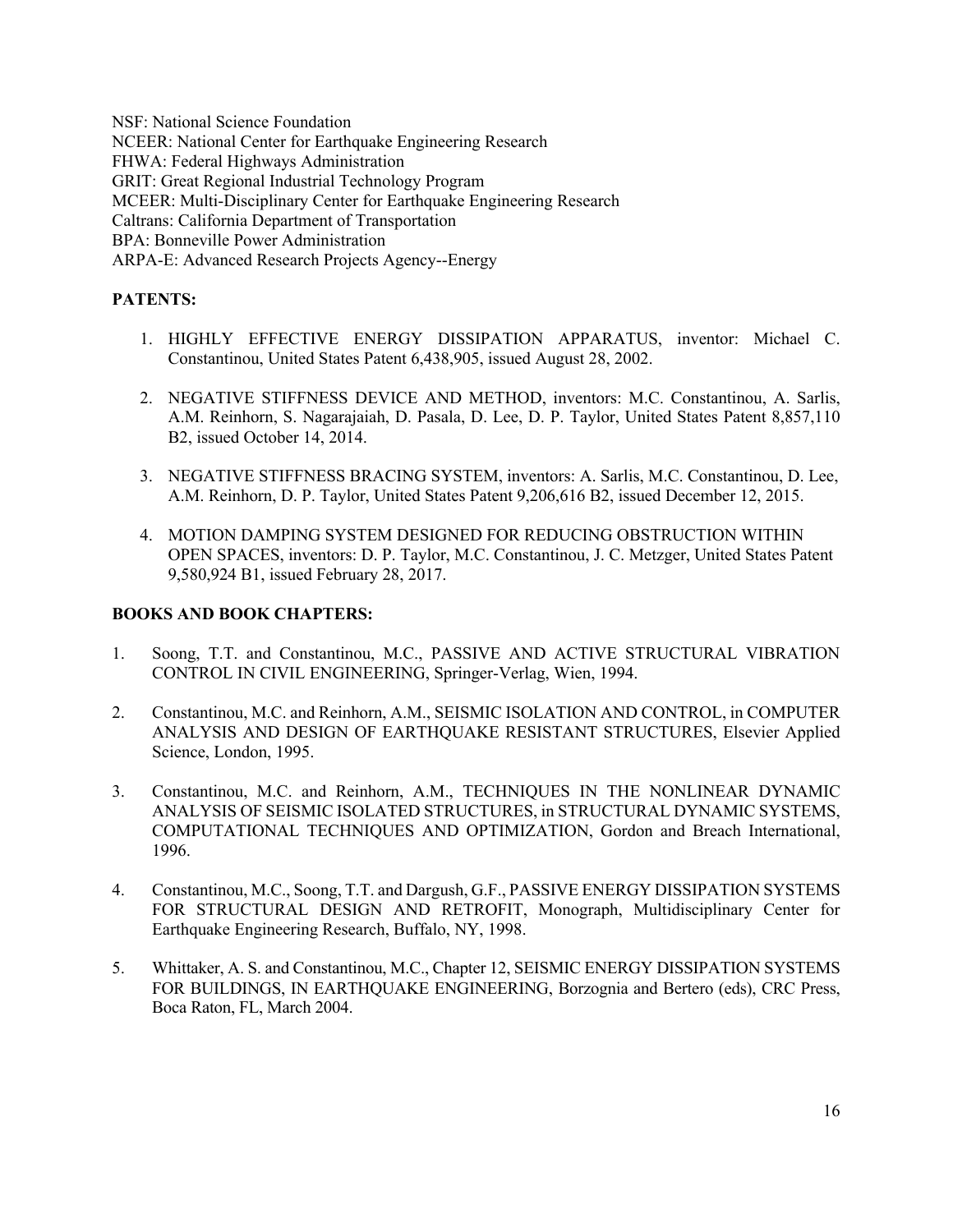6. Buckle, I., Constantinou, M., Dicleli, M. And Ghasemi, H., SEISMIC ISOLATION OF HIGHWAY BRIDGES, Special Report MCEER-06-SP07, Multidisciplinary Center for Earthquake Engineering Research, Buffalo, NY, 2006.

# **LECTURES:**

- 1. PASSIVE AND ACTIVE VIBRATION CONTROL IN CIVIL ENGINEERING, Course No. 86, International Centre for Mechanical Sciences (CISM), Udine, Italy. Nine lectures on Seismic Isolation and Passive Energy Dissipation, June 14-18, 1993.
- 2. ENERGY DISSIPATION SYSTEMS FOR EARTHQUAKE HAZARD MITIGATION, Annual ASCE Seminar on Construction for Earthquake Hazard Mitigation, Metropolitan Section, New York, NY, February, 1995.
- 3. PASSIVE ENERGY DISSIPATION FOR SEISMIC/WIND DESIGN AND RETROFIT, NCEER/EERC Short Course, Seattle, WA, Irvine, CA, 1996 and 1997.
- 4. EXPERIMENTAL STUDY OF BRIDGE SEISMIC ISOLATION SYSTEMS, Earthquake Engineering Research Center, University of California at Berkeley, Richmond, CA, June, 1997.
- 5. INTRODUCTION TO PASSIVE ENERGY DISSIPATION, SEAONC Spring Seminar, Oakland, CA, March, 1998.
- 6. SOME NOTES ON THE DESIGN OF THREE BRIDGES, California Department of Transportation, Sacramento, CA, March, 1998.
- 7. DESIGN OF SEISMIC ISOLATION/ENERGY DISSIPATION SYSTEM OF APPROACH VIADUCT FOR RION-ANTIRION CABLE-STAYED BRIDGES, California Department of Transportation, Sacramento, CA, April, 1999.
- 8. AN INTRODUCTION TO SEISMIC ISOLATION AND SEISMIC ENERGY DISSIPATION, Seminar on Infrastructure for Earthquakes, Metropolitan Section, ASCE, Brooklyn, NY, March, 2001.
- 9. DAMPING SYSTEMS FOR NEW AND RETROFIT CONSTRUCTION, Keynote Lecture, FIB Symposium "Concrete Structures in Seismic Regions", Athens, Greece, May 2003.
- 10. SEISMIC ISOLATION SYSTEMS, 2-day Seminar at Istanbul Kultur University, Istanbul, Turkey, May 16-17, 2003(with A. S. Whittaker).
- 11. SEISMIC PROTECTIVE SYSTEMS, SEONC Lecture, U.C. Berkeley, November 4, 2003.
- 12. EARTHQUAKE RESISTANT DESIGN WITH EMPHASIS IN NEW TECHNOLOGIES, Seminar organized by CYTA at Mediterranean Beach Hotel, Cyprus, December 13, 2003 (with A. S. Whittaker).
- 13. SEISMIC ISOLATION SYSTEMS, Seminar on Infrastructure for Earthquakes, Metropolitan Section, ASCE, Brooklyn, NY, March, 2004.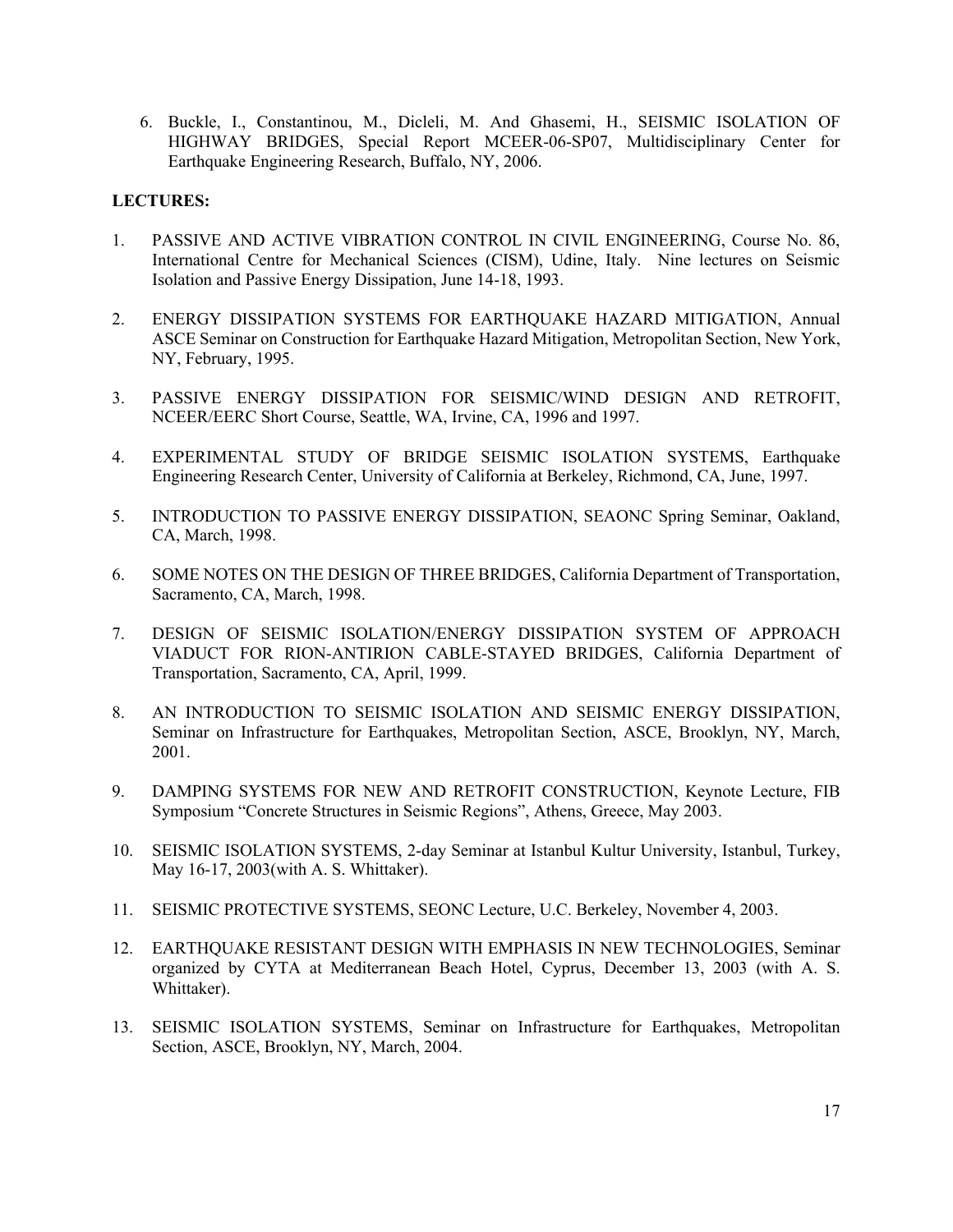- 14. PERFORMANCE BASED ENGINEERING, 1-day Seminar at Istanbul Kultur University, Istanbul, Turkey, May 24, 2004 (with A. S. Whittaker).
- 15. SEISMIC PROTECTIVE SYSTEMS, Lecture at Egnatia Odos, Thessaloniki, Greece, June 4, 2004.
- 16. SEISMIC PROTECTIVE SYSTEMS, Keynote Lecture at Alumni Conference, University of Patras, Greece, June 6, 2004.
- 17. SEISMIC PROTECTIVE SYSTEMS, 1-day Seminar at Middle East Technical University, Ankara, Turkey, November 9, 2004 (with A. S. Whittaker).
- 18. DEVELOPMENTS IN SEISMIC PROTECTIVE SYSTEMS, Lecture at National Technical University, Athens, Greece, February 2, 2006.
- 19. DEVELOPMENTS IN SEISMIC PROTECTIVE SYSTEMS, Lecture at University of Cyprus, February 6, 2006.
- 20. SEISMIC PROTECTIVE SYSTEMS, Lecture at City University of New York, February 16, 2006.
- 21. SEISMIC PROTECTIVE SYSTEMS, Lecture at Beijing University of Technology, Beijing, China, April 1, 2006.
- 22. SEISMIC PROTECTIVE SYSTEMS, Lecture at Harbin Institute of Technology, Harbin, China, April 2, 2006.
- 23. DAMPING SYSTEMS FOR NEW AND RETROFIT CONSTRUCTION, Lecture at Harbin Institute of Technology, Harbin, China, April 3, 2006.
- 24. SEISMIC UPGRADE OF ATATURK INTERNATIONAL AIRPORT, Lecture at Harbin Institute of Technology, Harbin, China, April 3, 2006.
- 25. SEISMIC PROTECTIVE SYSTEMS, Lecture at Nanjing University of Technology, Nanjing, China, April 4, 2006.
- 26. SEISMIC PROTECTIVE SYSTEMS, Lecture at Guangzhou University, Guangzhou, China, April 5, 2006.
- 27. SEISMIC PROTECTIVE SYSTEMS, Lecture at Research Institute for Highways of Ministry of Communications, Beijing, China, April 6, 2006.
- 28. OVERVIEW OF SEISMIC PROTECTIVE SYSTEMS, 17<sup>th</sup> Mueser Rutledge Lecture, ASCE-Metropolitan Section, New York, November 15, 2007.
- 29. SEISMIC PROTECTIVE SYSTEMS, Keynote Lecture, Scientific Conference on Large Scale Engineering Structures for the New High Speed Railway Line in Greece, Greece, May 8, 2008.
- 30. SEISMIC PROTECTIVE SYSTEMS-STATE OF THE ART AND STATE OF PRACTICE, Invited Lecture, 3<sup>rd</sup> Greek Conference on Earthquake Engineering, Greece, November, 2008.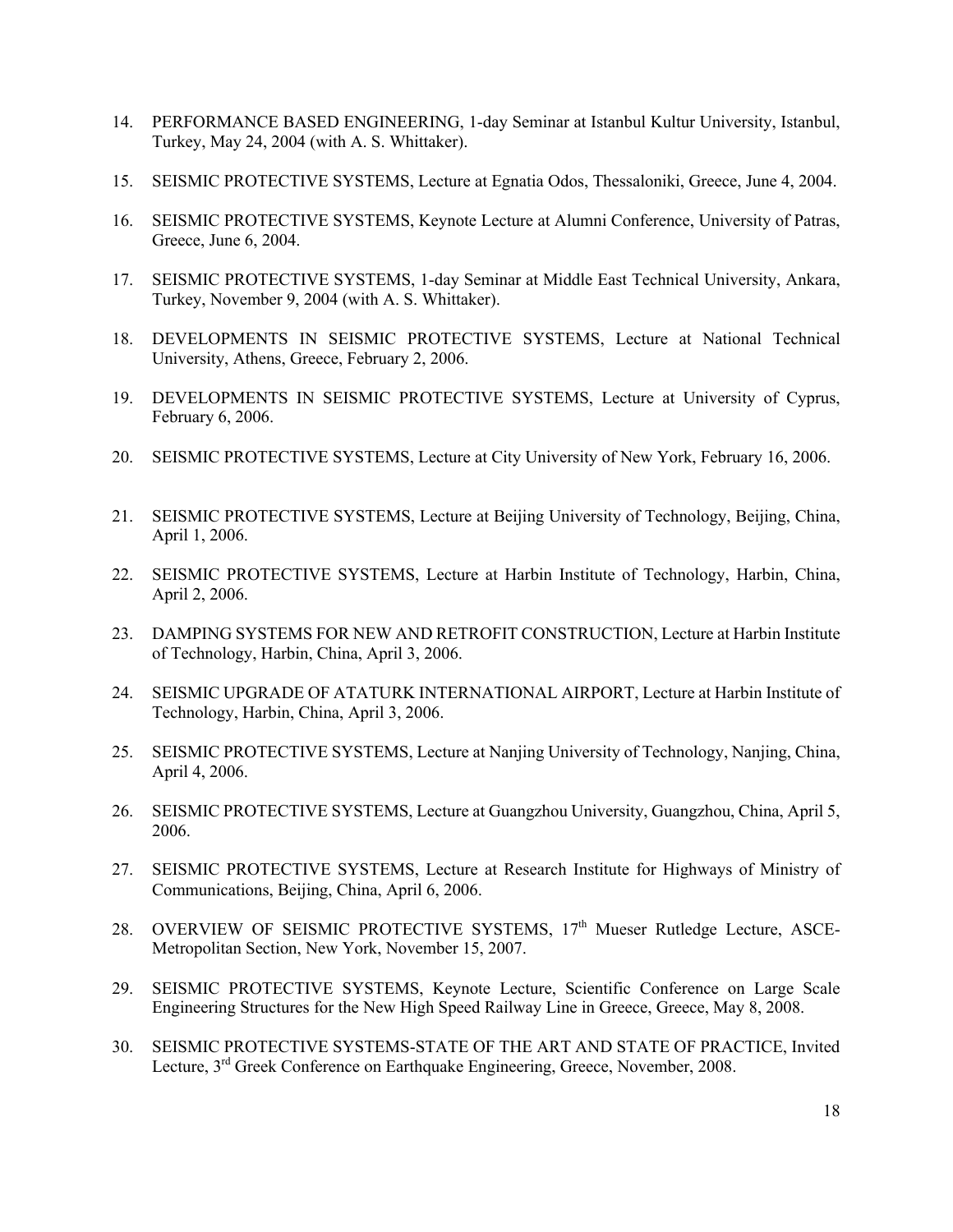- 31. DEVELOPMENTS IN SEISMIC PROTECTIVE SYSTEMS, Lecture at University of Cyprus, January 27, 2009.
- 32. SEISMIC PROTECTIVE SYSTEMS-STATE OF THE ART AND STATE OF PRACTICE, Keynote Lecture, 16<sup>th</sup> Greek Concrete Conference, Cyprus, October 2009.
- 33. AN OVERVIEW OF SEISMIC ISOLATION WITH EMPHASIS ON BRIDGES, Keynote Lecture, Seventh National Conference on Earthquake Engineering, May-June 2011, Istanbul, Turkey.
- 34. BEHAVIOR AND MODELING OF TRIPLE FRICTION PENDULUM ISOLATORS, Invited Lecture, Los Angeles Tall Buildings Structural Design Council, Conference on ADVANCES IN STRUCTURAL DESIGN FOR SEISMIC REGIONS, May 6, 2011.
- 35. SEISMIC PROTECTIVE SYSTEMS-AN OVERVIEW OF THE STATE OF THE ART AND STATE OF PRACTICE, Invited Lecture, American Council of Engineering Companies, New York, June 15, 2011.
- 36. UNIFIED LRFD-BASED PROCEDURES FOR ANALYSIS AND DESIGN OF BRIDGE BEARINGS AND SEISMIC ISOLATORS, Invited Lecture, IBSBI 2011 International Conference on Bridges, October 2011, Athens, Greece.
- 37. SEISMIC PROTECTIVE SYSTEMS-AN OVERVIEW OF THE STATE OF PRACTICE, Invited Lecture, Municipality of Istanbul and Ministry of Health, Turkey, March 2012.
- 38. SEISMIC PROTECTIVE SYSTEMS-AN OVERVIEW OF THE STATE OF PRACTICE, Invited Lecture, ASCE Metropolitan Section, Seminar on New Trends in Seismic Evaluation and Retrofit, New York, April 2012.
- 39. LRFD-BASED PROCEDURES FOR ANALYSIS AND DESIGN OF BRIDGE BEARINGS AND SEISMIC ISOLATORS, Invited Lecture, CSRN–NEES Workshop on the Seismic Isolation and Damping of Bridge Structures, Vancouver, April 2012.
- 40. SEISMIC PROTECTIVE SYSTEMS, Invited Lecture, Mus Alparslan University, Mus, Turkey, May 2012.
- 41. SEISMIC PROTECTIVE SYSTEMS, Invited Lecture at the invitation of the Governor of Van, Van, Turkey, May 2012.
- 42. SEISMIC PROTECTIVE SYSTEMS-AN OVERVIEW OF THE STATE OF ART AND PRACTICE, Invited Lecture at the inauguration of Professor Oscar Ramirez as President of the Technological University of Panama, Panama, February 2013.
- 43. SEISMIC PROTECTIVE SYSTEMS-AN OVERVIEW, Invited Lecture at ESPE University, Quito, Ecuador, June 2013.
- 44. HISTORY OF SEISMIC ISOLATION, Invited Lecture at ESPE University, Quito, Ecuador, June 2013.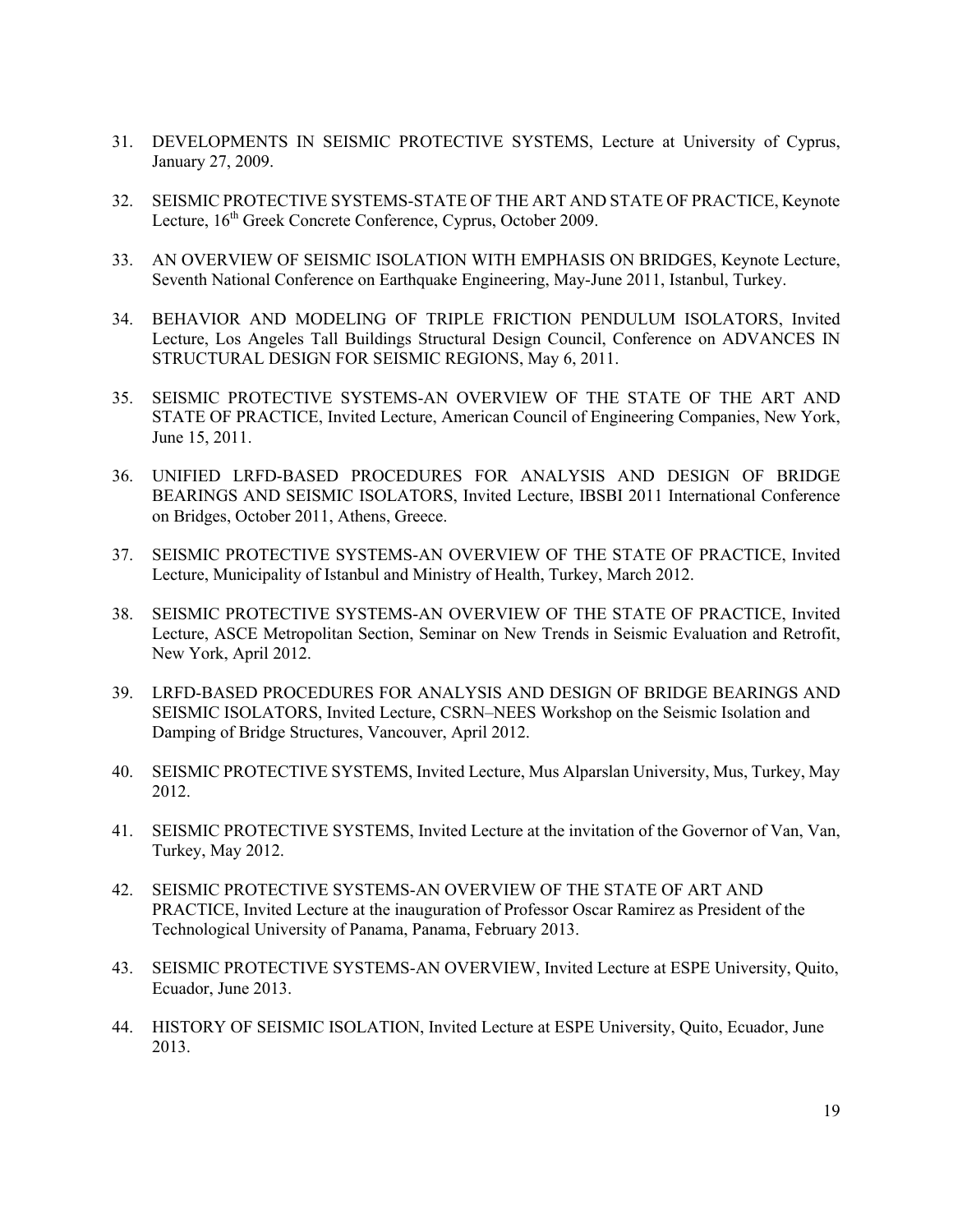- 45. BEHAVIOR AND MODELING OF TRIPLE FRICTION PENDULUM ISOLATORS, Invited Lecture at ESPE University, Quito, Ecuador, June 2013.
- 46. SOME NOTES ON THE DESIGN OF SEISMICALLY ISOLATED BRIDGES, Invited Lecture at ESPE University, Quito, Ecuador, June 2013.
- 47. PERFORMANCE OF BOLU VIDAUCT IN THE DUCZE EARTHQUAKE, Invited Lecture at ESPE University, Quito, Ecuador, June 2013.
- 48. SEISMIC PROTECTIVE SYSTEMS-AN OVERVIEW, Invited Lecture at University of San Francisco, Quito, Ecuador, June 2013.
- 49. HISTORY OF SEISMIC PROTECTIVE SYSTEMS, Invited Lecture at Kocaeli Chamber of Commerce, Kocaeli, Turkey, December 2013.
- 50. TESTING OF SEISMIC PROTECTIVE SYSTEM HARDWARE: SIGNIFICANCE, SCALING AND SIMILARITY, Invited Lecture at ITU Workshop On Base Isolation Systems, Istanbul, Turkey, December 2013.
- 51. HISTORY OF SEISMIC PROTECTIVE SYSTEMS, University of Catania and Catania Engineering Association, Catania, Italy, March 2016.
- 52. PERFORMANCE OF SEISMICALLY ISOLATED STRUCTURES, Invited Lecture at ESPE University, Quito, Ecuador, January 2018.
- 53. TESTING OF SEISMIC PROTECTIVE SYSTEM HARDWARE: SIGNIFICANCE, SCALING AND SIMILARITY, Invited Lecture at ESPE University, Quito, Ecuador, January 2018.
- 54. RELIABILITY OF DESIGN OF SEISMICALLY ISOLATED BUILDINGS, Keynote Lecture, ICONHIC 2nd International Conference on Natural Hazards & Infrastructure, Chania, Greece, June 2019.
- 55. APPLICATION OF SEISMIC PROTECTIVE SYSTEMS AND THE SIGNIFICANCE OF TESTING, PEER REVIEW AND INSPECTION: A COLLECTION OF EXAMPLES FROM THE EXPERIENCE OF THE PRESENTER, Lecture at University of Patras, Greece after receiving Honorary Doctorate Degree, July 3, 2019.
- 56. SEISMIC PROTECTIVE SYSTEMS DEVELOPMENT AND APPLICATIONS IN THE UNITED STATES, Invited Lecture, XVI Mexican Earthquake Engineering National Symposium, November 20, 2020.

# **PUBLICATIONS:**

# A. **Refereed Journals**

1. Constantinou, M. C. and Tadjbakhsh, I., "PROBABILISTIC OPTIMUM BASE ISOLATION OF STRUCTURES", Journal of Structural Engineering, ASCE, Vol. 109, No.3, March 1983, pp. 676-689.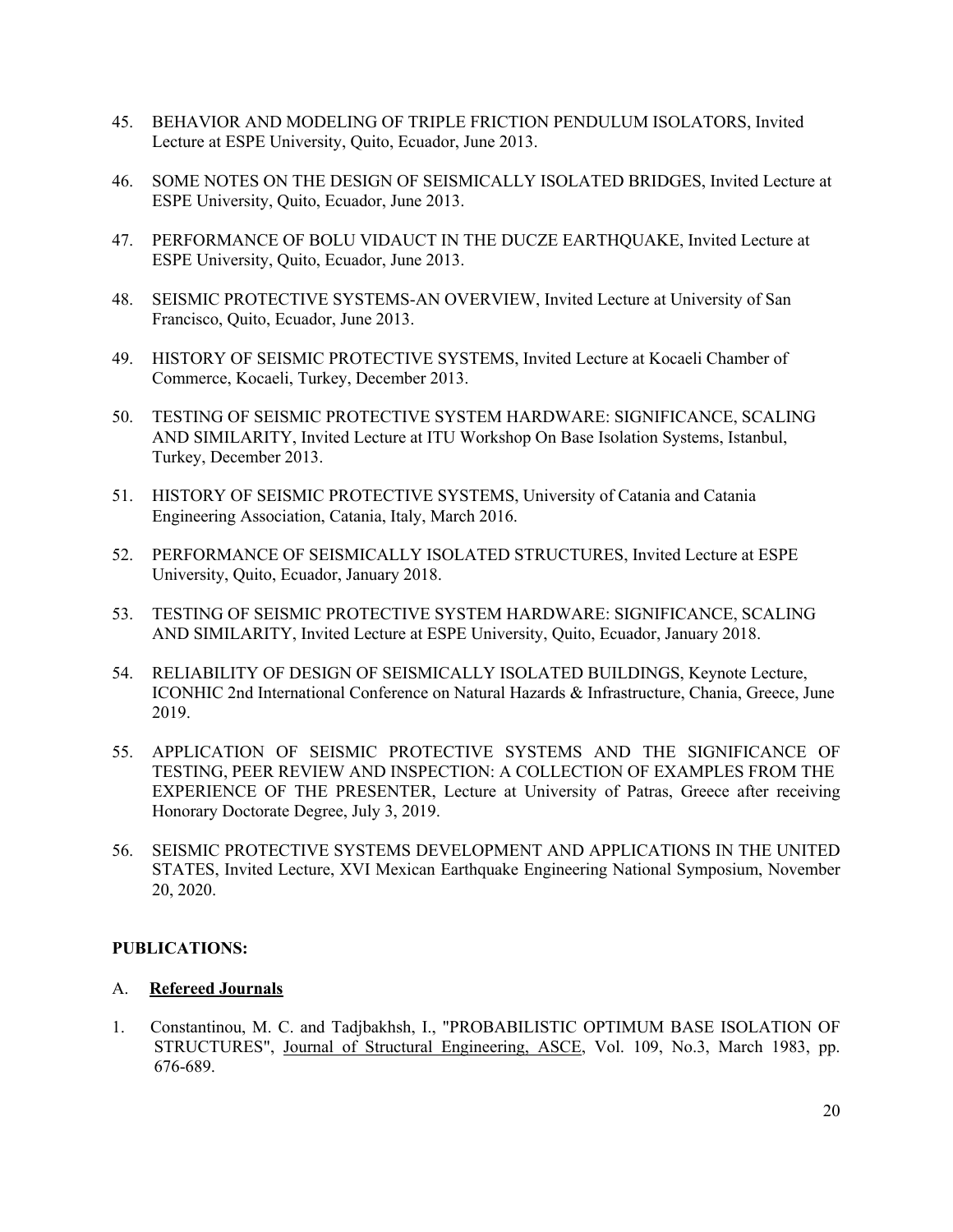- 2. Constantinou, M.C. and Tadjbakhsh, I., "OPTIMUM DESIGN OF A FIRST STORY DAMPING SYSTEM", Computers and Structures, Vol. 17, No. 2, 1983, pp. 305-310.
- 3. Constantinou, M.C. and Tadjbakhsh, I., "RESPONSE OF A SLIDING STRUCTURE TO FILTERED RANDOM EXCITATION", Journal of Structural Mechanics, Vol. 12, No. 3, 1984, pp. 401-418
- 4. Constantinou, M.C. and Tadjbakhsh, I., "OPTIMUM DESIGN OF A BASE ISOLATION SYSTEM WITH FRICTIONAL ELEMENTS," Earthquake Engineering and Structural Dynamics, Vol. 12, 1984, pp. 203-214.
- 5. Constantinou, M.C., Gazetas, G., and Tadjbakhsh, I., "STOCHASTIC SEISMIC SLIDING OF RIGID MASS SUPPORTED THROUGH NON-SYMMETRIC FRICTION', Earthquake Engineering and Structural Dynamics, Vol. 12, 1984, pp. 777-793.
- 6. Constantinou, M.C. and Gazetas, G., "TORSIONAL VIBRATION ON ANISOTROPIC HALFSPACE", Journal of Geotechnical Engineering, ASCE, Vol. 110, No.11, 1984, pp. 1549-1558. Nominated for the Norman and J.R. Croes Medals of ASCE.
- 7. Constantinou, M.C. and Tadjbakhsh, I., "OPTIMUM CHARACTERISTICS OF ISOLATED STRUCTURES", Journal of Structural Engineering, ASCE, Vol. 111, No. 12, 1985, pp. 2733-2750.
- 8. Constantinou, M.C., "VIBRATION STATISTICS OF THE DUFFING OSCILLATOR", Journal of Soil Dynamics and Earthquake Engineering, Vol. 4, 1985, pp. 221-223.
- 9. Constantinou, M.C. and Tadjbakhsh, I., "HYSTERETIC DAMPERS IN BASE ISOLATION: RANDOM APPROACH", Journal of Structural Engineering, ASCE, Vol.111, No. 4, 1985, pp. 705-721.
- 10. Constantinou, M.C. and Gazetas, G., "LOADING OF ANISOTROPIC QUARTER PLANE", Journal of Engineering Mechanics, ASCE, Vol. 112, No. 10, 1986, pp. 1021-1040.
- 11. Constantinou, M.C. and Greenleaf, R.S., "STRESS SYSTEMS IN ORTHOTROPIC QUARTER PLANE", Journal of Engineering Mechanics, ASCE, Vol. 113, No. 11, November 1987, pp. 1720-1738.
- 12. Constantinou, M.C., Caccese, J. and Harris, H.G., "FRICTIONAL CHARACTERISTICS OF TEFLON-STEEL INTERFACES UNDER DYNAMIC CONDITIONS" Earthquake Engineering and Structural Dynamics, Vol. 15, 1987, pp. 751-759.
- 13. Constantinou, M.C., A SIMPLIFIED ANALYSIS PROCEDURE FOR BASE-ISOLATED STRUCTURES ON FLEXIBLE FOUNDATION," Earthquake Engineering and Structural Dynamics, Vol. 15, 1987, pp. 963-983.
- 14. Constantinou M.C.,and Kneifati, M.C., "DYNAMICS OF SOIL-BASE-ISOLATED-STRUCTURE SYSTEMS," Journal of Structural Engineering, ASCE, Vol. 114, No.1, 1988, pp.211-221.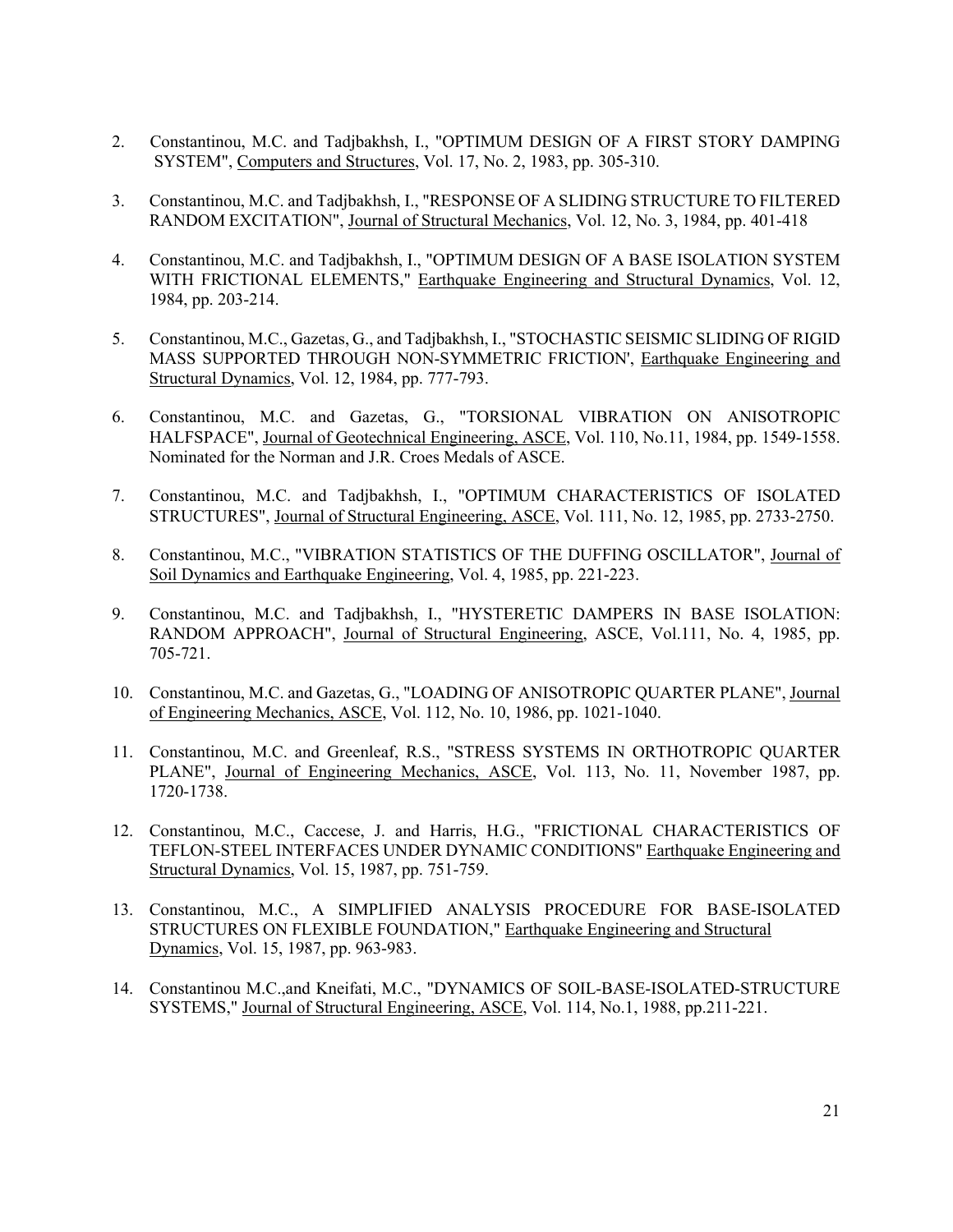- 15. Siddiqui, F.M.A. and Constantinou, M.C., "SIMPLIFIED ANALYSIS METHOD FOR MULTISTORY BASE-ISOLATED STRUCTURES ON VISCOELASTIC HALFSPACE," Earthquake Engineering and Structural Dynamics, Vol. 18, No. 1, 1989, pp. 64-78.
- 16. Mokha, A., Constantinou, M.C. and Reinhorn, A.M. "TEFLON BEARINGS IN BASE ISOLATION. PART 1: TESTING," Journal of Structural Engineering, ASCE, Vol. 116, No. 2, 1990, pp. 438-454.
- 17. Constantinou, M.C., Mokha, A.M. and Reinhorn, A.M., "TEFLON BEARINGS IN BASE ISOLATION. PART 2: MODELING," Journal of Structural Engineering, ASCE, Vol. 116, No. 2, 1990, pp. 455-474.
- 18. Papageorgiou, A. and Constantinou, M.C., "RESPONSE OF SLIDING STRUCTURES WITH RESTORING FORCE TO STOCHASTIC EXCITATION," Probabilistic Engineering Mechanics, Vol. 5, No. 1, 1990, pp. 19-26.
- 19. Constantinou, M.C. and Papageorgiou, A., "STOCHASTIC RESPONSE OF PRACTICAL SLIDING ISOLATION SYSTEMS," Probabilistic Engineering Mechanics, Vol. 5, No. 1, 1990, pp. 27-34.
- 20. Chen, Y.Q. and Constantinou, M.C., "USE OF TEFLON SLIDERS IN A MODIFICATION OF THE CONCEPT OF SOFT FIRST STORY," Engineering Structures, Vol. 12, No. 4, 1990, pp. 243-253.
- 21. Mokha, A., Constantinou, M.C. and Reinhorn, A.M., "FURTHER RESULTS ON THE FRICTIONAL PROPERTIES OF TEFLON BEARINGS," Journal of Structural Engineering, ASCE, Vol. 117, No. 2, 1991, pp. 622-626.
- 22. Makris, N., and Constantinou, M.C., "ANALYSIS OF MOTION RESISTED BY FRICTION I: CONSTANT COULOMB AND LINEAR/COULOMB FRICTION", Mechanics of Structures and Machines, Vol. 19, No. 4, 1991, pp. 487-510.
- 23. Makris, N. and Constantinou, M.C., "ANALYSIS OF MOTION RESISTED BY FRICTION II: VELOCITY DEPENDENT FRICTION", Mechanics of Structures and Machines, Vol. 19, No.4, 1991, pp. 511-536.
- 24. Mokha, A., Constantinou M.C., Reinhorn, A.M. and Zayas, V., "EXPERIMENTAL STUDY OF FRICTION PENDULUM ISOLATION SYSTEM", Journal of Structural Engineering, ASCE, Vol. 117, No. 4, 1991, pp. 1203-1219.
- 25. Constantinou, M.C., Mokha, A. and Reinhorn, A.M., "STUDY OF A SLIDING BEARING AND HELICAL STEEL SPRING ISOLATION SYSTEM," Journal of Structural Engineering, ASCE, Vol. 117, No. 4, 1991, pp. 1259-1277.
- 26. Constantinou, M.C., Reinhorn, A.M., Mokha, A.S. and Watson, R., "DISPLACEMENT CONTROL DEVICE FOR BASE-ISOLATED BRIDGES," Earthquake Spectra Vol. 7, No. 2, May 1991, pp. 179- 200.
- 27. Nagarajaiah, S., Reinhorn, A.M. and Constantinou, M.C., "NONLINEAR DYNAMIC ANALYSIS OF THREE DIMENSIONAL BASE ISOLATED STRUCTURES", Journal of Structural Engineering, ASCE, Vol. 117, No. 7, 1991, pp. 2035-2054.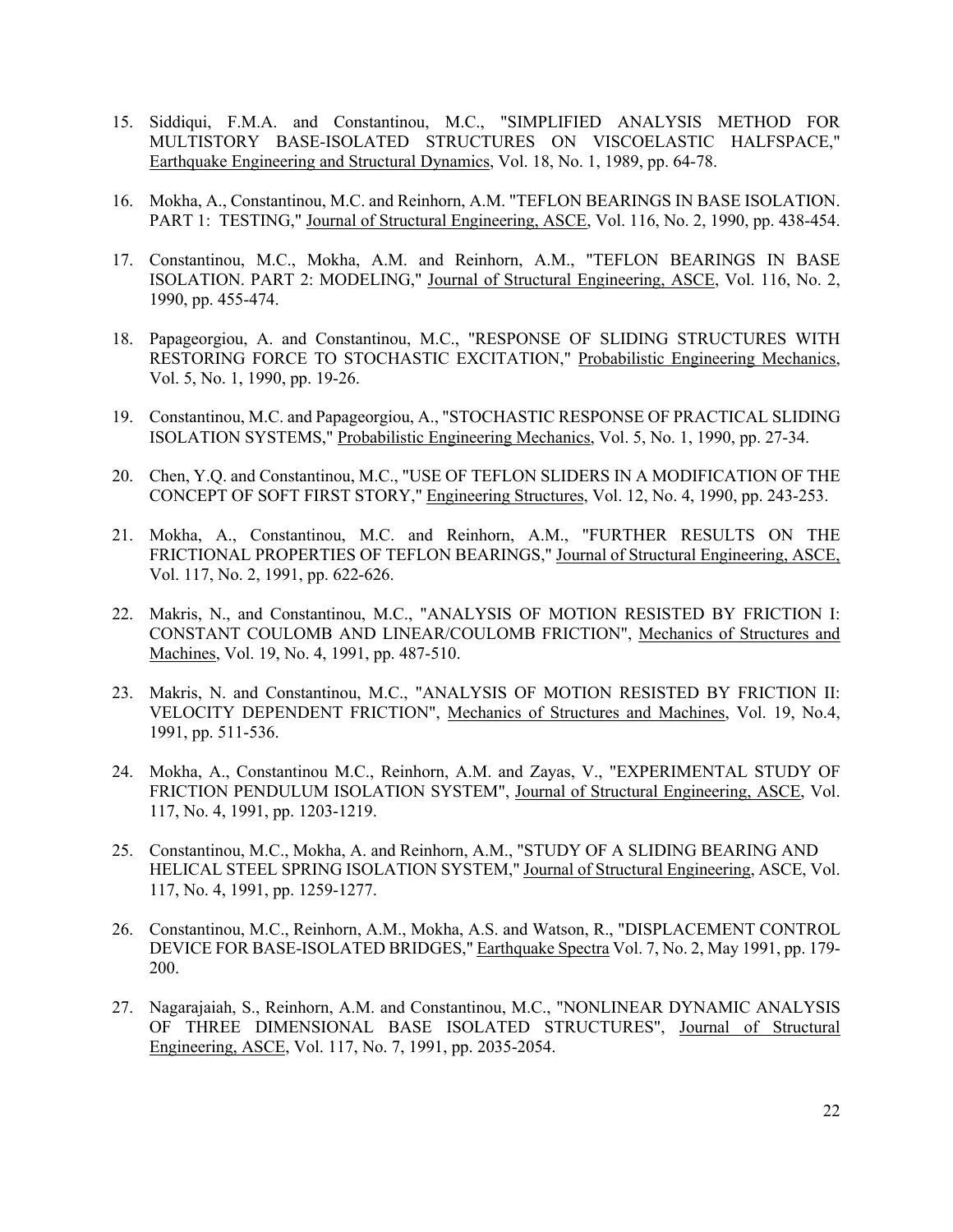- 28. Makris, N. and Constantinou, M.C., "FRACTIONAL DERIVATIVE MAXWELL MODEL FOR VISCOUS DAMPERS," Journal of Structural Engineering, ASCE, Vol. 117, No. 9, 1991, pp. 2708- 2724.
- 29. Constantinou, M.C., Kartoum, A. and Kelly, J.M., "ANALYSIS OF COMPRESSION OF HOLLOW CIRCULAR ELASTOMERIC BEARINGS," Engineering Structures, Vol. 14, No. 2, 1992, pp. 103- 111.
- 30. Juhn, G., Manolis, G., Constantinou, M.C. and Reinhorn, A.M., "EXPERIMENTAL INVESTIGATION OF SECONDARY SYSTEMS IN A BASE-ISOLATED STRUCTURE," Journal of Structural Engineering, ASCE, Vol. 118, No. 8, 1992.
- 31. Juhn, G., Manolis, G.D. and Constantinou, M.C., "STOCHASTIC RESPONSE OF SECONDARY SYSTEMS IN BASE-ISOLATED STRUCTURES," Probabilistic Engineering Mechanics, Vol. 7, No. 2, 1992, pp. 91-102.
- 32. Nagarajaiah, S., Reinhorn, A.M. and Constantinou, M.C. "EXPERIMENTAL STUDY OF SLIDING BASE ISOLATED STRUCTURES WITH UPLIFT RESTRAINT," Journal of Structural Engineering, ASCE, Vol. 118 (6), 1992, pp. 1512-1529.
- 33. Makris, N. and Constantinou, M.C., "SPRING-VISCOUS DAMPER SYSTEMS FOR COMBINED SEISMIC AND VIBRATION ISOLATION," Earthquake Engineering and Structural Dynamics, Vol. 21, (8), 1992, pp. 649-664.
- 34. Constantinou, M.C., Kartoum, A., Reinhorn, A.M. and Bradford, P., "SLIDING ISOLATION SYSTEM FOR BRIDGES: EXPERIMENTAL STUDY," Earthquake Spectra, Vol. 8 (3), 1992, pp. 321-344.
- 35. Kartoum, A., Constantinou, M.C. and Reinhorn, A.M., "SLIDING ISOLATION SYSTEM FOR BRIDGES: ANALYTICAL STUDY," Earthquake Spectra, Vol. 8 (3), 1992, pp. 345-372.
- 36. Mokha, A., Constantinou, M.C. and Reinhorn, A.M., "VERIFICATION OF FRICTION MODEL OF TEFLON BEARINGS UNDER TRIAXIAL LOAD," Journal of Structural Engineering, ASCE, Vol. 119, No. 1, 1993, pp. 240-261.
- 37. Nagarajaiah, S., Reinhorn, A.M. and Constantinou, M.C., "TORSIONAL COUPLING IN BASE ISOLATED STRUCTURES: SLIDING ISOLATION SYSTEMS," Journal of Structural Engineering, ASCE, Vol. 119, No. 1, 1993, pp. 130-149.
- 38. Demetriades, G.F., Constantinou, M.C. and Reinhorn, A.M., "STUDY OF WIRE ROPE SYSTEMS FOR SEISMIC PROTECTION OF EQUIPMENT IN BUILDINGS," Engineering Structures, Vol. 15, No. 5, 1993, pp. 321-334.
- 39. Makris, N. and Constantinou, M.C., "MODELS OF VISCOELASTICITY WITH COMPLEX ORDER DERIVATIVES," J. Engng. Mechanics, ASCE, Vol. 119, No. 7, 1993, pp. 1453-1464.
- 40. Makris, N., Dargush, G.F. and Constantinou, M.C., "DYNAMIC ANALYSIS OF GENERALIZED VISCOELASTIC FLUIDS," J. Engng. Mechanics, ASCE, Vol. 119, No.8, 1993, pp.1663-1679.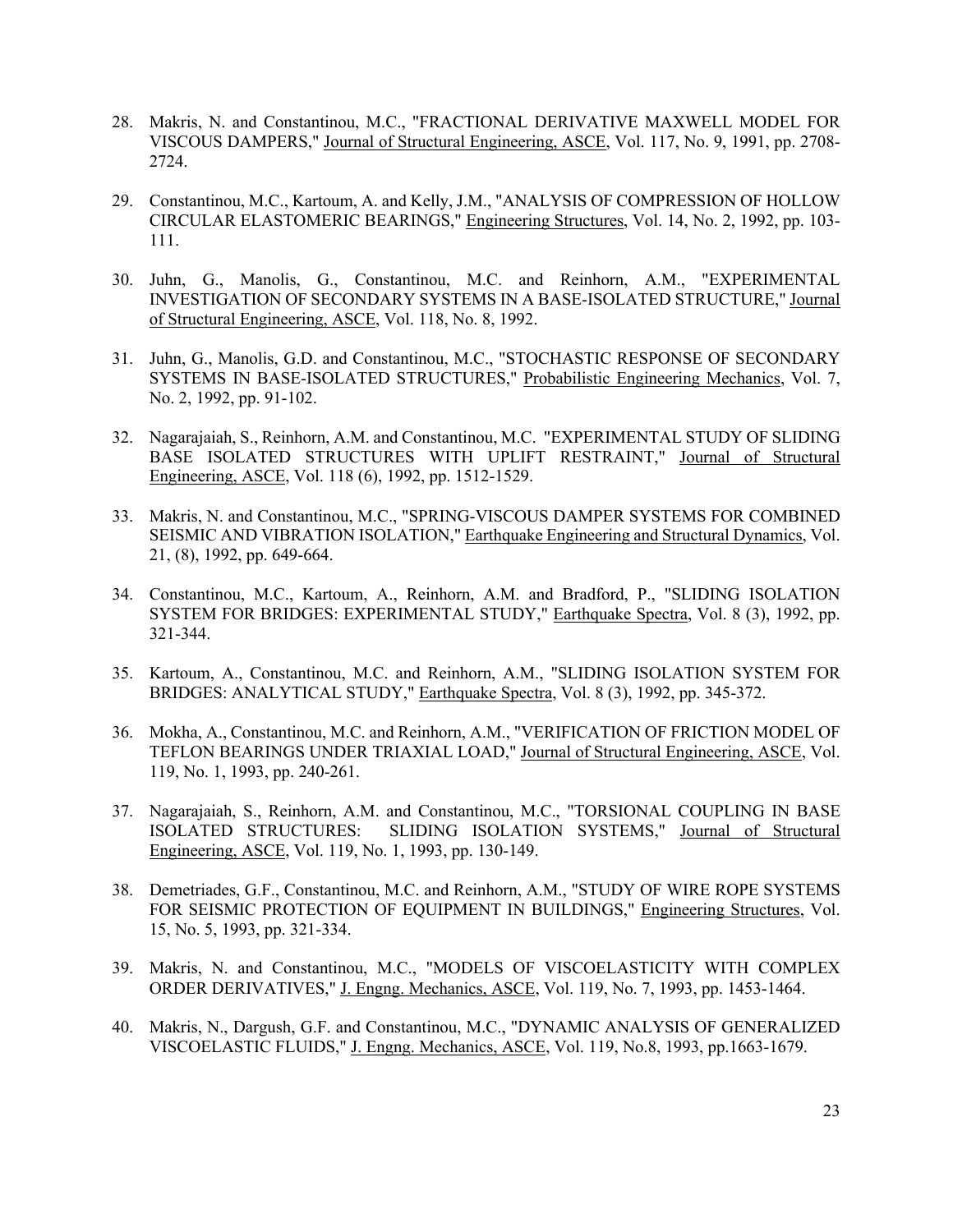- 41. Nagarajaiah, S., Reinhorn, A.M. and Constantinou, M.C. "TORSION IN BASE ISOLATED STRUCTURES WITH ELASTOMERIC BEARINGS," J. Struct. Engng., ASCE, Vol. 119, No. 10, 1993, pp. 2932-2951.
- 42. Tsopelas, P., Nagarajaiah, S., Constantinou, M.C. and Reinhorn, A.M., "NONLINEAR DYNAMIC ANALYSIS OF MULTIPLE BUILDING BASE ISOLATED STRUCTURES," J. Computers and Structures, Vol. 50, No. 1, 1994, pp. 47-57.
- 43. Makris, N., Constantinou, M.C. and Dargush, G., "ANALYTICAL MODEL OF VISCOELASTIC FLUID DAMPERS," J. Struct. Engng., ASCE, Vol. 119, No. 11, 1993, pp. 3310-3325.
- 44. Constantinou, M.C. and Symans, M.D., "SEISMIC RESPONSE OF STRUCTURES WITH SUPPLEMENTAL DAMPING," Structural Design of Tall Buildings, Vol. 2, No. 2, 1993, pp. 77-92.
- 45. Constantinou, M.C. and Symans, M.D., "EXPERIMENTAL STUDY OF SEISMIC RESPONSE OF BUILDINGS WITH SUPPLEMENTAL FLUID DAMPERS," Structural Design of Tall Buildings, Vol. 2, No. 2, 1993, pp. 93-132.
- 46. Taylor, D.P. and Constantinou, M.C., "TESTING PROCEDURES FOR HIGH OUTPUT FLUID VISCOUS DAMPERS USED IN BUILDING AND BRIDGE STRUCTURES TO DISSIPATE SEISMIC ENERGY," Shock and Vibration, Vol. 2. No. 5, 1995, pp. 373-381.
- 47. Makris, N., Dargush, G.F. and Constantinou, M.C., "DYNAMIC ANALYSIS OF VISCOELASTIC FLUID DAMPERS," Journal of Engineering Mechanics, ASCE, Vol. 121, No. 10, 1995, pp. 1114- 1121.
- 48. Mokha, A.S., Amin, N., Constantinou, M.C. and Zayas, V., "SEISMIC ISOLATION RETROFIT OF A LARGE HISTORIC BUILDING IN THE UNITED STATES," Journal of Structural Engineering, ASCE, Vol. 122, No. 3, 1996, pp. 298-308.
- 49. Tsopelas, P., Constantinou, M.C., Kim, Y-S. and Okamoto, S., "EXPERIMENTAL STUDY OF FPS SYSTEM IN BRIDGE SEISMIC ISOLATION," Earthquake Engineering and Structural Dynamics, Vol. 25, No. 1, 1996, pp. 65-78.
- 50. Tsopelas, P., Constantinou, M.C., Okamoto, S., Fujii, S. and Ozaki, D., "EXPERIMENTAL STUDY OF BRIDGE SEISMIC SLIDING ISOLATION SYSTEMS," Engineering Structures, Vol.18, No. 4, 1996, pp. 301-310.
- 51. Tsopelas, P. and Constantinou, M.C., "STUDY OF ELASTOPLASTIC BRIDGE SEISMIC ISOLATION SYSTEM", Journal of Structural Engineering, ASCE, Vol. 123, No. 4, 1997, pp. 489- 498.
- 52. Symans, M.D. and Constantinou, M.C., "SEISMIC TESTING OF A BUILDING STRUCTURE WITH A SEMI-ACTIVE FLUID DAMPER CONTROL SYSTEM," Earthquake Engineering and Structural Dynamics, Vol. 26, 1997, pp. 759-777.
- 53. Whittaker, A.S., Constantinou, M.C. and Tsopelas, P., "DISPLACEMENT ESTIMATES FOR PERFORMANCE-BASED SEISMIC DESIGN", Journal of Structural Engineering, ASCE, Vol. 124, No. 8, 1998, pp. 905-912.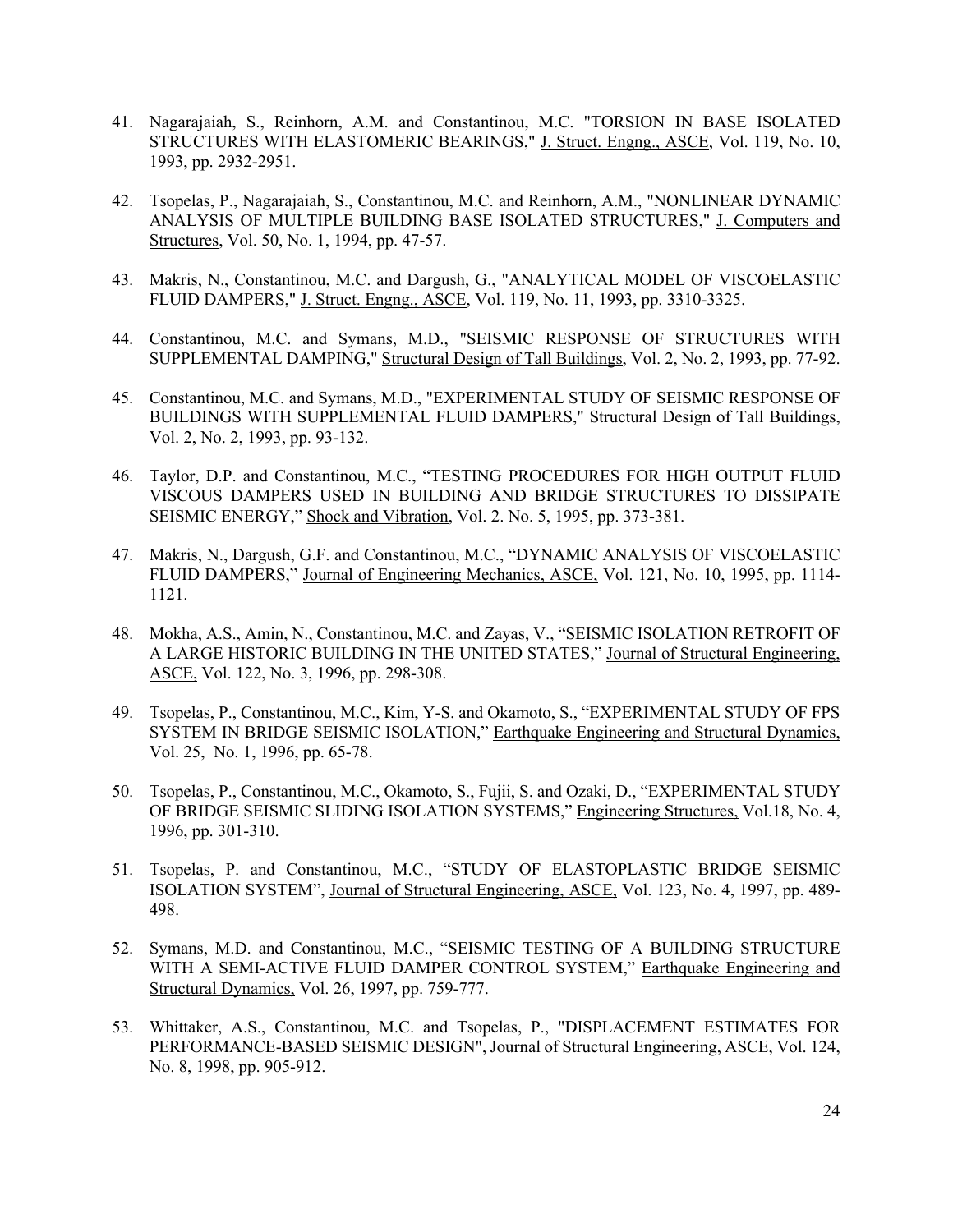- 54. Whittaker, A.S., Constantinou, M.C. and Tsopelas, P., "NONLINEAR PROCEDURES FOR SEISMIC EVALUATION OF BUILDINGS", Structural Design of Tall Buildings, Vol. 8, 1999, pp. 1-13.
- 55. Symans, M.D. and Constantinou, M.C., "EXPERIMENTAL TESTING AND ANALYTICAL MODELING OF SEMI-ACTIVE FLUID DAMPERS FOR SEISMIC PROTECTION," Journal of Intelligent Material Systems and Structures, Vol. 8, 1998, pp. 644-657.
- 56. Symans, M.D. and Constantinou, M.C., "PASSIVE FLUID VISCOUS DAMPING SYSTEMS FOR SEISMIC ENERGY DISSIPATION", ISET Journal of Earthquake Technology, Vol.35, No. 4, 1998, pp. 185-206.
- 57. Symans, M.D. and Constantinou, M.C., "SEMI-ACTIVE SYSTEMS FOR SEISMIC PROTECTION OF STRUCTURES: A STATE-OF-THE-ART REVIEW," Engineering Structures, Vol. 21, 1999, pp. 469-487.
- 58. Whittaker, A.S. and Constantinou, M.C., "SUPPLEMENTAL DAMPING FOR NEW AND RETROFIT CONSTRUCTION", Revista de Ingenieria Sismica, Vol. 61, Sociedad Mexicana de Ingenieria Sismica A. C., Mexico City, Dec. 1999.
- 59. Constantinou, M.C., Tsopelas, P., Hammel, W. and Sigaher, A.N., "TOGGLE-BRACE-DAMPER SEISMIC ENERGY DISSIPATION SYSTEMS", Journal of Structural Engineering, ASCE, Vol. 127, No. 2, Feb. 2001, pp.105-112.
- 60. Ramirez, O.M., Constantinou, M.C., Gomez, J., Whittaker, A.S., and Chrysostomou, C.Z., "EVALUATION OF SIMPLIFIED METHODS OF ANALYSIS OF YIELDING STRUCTURES WITH DAMPING SYSTEMS," Earthquake Spectra, Vol. 18, No. 3, Aug. 2002, pp. 501-530.
- 61. Ramirez, O.M., Constantinou, M.C., Whittaker, A.S., Kircher, C.A., and Chrysostomou, C.Z., "ELASTIC AND INELASTIC SEISMIC RESPONSE OF BUILDINGS WITH DAMPING SYSTEMS," Earthquake Spectra, Vol. 18, No. 3, Aug. 2002, pp. 531-547.
- 62. Sigaher, A.N. and Constantinou, M.C., "SCISSOR-JACK-DAMPER ENERGY DISSIPATION SYSTEM", Earthquake Spectra, Vol.19, No.1, Feb. 2003, pp. 133-158.
- 63. Roussis, P.C., Constantinou, M.C., Erdik, M., Durukal, E.and Dicleli, M., "ASSESSMENT OF PERFORMANCE OF SEISMIC ISOLATION SYSTEM OF BOLU VIADUCT," Journal of Bridge Engineering, ASCE, Vol. 8, No.4, July 2003, pp. 182-190.
- 64. Whittaker, A.S., Constantinou, M.C., Ramirez, O.M., Johnson, M.W. and Chrysostomou, C.Z., "EQUIVALENT LATERAL FORCE AND MODAL ANALYSIS PROCEDURES OF THE 2000 NEHRP PROVISIONS FOR BUILDINGS WITH DAMPING SYSTEMS," Earthquake Spectra, Vol. 19, No.4, Nov. 2003, 959-980.
- 65. Ramirez, O.M., Constantinou, M.C., Whittaker, A.S., Kircher, C.A., Johnson, M.W. and Chrysostomou, C.Z., "VALIDATION OF 2000 NEHRP PROVISIONS EQUIVALENT LATERAL FORCE AND MODAL ANALYSIS PROCEDURES FOR BUILDINGS WITH DAMPING SYSTEMS," Earthquake Spectra, Vol. 19, No.4, Nov. 2003, 981-999.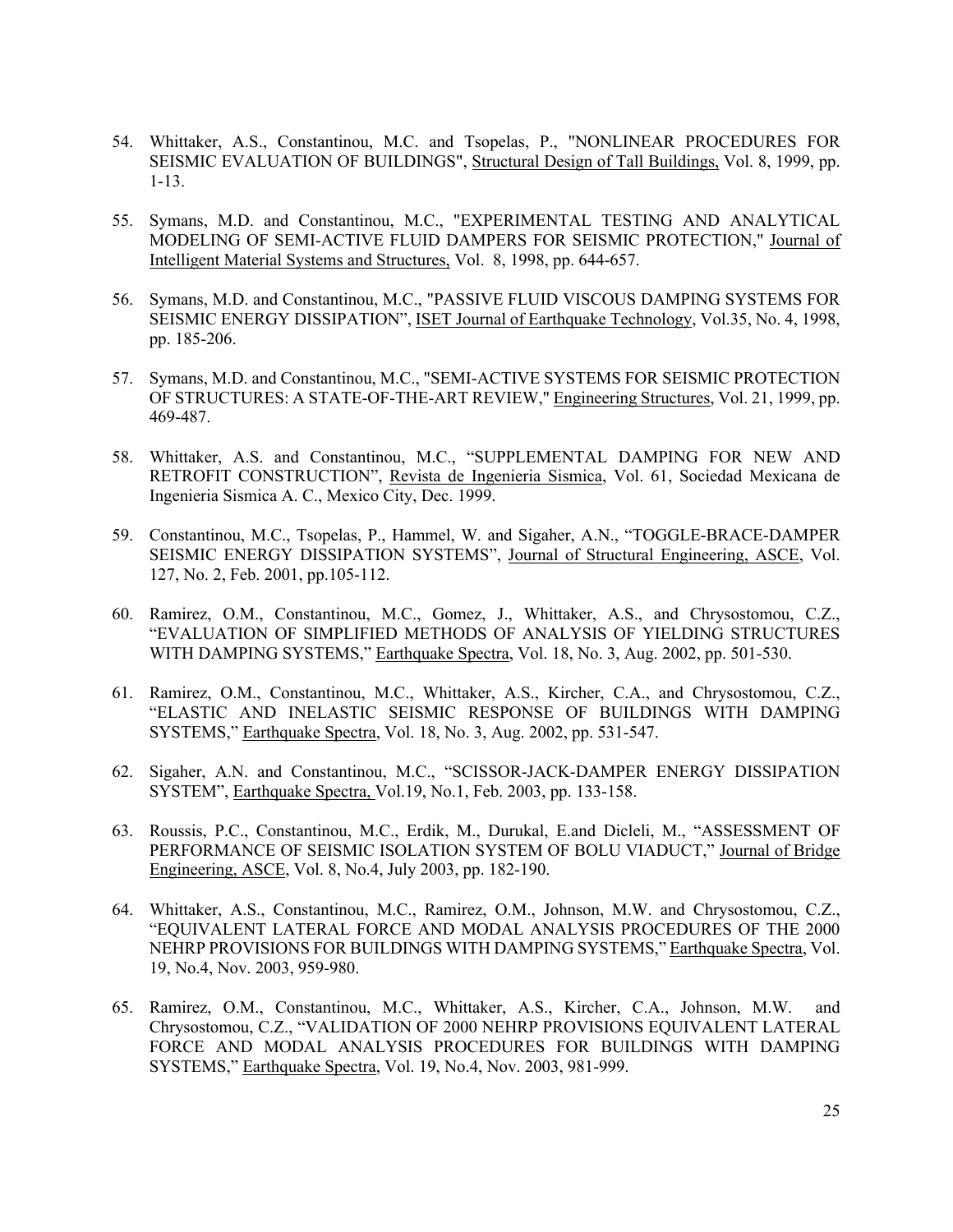- 66. Pavlou, E. and Constantinou, M.C., "RESPONSE OF ELASTIC AND INELASTIC STRUCTURES WITH DAMPING SYSTEMS TO NEAR-FIELD AND SOFT-SOIL GROUND MOTIONS," Engineering Structures, Vol. 26, 2004, 1217-1230.
- 67. Kasalanati, A. and Constantinou, M.C., "TESTING AND MODELING OF PRESTRESSED ISOLATORS", Journal of Structural Engineering, ASCE, Vol. 131, No.6, 2005, 857-866.
- 68. Dicleli, M., Mansour, M.Y. and Constantinou, M.C., "EFFICIENCY OF FPS SYSTEM FOR SEISMIC RETROFITTING OF HEAVY SUBSTRUCTURED BRIDGES", Journal of Bridge Engineering, ASCE, Vol. 10, No. 4, 2005, 429-441.
- 69. Roussis, P. C. and Constantinou, M. C., "UPLIFT-RESTRAINING FRICTION PENDULUM SEISMIC ISOLATION SYSTEM," Earthquake Engineering and Structural Dynamics, Vol. 35, No.5, 2006, 577-593.
- 70. Roussis, P. C. and Constantinou, M. C., "EXPERIMENTAL AND ANALYTICAL STUDIES OF STRUCTURES SEISMICALLY ISOLATED WITH AN UPLIFT-RESTRAINING FRICTION PENDULUM SYSTEM," Earthquake Engineering and Structural Dynamics, Vol. 35, No. 5, 2006, 595-611.
- 71. Pavlou, E. and Constantinou, M.C., "RESPONSE OF NONSTRUCTURAL COMPONENTS IN STRUCTURES WITH DAMPING SYSTEMS, "Journal of Structural Engineering, ASCE, Vol. 132, No. 7, 2006, 1108-1117.
- 72. Fenz, D. and Constantinou, M.C., "BEHAVIOR OF DOUBLE CONCAVE FRICTION PENDULUM BEARING," Earthquake Engineering and Structural Dynamics, Vol. 35, No. 11, 2006, 1403-1424.
- 73. Huang Y-N, Whittaker, A.S, Constantinou, M.C. and Malushte, S., "SEISMIC DEMANDS ON SECONDARY SYSTEMS IN BASE-ISOLATED NUCLEAR POWER PLANTS", Earthquake Engineering and Structural Dynamics, Vol. 27, No. 12, 2007, 1741-1761.
- 74. Warn, G. Whittaker, A.S. and Constantinou, M.C., "VERTICAL STIFFNESS OF ELASTOMERIC AND LEAD-RUBBER SEISMIC ISOLATION BEARINGS", J. Structural Engineering, ASCE, Vol.133, No. 9, 2007, 1227-1236.
- 75. Fenz, D. and Constantinou, M.C., "SPHERICAL SLIDING ISOLATION BEARINGS WITH ADAPTIVE BEHAVIOR: THEORY," Earthquake Engineering and Structural Dynamics, Vol. 37, No. 2, 2008, 163-183.
- 76. Fenz, D. and Constantinou, M.C., "SPHERICAL SLIDING ISOLATION BEARINGS WITH ADAPTIVE BEHAVIOR: EXPERIMENTAL VERIFICATION", Earthquake Engineering and Structural Dynamics, Vol. 37, No. 2, 2008, 185-205.
- 77. Fenz, D. and Constantinou, M.C., "MODELLING TRIPLE FRICTION PENDULUM BEARINGS FOR RESPONSE-HISTORY ANALYSIS", Earthquake Spectra, Vol. 24, No. 4, 2009, 1011-1028.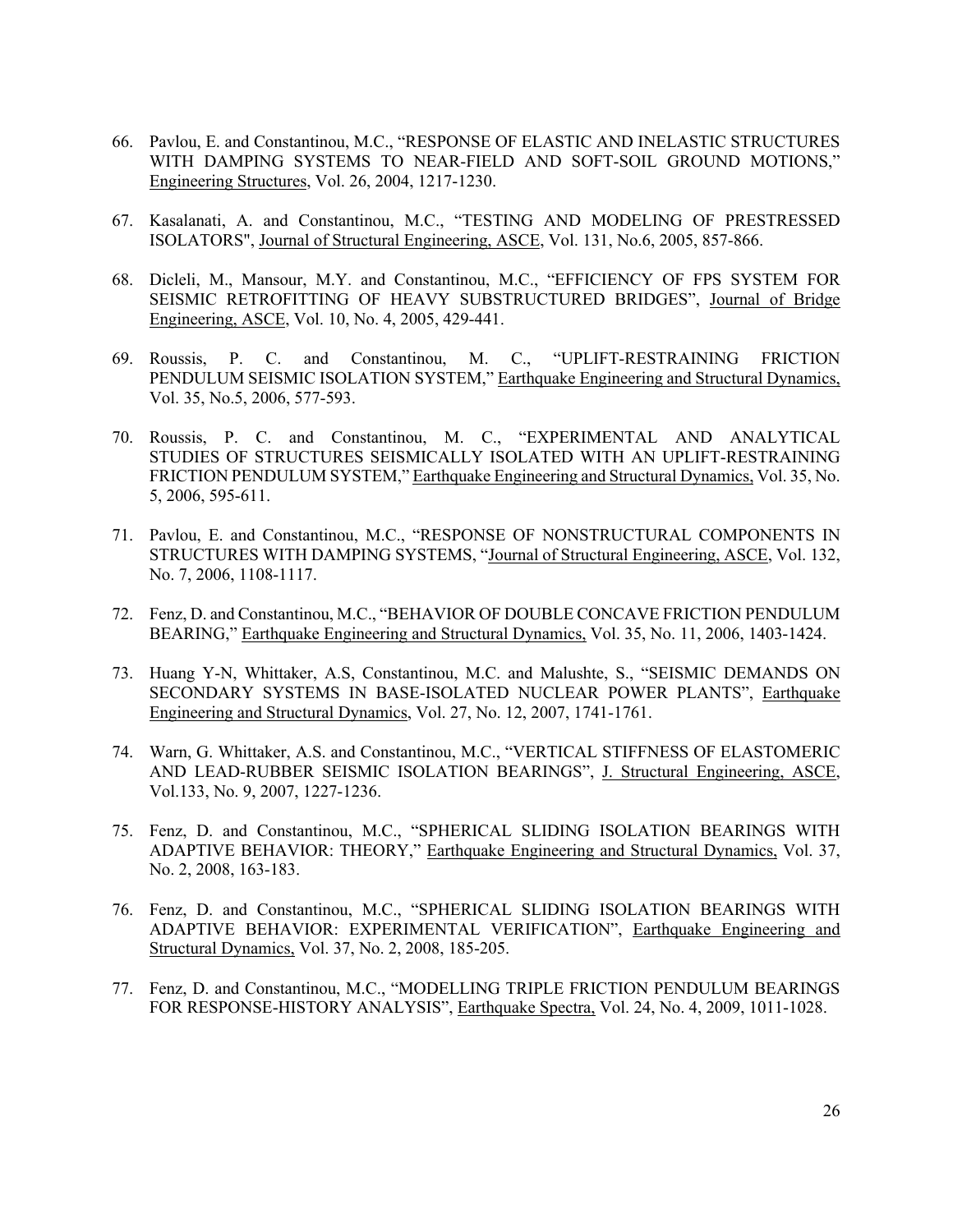- 78. Marin-Artiega, C.C., Whittaker, A.S. and Constantinou, M.C., "EXPERIMENTAL STUDY OF THE XY-FRICTION PENDULUM BEARING FOR BRIDGE APPLICATIONS, ASCE, J. Bridge Engineering, Vol. 14, No. 3, May/June 2009, 193-202
- 79. Chirstovasilis, I.G., Filiatrault, A., Constantinou, M.C. and Wanitkorkul, A., "INCREMENTAL DYNAMIC ANALYIS OF WOODFRAME BUILDINGS", Earthquake Engineering and Structural Dynamics, Vol. 38, No. 4, 2009, 477-496.
- 80. Kalpakidis, I.V. and Constantinou, M.C., "EFFECTS OF HEATING ON THE BEHAVIOR OF LEAD-RUBBER BEARINGS. I: THEORY," ASCE, J. Structural Engineering, Vol. 135, No.12, 2009, 1440-1449.
- 81. Kalpakidis, I.V. and Constantinou, M.C., "EFFECTS OF HEATING ON THE BEHAVIOR OF LEAD-RUBBER BEARINGS. II: VERIFICATION OF THEORY," ASCE, J. Structural Engineering, Vol. 135, No.12, 2009, 1450-1461.
- 82. Tsopelas, P.C., Roussis, P.C. and Constantinou, M.C., "NONLINEAR DYNAMIC ANALYSIS OF MULTI-BASE SEISMICALLY ISOLATED STRUCTURES WITH UPLIFT POTENTIAL I: FORMULATION", Earthquake Engineering and Engineering Vibration, Vol. 8, No. 3, 2010, 421- 431.
- 83. Fadi, F. and Constantinou, M.C., "EVALUATION OF SIMPLIFIED METHODS OF ANALYSIS FOR STRUCTURES WITH TRIPLE FRICTION PENDULUM ISOLATORS," Earthquake Engineering and Structural Dynamics, Vol. 39, No. 1, 2010, 5-22.
- 84. Roussis, P.C., Tsopelas, P.C. and Constantinou, M.C., "NONLINEAR DYNAMIC ANALYSIS OF MULTI-BASE SEISMICALLY ISOLATED STRUCTURES WITH UPLIFT POTENTIAL II: VERIFICATION EXAMPLES", Earthquake Engineering and Engineering Vibration, Vol. 9, No. 1, 2010, 83-91.
- 85. Kalpakidis, I.V., Constantinou, M.C. and Whittaker, A.S., "EFFECTS OF LARGE CUMULATIVE TRAVEL ON THE BEHAVIOR OF LEAD-RUBBER SEISMIC ISOLATION BEARINGS," ASCE, J. Structural Engineering, Vol. 136, No.5, 2010, 491-501.
- 86. Kalpakidis, I.V., Constantinou, M.C. and Whittaker, A.S., "MODELING STRENGTH DEGRADATION IN LEAD-RUBBER BEARINGS UNDER EARTHQUAKE SHAKING," Earthquake Engineering and Structural Dynamics, Vol. 39, No. 13, 2010, 1533-1549.
- 87. Kalpakidis, I.V. and Constantinou, M.C., "PRINCIPLES OF SCALING AND SIMILARITY FOR TESTING OF LEAD-RUBBER BEARINGS," Earthquake Engineering and Structural Dynamics, Vol. 39, No. 13, 2010, 1551-1568.
- 88. Ozdemir, G. and Constantinou, M.C., "EVALUATION OF EQUIVALENT LATERAL FORCE PROCEDURE IN ESTIMATING ISOLATOR DISPLACEMENTS", Soil Dynamics and Earthquake Engineering, Vol. 30, 2010, 1036-1042.
- 89. Ates, S. and Constantinou, M.C., "EXAMPLE OF APPLICATION OF RESPONSE HISTORY ANALYSIS FOR SEISMICALLY ISOLATED CURVED BRIDGES ON DRILLED SHAFT WITH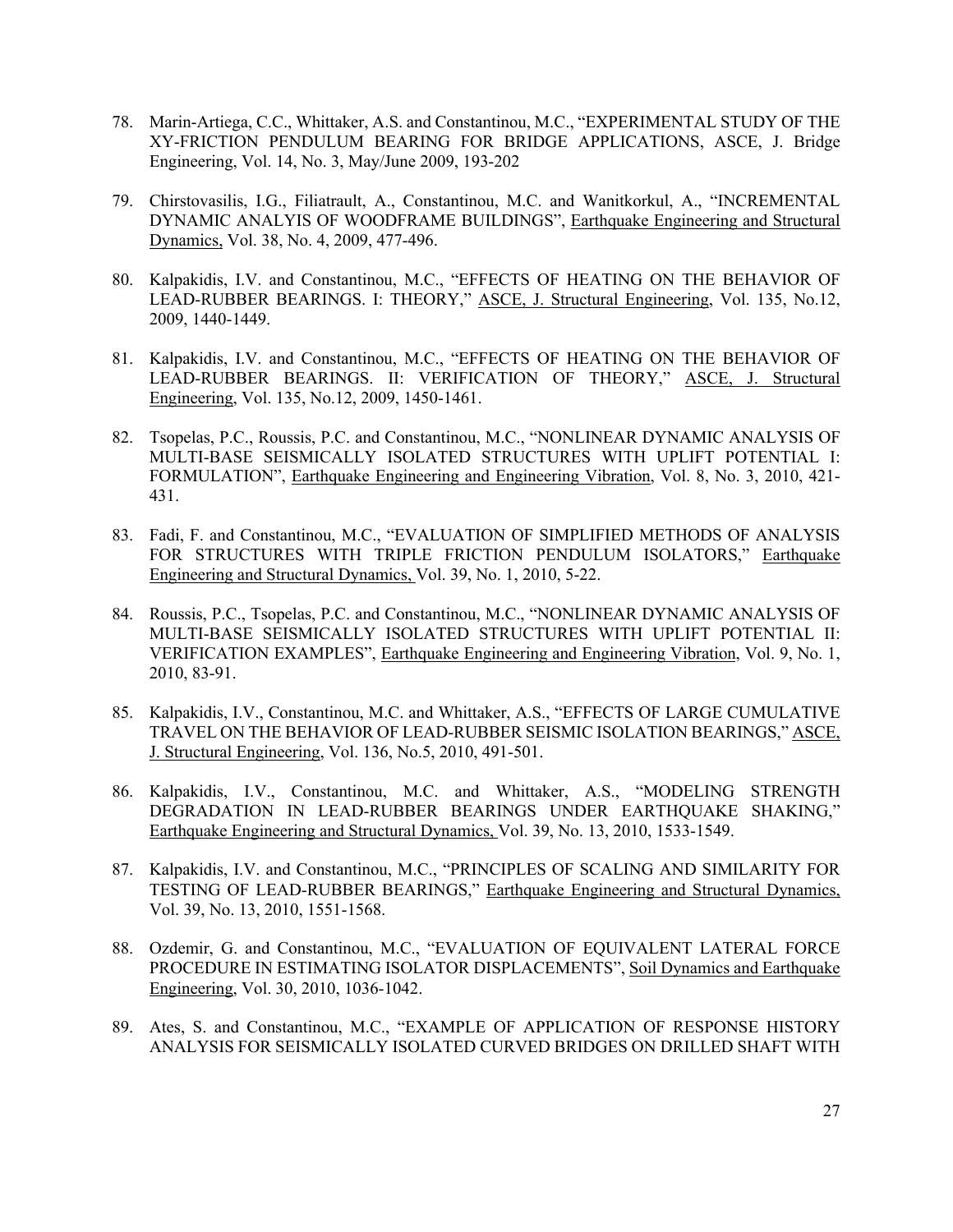SPRINGS REPRESENTING SOIL", Soil Dynamics and Earthquake Engineering, Vol. 31, 2010, 334-350.

- 90. Basu, D., Whittaker, A. S. and Constantinou, M. C.,"ESTIMATING ROTATIONAL COMPONENTS OF GROUND MOTION USING DATA RECORDED AT A SINGLE STATION," Journal of Engineering Mechanics, ASCE, Vol. 138, No. 9, 2012, 1141-1156.
- 91. Pasala D. T. R., Sarlis A. A., Nagarajaiah S., Reinhorn A. M., Constantinou M. C. and Taylor D., "ADAPTIVE NEGATIVE STIFFNESS: A NEW STRUCTURAL MODIFICATION APPROACH FOR SEISMIC PROTECTION", Journal of Structural Engineering, ASCE, Vol. 139, No. 7, 2013, 1112-1123.
- 92. Sarlis A. A., Pasala D. T. R., Constantinou M. C., Reinhorn A. M., Nagarajaiah S. and Taylor D., "NEGATIVE STIFFNESS DEVICE FOR SEISMIC PROTECTION OF STRUCTURES", Journal of Structural Engineering, ASCE, Vol. 139, No. 7, 2013, 1124-1133.
- 93. Basu, D., Whittaker, A. S. and Constantinou, M. C., "EXTRACTING ROTATIONAL COMPONENTS OF GROUND MOTION USING DATA RECORDED AT MULTIPLE STATIONS," Earthquake Engineering and Structural Dynamics, Vol. 42, 2013, 451-468.
- 94. Pant, D., Constantinou, M.C. and Wijeyewickrema, A.C., "RE-EVALUATION OF EQUIVALENT LATERAL FORCE PROCEDURE FOR PREDICTION OF DISPLACEMENT DEMAND IN SEISMICALLY ISOLATED STRUCTURES", Engineering Structures, Vol. 52, 2013, 455-465.
- 95. Ray, T., Sarlis, A. A., Reinhorn, A. M., and Constantinou, M. C., "HYSTERETIC MODELS FOR SLIDING BEARINGS WITH VARYING FRICTIONAL FORCE", Earthquake Engineering and Structural Dynamics, Vol. 42, Issue 15, 2013, 2341–2360.
- 96. Wolff, E.D., Ipek, C., Constantinou, M. C., and Morillas Romero, L., "TORSIONAL RESPONSE OF SEISMICALLY ISOLATED STRUCTURES REVISITED", Engineering Structures, Vol. 59, 2014, 462-468.
- 97. Basu, D., Constantinou, M. C. and Whittaker, A. S., "AN EQUIVALENT ACCIDENTAL ECCENTRICITY TO ACCOUNT FOR THE EFFECTS OF TORSIONAL GROUND MOTION ON STRUCTURES", Engineering Structures, Vol. 69, 2014, 1-11.
- 98. Pasala D. T. R., Sarlis A. A., Reinhorn A. M., Nagarajaiah S., Constantinou M. C. and Taylor D., "SIMULATED BILINEAR-ELASTIC BEHAVIOR IN A SDOF ELASTIC STRUCTURE USING NEGATIVE STIFFNESS DEVICE: EXPERIMENTAL AND ANALYTICAL STUDY", Journal of Structural Engineering, ASCE, Vol. 140, No. 2, 2014. **2015 ASCE Moisseiff Award**.
- 99. Pasala D. T. R., Sarlis A. A., Reinhorn A. M., Nagarajaiah S., Constantinou M. C. and Taylor D., "APPARENT WEAKENING IN SDOF YIELDING STRUCTURES USING A NEGATIVE STIFFNESS DEVICE: EXPERIMENTAL AND ANALYTICAL STUDY", Journal of Structural Engineering, ASCE, Vol. 141, No. 4, 2015.
- 100. Attary, N., Symans, M.D., Nagarajaiah, S., Reinhorn, A.M., Constantinou, M.C., Taylor, D., Pasala, D.T.R. and Sarlis, A.A.," EXPERIMENTAL SHAKE TABLE TESTING OF A MECHANICAL ADAPTIVE PASSIVE NEGATIVE STIFFNESS DEVICE WITHIN A QUARTER-SCALED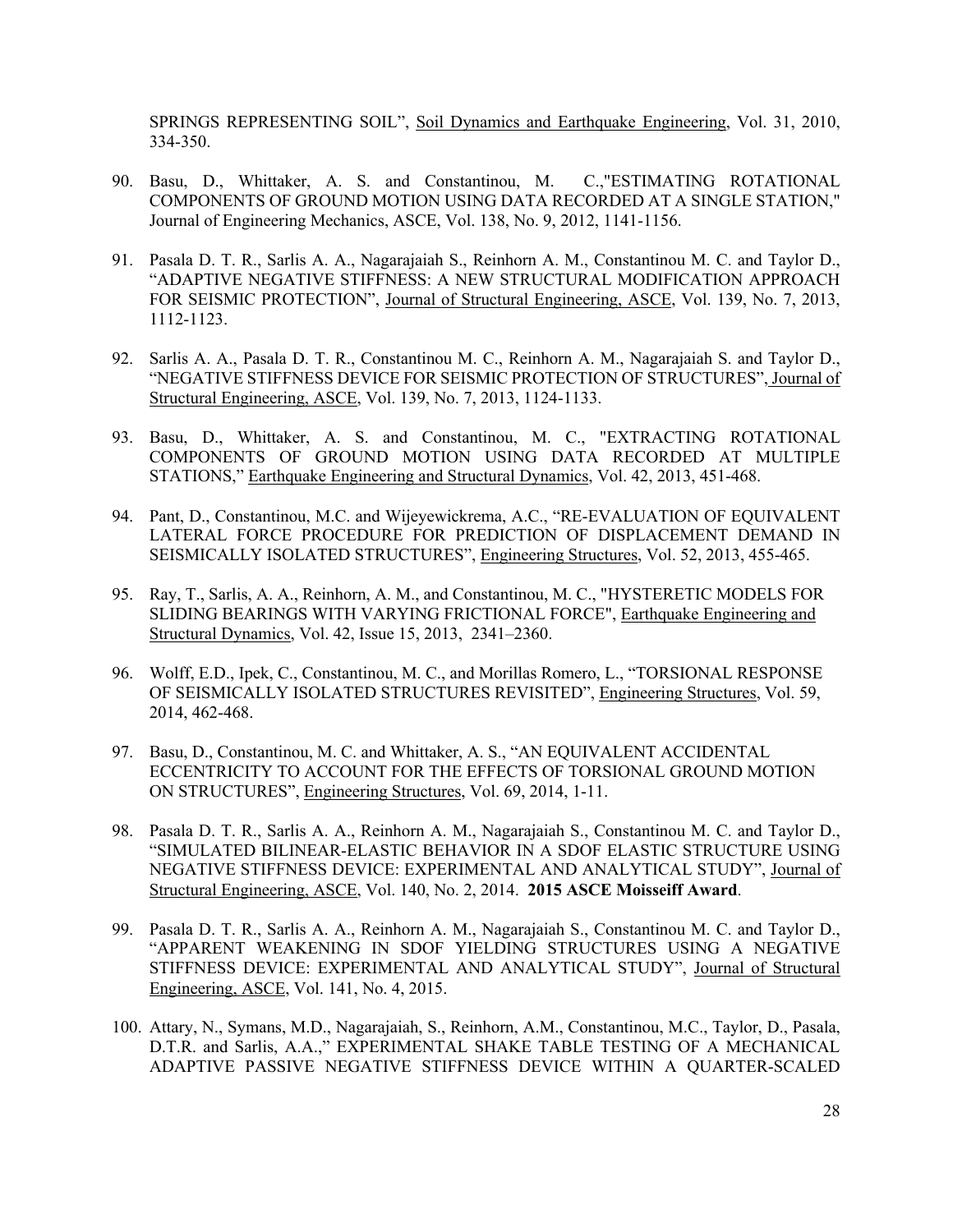BRIDGE MODEL", Earthquake Spectra, 2015, Vol. 31, No.4, 2163-2194.

- 101. Attary, N., Symans, M.D., Nagarajaiah, S., Reinhorn, A.M., Constantinou, M.C., Taylor, D., Pasala, D.T.R. and Sarlis, A.A.," PERFORMANCE EVALUATION OF ADAPTIVE NEGATIVE STIFFNESS DEVICES FOR SEISMIC RESPONSE CONTROL OF BRIDGE STRUCTURES VIA EXPERIMENTAL SHAKE TABLE TESTS AND ASSOCIATED NUMERICAL SIMULATIONS" Journal of Earthquake Engineering, 2015, Vol. 19, No.2, 249-276.
- 102. Kumar, M.., Whittaker, A. S. and Constantinou, M. C., "AN ADVANCED NUMERICAL MODEL OF ELASTOMERIC SEISMIC ISOLATION BEARINGS," Earthquake Engineering and Structural Dynamics, Vol. 43, 2014, 1955-1974.
- 103. Attary, N., Symans, M.D., Nagarajaiah, S., Reinhorn, A.M., Constantinou, M.C., Taylor, D., Pasala, D.T.R. and Sarlis, A.A.," NUMERICAL SIMULATIONS OF A HIGHWAY BRIDGE STRUCTURE EMPLOYING PASSIVE NEGATIVE STIFFNESS DEVICE FOR SEISMIC PROTECTION" Earthquake Engineering and Structural Dynamics, Vol. 44, 2015, 973-995.
- 104. Wolff, E.D., Ipek, C., Constantinou, M. C., and Tapan, M.., "EFFECT OF VISCOUS DAMPING DEVICES ON THE RESPONSE OF SEISMICALLY ISOLATED STRUCTURES", Earthquake Engineering and Structural Dynamics, Vol. 44, 2015, 185-198.
- 105. Kumar, M., Whittaker, A. S. and Constantinou, M. C., " CHARACTERIZING FRICTION IN SLIDING ISOLATION BEARINGS," Earthquake Engineering and Structural Dynamics, Vol. 44 (9), 2015, 1409-1425.
- 106. Kumar, M.., Whittaker, A. S. and Constantinou, M. C., " EXPERIMENTAL INVESTIGATION OF CAVITATION IN ELASTOMERIC SEISMIC ISOLATION BEARINGS," Engineering Structures, Vol. 101, 2015, 290-305.
- 107. Basu, D., Whittaker, A. S. and Constantinou, M. C., "CHARACTERIZING ROTATIONAL COMPONENTS OF EARTHQUAKE GROUND MOTION USING A SURFACE DISTRIBUTION METHOD AND RESPONSE OF SAMPLE STRUCTURES," Engineering Structures, 2015, Vol. 99, 685-707.
- 108. Lee, D. and Constantinou, M.C., "FURTHER RESULTS ON THE HEATING OF SINGLE AND MULTI-CORE LEAD-RUBBER BEARINGS AND DAMPERS", Bulletin of Earthquake Engineering, Vol. 14 (4), 2016, April, 999-1016.
- 109. Lee, D. and Constantinou, M.C., "QUINTUPLE FRICTION PENDULUM ISOLATOR-BEHAVIOR, MODELING AND VALIDATION", Earthquake Spectra, Volume 32, No. 3, 2016, August, 1607–1626.
- 110. Kitayama, S. and Constantinou, M.C., "PROBABILISTIC COLLAPSE RESISTANCE AND RESIDUAL DRIFT ASSESSMENT OF BUILDINGS WITH FLUIDIC SELF-CENTERING SYSTEMS", Earthquake Engineering and Structural Dynamics, Volume 45, No. 12, 2016, October, 1935–1953.
- 111. Kitayama, S. and Constantinou, M.C., "SEISMIC RESPONSE ANALYSIS OF SINGLE-DEGREE-OF-FREEDOM YIELDING STRUCTURES WITH FLUIDIC SELF-CENTERING SYSTEMS",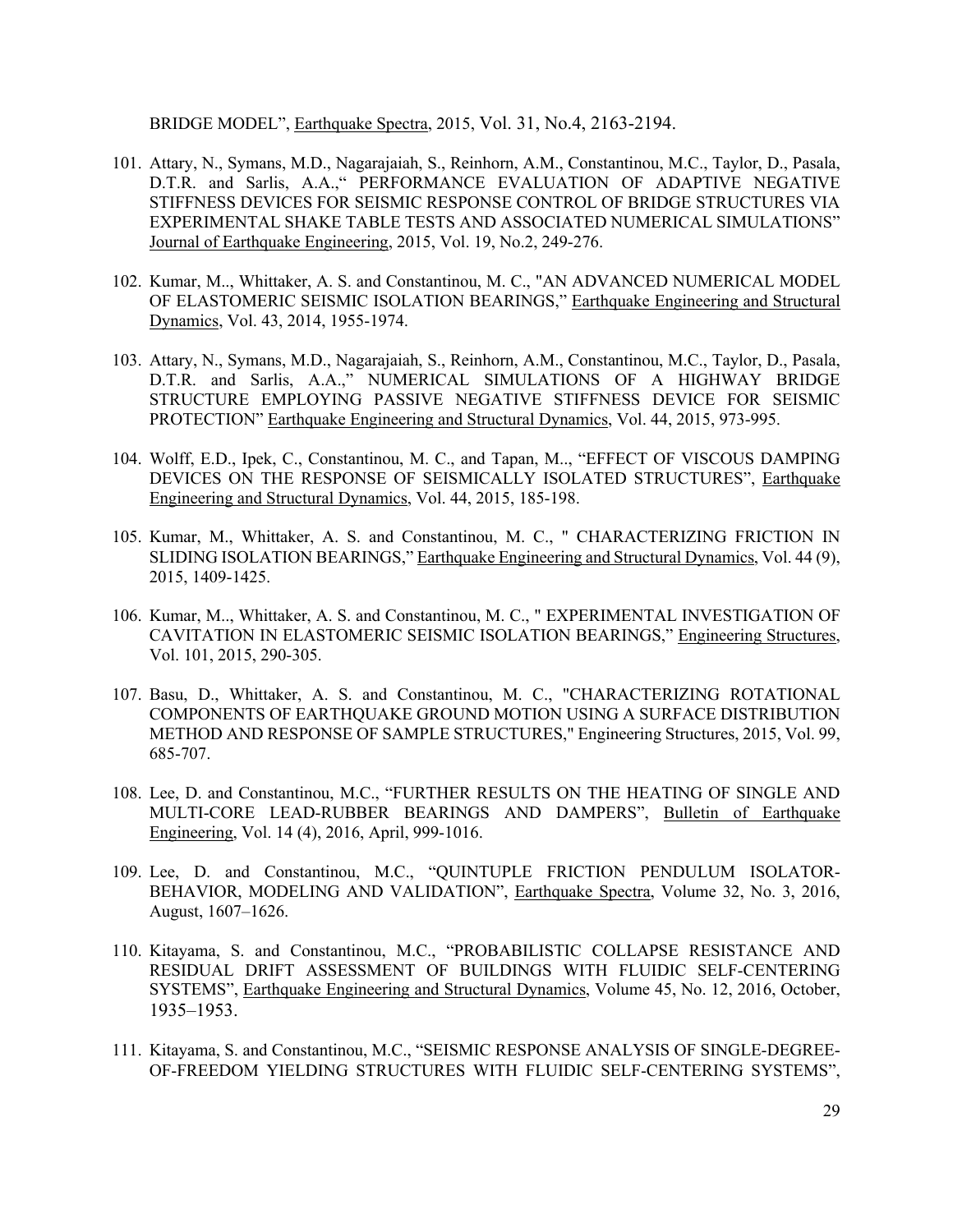Engineering Structures, Vol. 125, 2016, October, 266-279.

- 112. Sarlis, A., and Constantinou, M.C., "A MODEL OF TRIPLE FRICTION PENDULUM BEARING FOR GENERAL GEOMETRIC AND FRICTIONAL PARAMETERS", Earthquake Engineering and Structural Dynamics, Volume 45, No. 11, 2016, September, 1837–1853.
- 113. Sarlis A. A., Pasala D. T. R., Constantinou M. C., Reinhorn A. M., Nagarajaiah S., and Taylor D., "NEGATIVE STIFFNESS DEVICE FOR SEISMIC PROTECTION OF STRUCTURES: SHAKE TABLE TESTING OF A SEISMICALLY ISOLATED STRUCTURE", Journal of Structural Engineering, ASCE, Vol. 142, No. 5, 2016, May.
- 114. Kitayama, S. and Constantinou, M.C., "DESIGN AND ANALYSIS OF BUILDINGS WITH FLUIDIC SELF-CENTERING SYSTEMS", Journal of Structural Engineering, ASCE, Vol. 142, No. 11, 2016, November.
- 115. Basu, D., Whittaker, A.S. and Constantinou, M.C., "ON THE DESIGN OF A DENSE ARRAY TO EXTRACT ROTATIONAL COMPONENTS OF EARTHQUAKE GROUND MOTION", Bulletin of Earthquake Engineering, Vol. 15, 2016, August, 827-860.
- 116. Polat, E. and Constantinou, M.C., "OPEN SPACE DAMPING SYSTEM DESCRIPTION, THEORY AND VERIFICATION", Journal of Structural Engineering, ASCE, Vol. 143, 4, 2017, April.
- 117. Kumar, M.., Whittaker, A. S. and Constantinou, M. C., " EXTREME EARTHQUAKE RESPONSE OF NUCLEAR POWER PLANTS ISOLATED USING SLIDING BEARINGS," Nuclear Engineering and Design, Vol. 316, 2017, May, 9-25.
- 118. Polat, E. and Constantinou, M.C., "EXPERIMENTAL STUDY OF OPEN SPACE DAMPING SYSTEM", Journal of Structural Engineering, ASCE, Vol. 143, No. 9, 2017, September.
- 119. Kitayama, S. and Constantinou, M.C., "FLUIDIC SELF-CENTERING DEVICES AS ELEMENTS OF SEISMICALLY-RESISTANT STRUCTURES: DESCRIPTION, TESTING, MODELING AND MODEL VALIDATION", Journal of Structural Engineering, ASCE, Vol. 143, No. 7, 2017, July.
- 120. Kitayama, S., Lee, D., Constantinou, M.C. and Kempner, L., Jr., "PROBABILISTIC SEISMIC ASSESSMENT OF SEISMICALLY ISOLATED ELECTRICAL TRANSFORMERS CONSIDERING VERTICAL ISOLATION AND VERTICAL GROUND MOTION", Engineering Structures, Vol. 152, 2017, 888-900.
- 121. Cilsalar, H. and Constantinou, M.C., "EFFECT OF VERTICAL GROUND MOTION ON THE RESPONSE OF STRUCTURES ISOLATED WITH FRICTION PENDULUM ISOLATORS", Int. J. Earthquake and Impact Engineering, Vol. 2, No. 2, 2017, 135-157.
- 122. Basu, D., Whittaker, A.S. and Constantinou, M.C., DISCUSSION ON ''ARRAY-DERIVED ROTATIONAL SEISMIC MOTIONS: REVISITED'', Bulletin of Earthquake Engineering, Vol. 15, Issue 12, 5605–5615, https://doi.org/10.1007/s10518-017-0183-x , 2017.
- 123. Lee, D. and Constantinou, M.C., "COMBINED HORIZONTAL–VERTICAL SEISMIC ISOLATION SYSTEM FOR HIGH-VOLTAGE–POWER TRANSFORMERS: DEVELOPMENT, TESTING AND VALIDATION", Bulletin of Earthquake Engineering, Volume 16, Issue 9, 4273–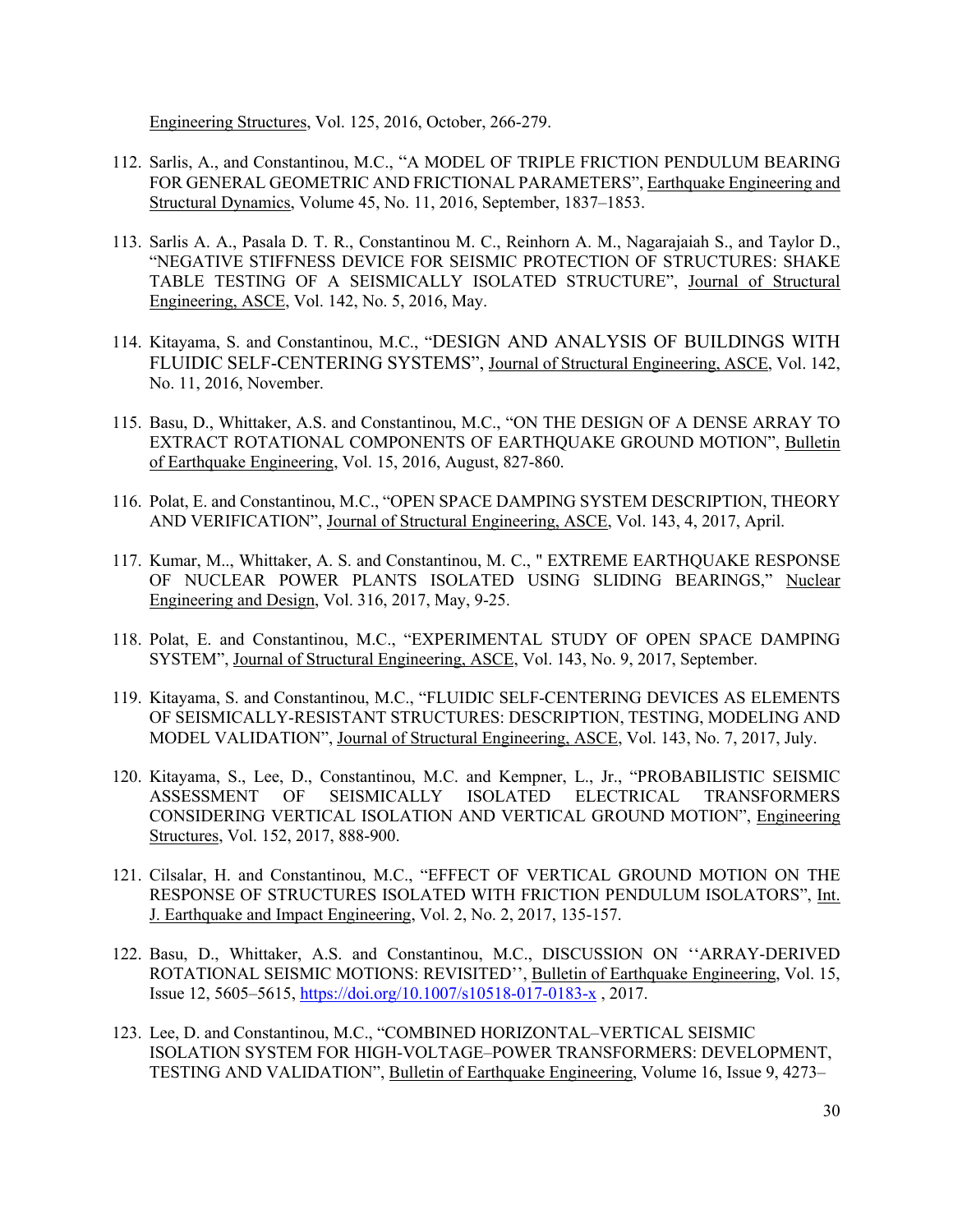4296, https://doi.org/10.1007/s10518-018-0311-2 , 2018.

- 124. Kitayama, S. and Constantinou, M.C., "SEISMIC PERFORMANCE OF BUILDINGS WITH VISCOUS DAMPING SYSTEMS DESIGNED BY THE PROCEDURES OF ASCE/SEI 7-2016", Journal of Structural Engineering, ASCE, Vol. 144, No. 6, 2018.
- 125. Kitayama, S. and Constantinou, M.C., "COLLAPSE PERFORMANCE OF SEISMICALLY ISOLATED BUILDINGS DESIGNED BY THE PROCEDURES OF ASCE/SEI 7", Engineering Structures, Vol. 164, 243-258, https://doi.org/10.1016/j.engstruct.2018.03.008 , 2018.
- 126. Kitayama, S. and Constantinou, M.C., "PROBABILISTIC SEISMIC PERFORMANCE ASSESSMENT OF SEISMICALLY ISOLATED BUILDINGS DESIGNED BY THE PROCEDURES OF ASCE/SEI 7 AND OTHER ENHANCED CRITERIA", Engineering Structures, Vol. 179, 566-582, https://doi.org/10.1016/j.engstruct.2018.11.014 , 2019.
- 127. Kitayama, S. and Constantinou, M.C., "EFFECT OF DISPLACEMENT RESTRAINT ON THE COLLAPSE PERFORMANCE OF SEISMICALLY ISOLATED BUILDINGS", Bulletin of Earthquake Engineering, https://doi.org/10.1007/s10518-019-00554-y , 2019.
- 128. Cilsalar, H. and Constantinou, M.C., "BEHAVIOR OF A SPHERICAL DEFORMABLE ROLLING SEISMIC ISOLATOR FOR LIGHTWEIGHT RESIDENTIAL CONSTRUCTION", Bulletin of Earthquake Engineering, https://doi.org/10.1007/s10518-019-00626-z , 2019.
- 129. Cilsalar, H. and Constantinou, M.C., " PARAMETRIC STUDY OF SEISMIC COLLAPSE PERFORMANCE OF LIGHTWEIGHT BUILDINGS WITH SPHERICAL DEFORMABLE ROLLING ISOLATION SYSTEM", Bulletin of Earthquake Engineering, https://doi.org/10.1007/s10518-019-00753-7, 2019.
- 130. Kitayama, S., and Constantinou, M.C., "IMPLICATIONS OF STRONG EARTHQUAKE GROUND MOTION DURATION ON THE RESPONSE AND TESTING OF SEISMIC ISOLATION SYSTEMS", Earthquake Engineering and Structural Dynamics, https://doi.org/10.1002/eqe.3330 , 2020.
- 131. Kitayama, S., and Constantinou, M.C., "EFFECT OF MODELING ASSUMPTIONS ON THE SEISMIC PERFORMANCE OF SEISMICALLY ISOLATED BUILDINGS", Earthquake Engineering and Structural Dynamics, https://doi.org/10.1002/eqe.3427 , 2021.

# B. **Discussions in Referred Journals**

- 1. Constantinou, M.C., Gazetas, G. and Tadjbakhsh, I.G., Discussion on "EARTHQUAKE INDUCED DISPLACEMENTS OF SLIDING BLOCKS", by J.S. Lin and R.V. Whitman (Paper 20264), Journal of Geotechnical Engineering, ASCE, Vol. 113, No. 8, 1987, pp.958-961.
- 2. Constantinou, M.C., Gazetas, G. , Discussion on 'TORSIONAL VIBRATIONS OF A CIRCULAR DISK ON AN INFINITE TRANSVERSELY ISOTROPIC MEDIUM", by Y.M. Tsai (published in Int. J. of Solids and Structures, Vol. 25 (9), 1989, pp. 1069-1076), International Journal of Solids and Structures, Vol. 27, No. 9, 1991, pp. 1209-1211.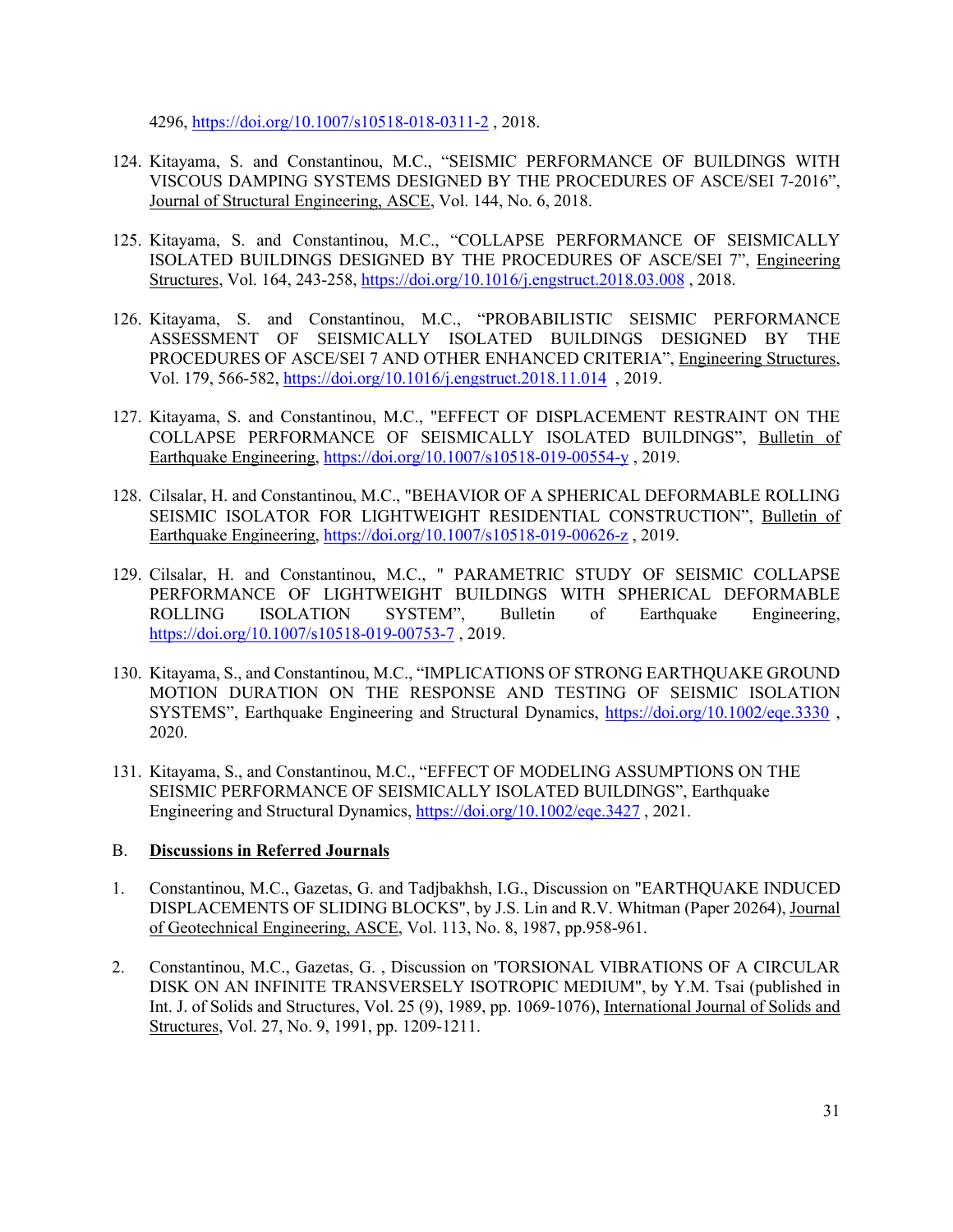3. Constantinou, M.C., Discussion on "COMPRESSION OF BONDED ANNULAR RUBBER BLOCKS," by Y. Ling et al. (published in J. Engng. Mechanics, ASCE, Vol. 121 (6), 1995, pp. 661- 666), Journal of Engineering Mechanics, ASCE, Vol. 123 (No. 4), 1997, pp. 405-407.

### C. **Invited Presentations**

- 1. Constantinou, M.C. and Gazetas, G., "FORTHCOMING APPLICATIONS OF SEISMIC ISOLATION IN GREECE," Post SMiRT Seminar on Seismic Isolation of Nuclear and Non-Nuclear Structures, Nara, Japan, 1991.
- 2. Buckle, I.G., Soong, T.T. and Constantinou, M.C., "RESEARCH ACTIVITIES IN SEISMIC ISOLATION AND OTHER PROTECTIVE SYSTEMS AT THE U.S. NATIONAL CENTER FOR EARTHQUAKE ENGINEERING RESEARCH," Post SMiRT Seminar on Seismic Isolation of Nuclear and Non-Nuclear Structures, Nara, Japan, 1991.
- 3. Constantinou, M.C., "SLIDING ISOLATION SYSTEMS FOR BRIDGES," 1st U.S.-Japan Workshop on Earthquake Protective Systems for Bridges, Buffalo, N.Y., 1991.
- 4. Constantinou, M.C., "SEISMIC ISOLATION: RESEARCH, TECHNOLOGY AND APPLICATION," Ministry of Public Works, Greece, Jan. 1992.
- 5. Constantinou, M.C., "FLUID DAMPERS IN APPLICATIONS OF VIBRATION AND SEISMIC ISOLATION AND ENERGY DISSIPATION", Institute of Environmental Sciences, Auburn, N.Y., April, 1992.
- 6. Constantinou, M.C., "SEISMIC ISOLATION: MATHEMATICAL MODELING, ANALYSIS, DESIGN AND CODE DEVELOPMENT", Ministry of Public Works, Greece, June 1992.
- 7. Soong, T.T. and Constantinou, M.C., "BASE ISOLATION AND ACTIVE CONTROL TECHNOLOGY-CASE STUDIES IN THE U.S.A.," IDNDR International Symposium on Earthquake Disaster Reduction Technology, Building Research Institute, Ministry of Construction, Tsukuba, Japan, December 1992.
- 8. Okamoto, S., Constantinou, M.C., Tsopelas, P., Fujii, S. and Ozaki, D., "SHAKE TABLE TEST OF A BRIDGE WITH SLIDING ISOLATION SYSTEM", 2nd U.S.-Japan Workshop on Protective Systems for Bridges, Tsukuba, Japan, Dec. 1992.
- 9. Constantinou, M. C., Tsopelas P. and Ozaki, D., "BRIDGE DESIGN EXAMPLE", 2nd U.S.-Japan Workshop on Protective Systems for Bridges, Tsukuba, Japan, Dec. 1992.
- 10. Constantinou, M.C., "FLUID DAMPERS IN APPLICATIONS OF SEISMIC ISOLATION AND ENERGY DISSIPATION," Rensselaer Polytechnic Institute, Troy, N.Y., April 1993.
- 11. Constantinou, M.C., "DUAL-USE TECHNOLOGIES", CIRD Meeting, Tokyo, Dec. 1993.
- 12. Constantinou, M.C., Tsopelas, P. and Okamoto, S., "EXPERIMENTAL STUDY OF A CLASS OF BRIDGE SLIDING SEISMIC ISOLATION SYSTEMS," 3rd U.S.-Japan Workshop on Earthquake Protective Systems for Bridges, Berkeley, Jan. 1994.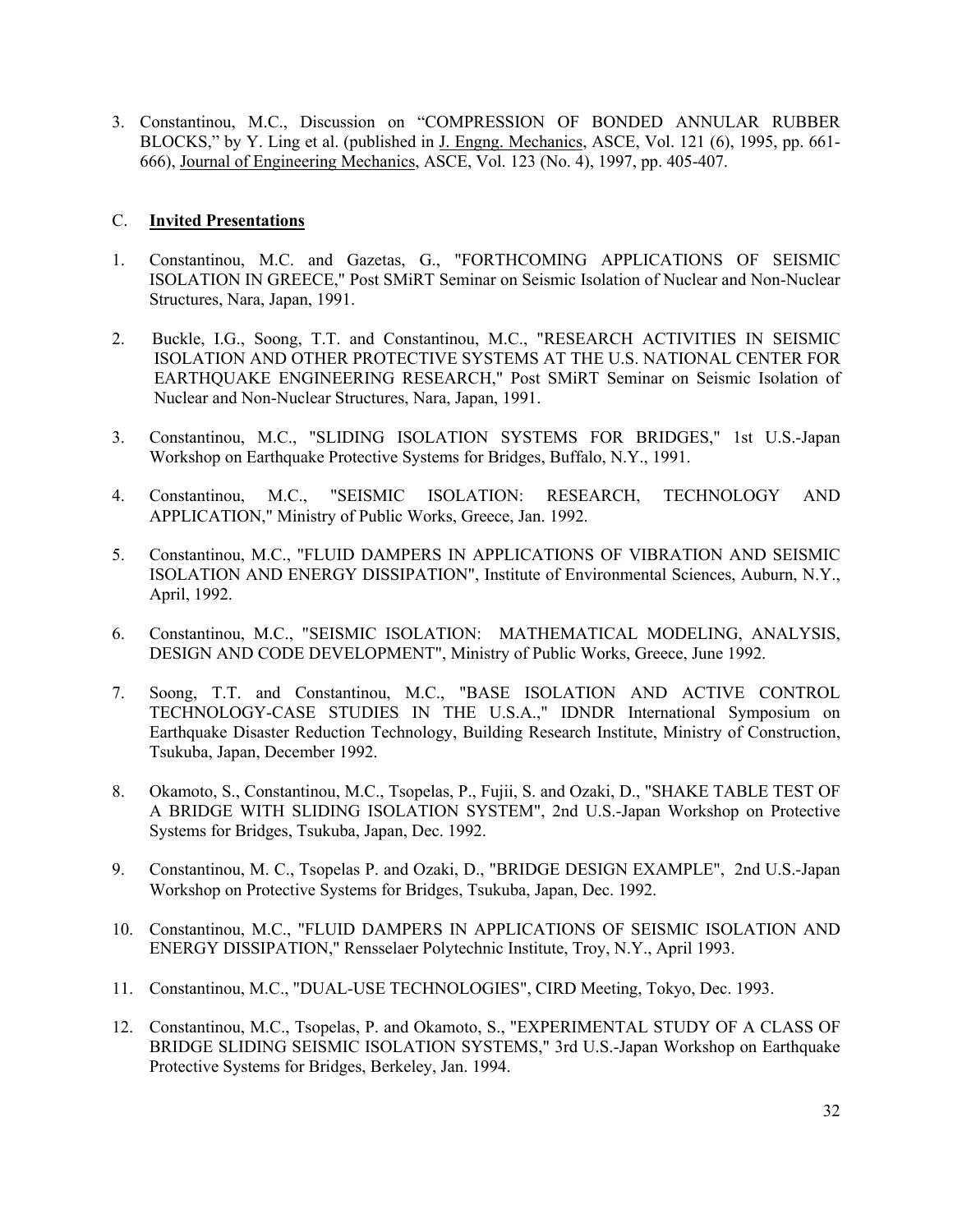- 13. Constantinou, M.C., "BRIDGE SEISMIC ISOLATION", Ministry of Public Works, Greece, Nov. 1994.
- 14. Constantinou, M.C., "SEISMIC ISOLATION AND ENERGY DISSIPATION: NEW TECHNOLOGIES FOR STRUCTURAL DESIGN AND SEISMIC REHABILITATION," 12th Greek Concrete Conference, Greece, October, 1996.
- 15. Whittaker, A.S. and Constantinou, M.C., "ADVANCES IN SUPPLEMENTAL DAMPING SYSTEMS FOR CIVIL INFRASTRUCTURE", VII Mexican Conference on Earthquake Engineering, Morelia, Mexico, November 1999.
- 16. Whittaker, A.S. and Constantinou, M.C., "FLUID VISCOUS DAMPERS FOR BUILDING CONSTRUCTION", Passive Structural Control Symposium 2000, Tokyo Institute of Technology, Yokohama, Japan, March 2000.
- 17. Constantinou, M.C., Tsopelas, P., Hammel, W. and Sigaher, A.N., "NEW CONFIGURATIONS OF FLUID VISCOUS DAMPERS FOR IMPROVED PERFORMANCE", Passive Structural Control Symposium 2000, Tokyo Institute of Technology, Yokohama, Japan, March 2000.
- 18. Constantinou, M.C., "DAMPING SYSTEMS FOR STRUCTURAL DESIGN AND RETROFIT", EERI 52nd Annual Meeting, St. Louis, May 31, 2000.
- 19. Constantinou, M.C., "NEW TECHNOLOGIES", International Conference on Earthquake Risk Minimization, Cyprus, March, 2002.

# D. **Publications in Conference Proceedings**

- 1. Constantinou, M.C. and Tadjbakhsh, I.G., "DYNAMIC INSTABILITY OF THE ELASTIC COUPLER OF A FOUR-BAR MECHANISM", 1982 Mechanisms Conference, American Society of Mechanical Engineers, Washington, D.C., Sept. 1982. Also published as ASME Pamphlet No. 82-DET-6.
- 2. Constantinou, M.C., "SOIL-STRUCTURE INTERACTION EFFECTS IN THE DESIGN OF BASE-ISOLATED STRUCTURES", ATC-17 Seminar on Base Isolation and Passive Energy Dissipation, March 12-13, 1986, San Francisco. CA., pp. 371-380.
- 3. Tadjbakhsh, I. and Constantinou, M.C., "OPTIMUM DESIGN OF ISOLATION SYSTEMS FOR STRUCTURES", ASCE 1983 Spring Convention, Philadelphia, PA, May 1983.
- 4. Constantinou, M.C. and Gazetas, G., "PROBABILISTIC SEISMIC SLIDING DEFORMATIONS OF EARTH DAMS AND SLOPES", Proc., ASCE Specialty Conference on Probabilistic Mechanics and Structural Reliability, Berkeley, CA, January 1987, pp. 318 321.
- 5. Constantinou, M.C., "SYSTEMS OF ASEISMIC BASE ISOLATION: OPTIMIZATION ASPECTS", Proc. 2nd International Conference on Soil Dynamics and Earthquake Engineering, June 1985, on board QE2, pp. 1 49/1 58.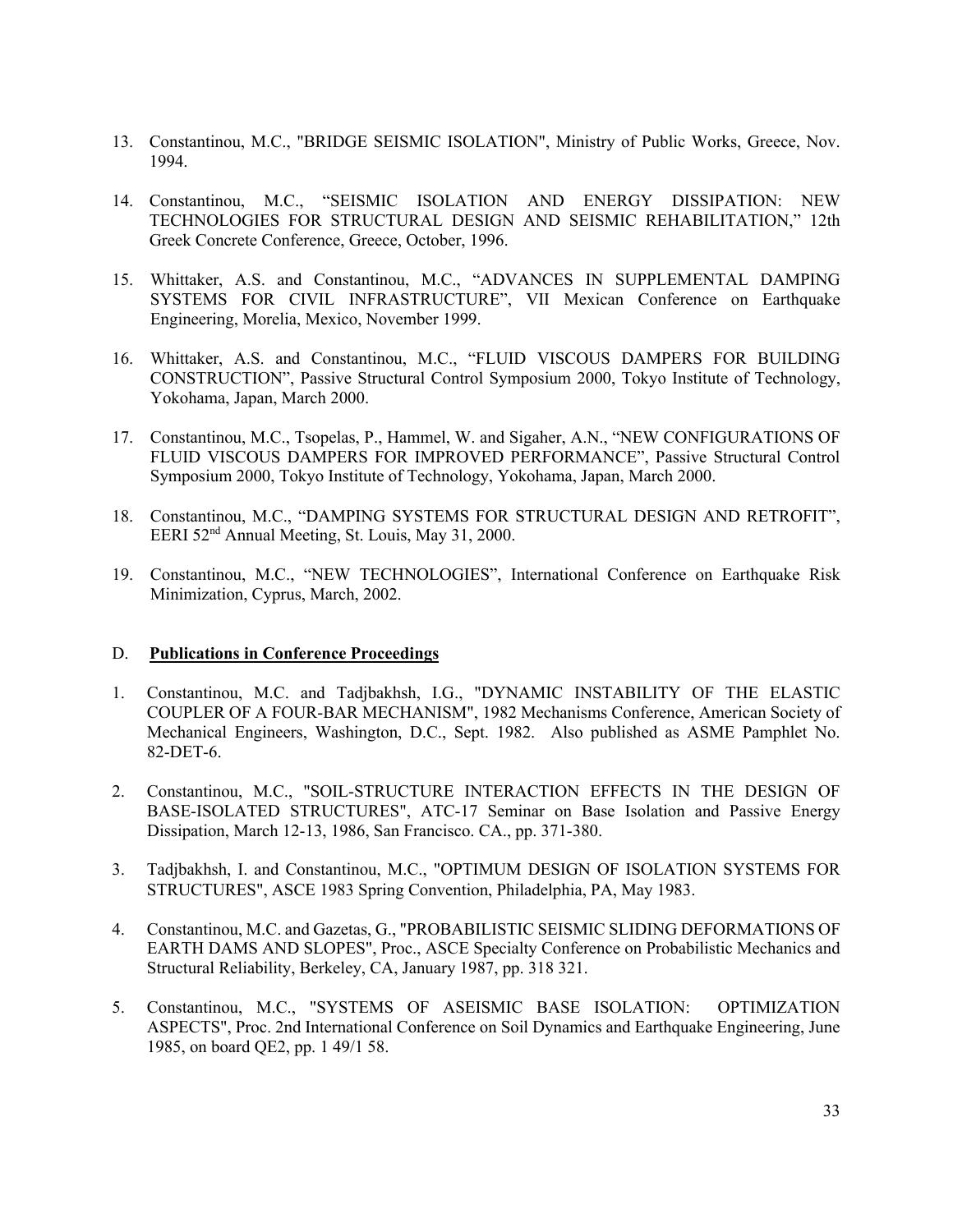- 6. Constantinou, M.C., "DYNAMICS OF 3 D BASE ISOLATED STRUCTURES", 3rd ASCE Engineering Mechanics Conference on Dynamic Response of Structures, March April 1986, UCLA, CA.
- 7. Constantinou, M.C. and Kneifati, M.C., "EFFECT OF SOIL STRUCTURE INTERACTION ON DAMPING AND FREQUENCIES OF BASE ISOLATED STRUCTURES", 3rd U.S. National Conference on Earthquake Engineering, August 1986, Charleston, S.C.
- 8. McNamee, B.M. and Constantinou, M.C., "AN ANSYS APPLICATION IN THE DESIGN/ANALYSIS OF A STEEL SHELVING SYSTEM", 3rd ANSYS Conference, April 1987, Newport Beach, CA.
- 9. Constantinou, M.C. and Tadjbakhsh, I.G. "SOME THEORETICAL LIMITS OF BASE ISOLATION SYSTEMS", 6th ASCE Engineering Mechanics Specialty Conference, University at Buffalo, SUNY, 1987.
- 10. Constantinou, M.C. and Reinhorn, A.M., "RESPONSE OF BASE ISOLATED STRUCTURE", ICOSSAR 89, San Francisco, CA, August 1989.
- 11. Constantinou, M.C., Reinhorn, A. and Watson, R., "TEFLON BEARINGS IN ASEISMIC BASE ISOLATION: EXPERIMENTAL STUDIES," 1988 ASME PVP Conference, Pittsburgh, PA, June 1988, Proc. Vol. 147, pp. 9-13.
- 12. Mokha, A., Constantinou, M.C. and Reinhorn, A.M., "SLIDING ISOLATED STRUCTURES: EXPERIMENTS AND MATHEMATIC MODELING", 1989 ASME PVP Conference, Hawaii, July 1989, Proc. Vol. 181, pp. 101-106.
- 13. Makris, N., Constantinou, M.C. and Hueffmann, G., "TESTING AND MODELING OF VISCOUS DAMPERS," 1991 ASME PVP Conference, San Diego, CA, June 1991.
- 14. Constantinou, M.C., Reinhorn, A.M., Kartoum, A. and Watson, R., "TEFLON DISC BEARING AND DISPLACEMENT CONTROL DEVICE ISOLATION SYSTEM FOR UPGRADING SEISMICALLY VULNERABLE BRIDGES," Proc., 3rd World Congress on Joints and Bearings, Toronto, Canada, October 1991. **Best Paper Award**.
- 15. Nagarajaiah, S., Reinhorn, A.M. and Constantinou, M.C., "UPLIFT RESTRAINT FOR SLIDING BASE ISOLATED STRUCTURES," Proc., 3rd World Congress on Joints and Bearings, Toronto, Canada, October 1991.
- 16. Makris, N. and Constantinou, M.C., "EXPERIMENTAL STUDY AND ANALYTICAL PREDICTION OF RESPONSE OF SPRING-VISCOUS DAMPER ISOLATION SYSTEM," Proc. Tenth World Conference on Earthquake Engineering, July 1992, Madrid, Spain, pp. 2467-2471.
- 17. Constantinou, M.C., Symans, M.D. and Taylor, D.P., "FLUID VISCOUS DAMPERS FOR IMPROVING THE EARTHQUAKE RESISTANCE OF BUILDINGS," Structures Congress 1993, ASCE, April 1993, Irvine, CA.
- 18. Constantinou, M.C., Winters, C.W. and Theodossiou, D., "EVALUATION OF SEAOC/UBC ANALYSIS PROCEDURES. PART 2: FLEXIBLE SUPERSTRUCTURE," Proc. ATC-17-1 Seminar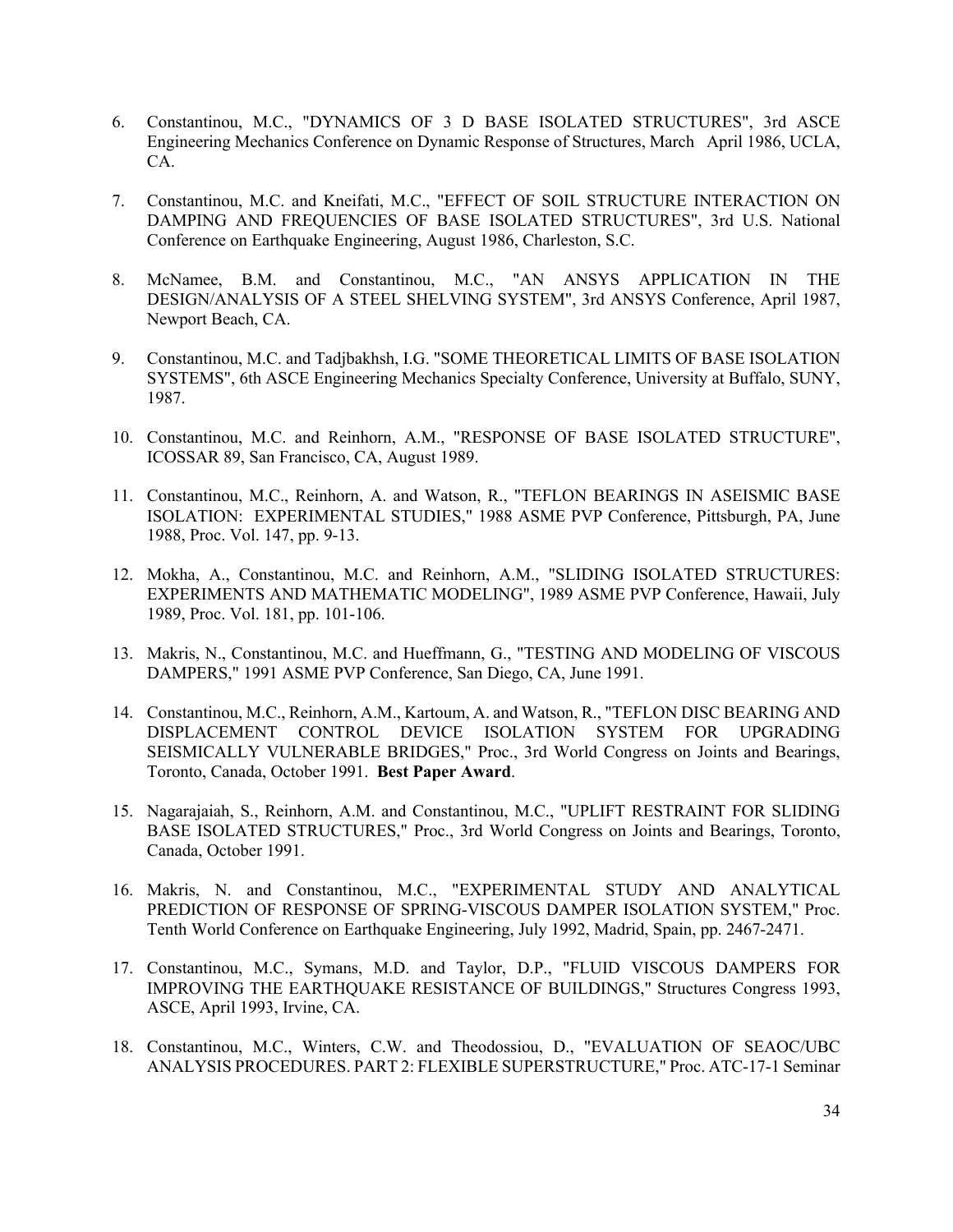on Seismic Isolation, Passive Energy Dissipation, and Active Control, March 1993, San Francisco, CA.

- 19. Constantinou, M.C., Symans, M.D., Tsopelas, P. and Taylor, D.P., "FLUID VISCOUS DAMPERS IN APPLICATIONS OF SEISMIC ENERGY DISSIPATION AND SEISMIC ISOLATION," Proc. ATC-17-1 Seminar on Seismic Isolation, Passive Energy Dissipation, and Active Control, March 1993, San Francisco, CA.
- 20. Nagarajaiah, S., Tsopelas, P., Li, C., Reinhorn, A.M. and Constantinou, M.C., "3D-BASIS: A CLASS OF COMPUTERS PROGRAMS FOR NONLINEAR DYNAMIC ANALYSIS OF BASE ISOLATION STRUCTURES," Proc. ATC-17-1 Seminar on Seismic Isolation, Passive Energy Dissipation, and Active Control, March 1993, San Francisco, CA.
- 21. Nagarajaiah, S., Reinhorn, A.M. and Constantinou, M.C., "TORSION IN BASE ISOLATED STRUCTURES," Proc. ATC-17-1 Seminar on Seismic Isolation, Passive Energy Dissipation, and Active Control, March 1993, San Francisco, CA.
- 22. Eidinger, J., Tajirian, F., Kelly, J., Constantinou, M. and Seidensticker, R., "BASE ISOLATION FOR NUCLEAR POWER AND NUCLEAR MATERIALS FACILITIES, REPORT ON THE STATUS OF PRACTICE", Proceedings, LLNL/DOE conference, Knoxville, TN, October 1989.
- 23. Constantinou, M.C., "EXPERIMENTAL AND ANALYTICAL INVESTIGATION OF SLIDING ISOLATION SYSTEMS," US/PRC Workshop on Base Isolation, UC Berkeley, May 1990.
- 24. Nagarajaiah, S., Reinhorn, A. and Constantinou, M.C., "ANALYTICAL MODELING OF THREE-DIMENSIONAL BEHAVIOR OF BASE ISOLATION DEVICES," 4th U.S. National Conference on Earthquake Engineering, Palm Springs, CA, May 1990.
- 25. Constantinou, M.C., Reinhorn, A.M. and Watson, R., "COMBINED TEFLON DISC BEARING AND DISPLACEMENT CONTROL DEVICE ISOLATION SYSTEM FOR BRIDGES," Bridge Engineering Research Workshop, University of Nevada, Reno, October 1990.
- 26. Makris, N. and Constantinou, M.C., "APPLICATION OF FRACTIONAL CALCULUS IN MODELING VISCOUS DAMPERS," International Conference on Earthquake, Blast and Impact, Institution of Civil Engineers, Manchester, U.K., 1991.
- 27. Nagarajaiah, S., Reinhorn, A.M. and Constantinou, M.C., "LATERAL-ROCKING RESPONSE OF SLENDER SLIDING BASE ISOLATED STRUCTURES," Proc., 28th Annual Technical Meeting of the Soc. of Engrg. Science, Gainsville, FL, 1991.
- 28. Nagarajaiah, S., Reinhorn, A.M. and Constantinou, M.C., LATERAL-TORSIONAL RESPONSE OF SLIDING ISOLATED STRUCTURES," Proc., Pacific Conf. on Earthquake Engrg., Auckland, New Zealand, 1991.
- 29. Constantinou, M.C., Fujii, S., Tsopelas, P. and Okamoto, S., "UNIVERSITY AT BUFFALO-TAISEI CORPORATION RESEARCH PROJECT ON BRIDGE SEISMIC ISOLATION SYSTEMS," 3rd Workshop on Bridge Engineering Research in Progress, Nov. 1992, La Jolla, CA.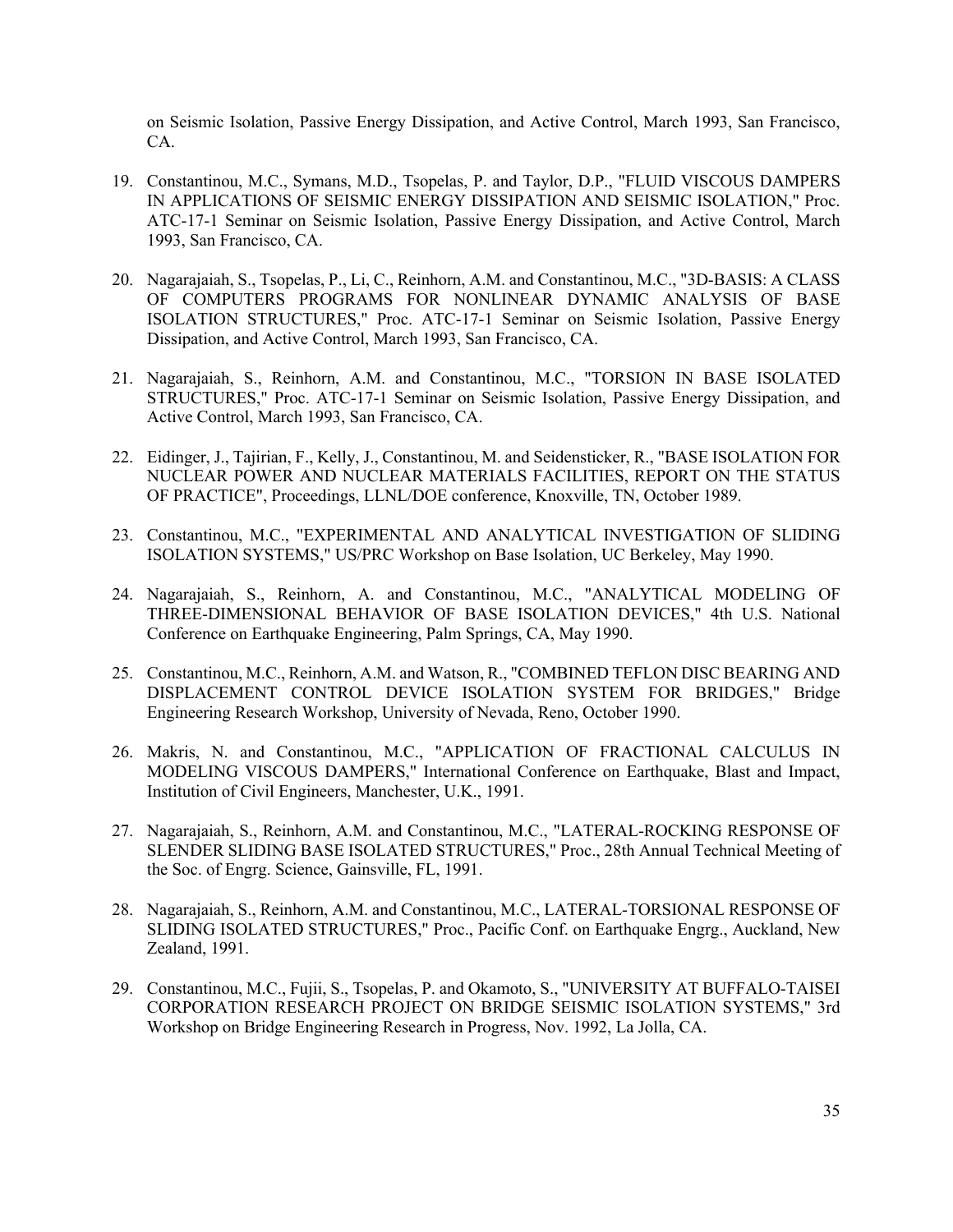- 30. Shinozuka, M., Constantinou, M.C. and Ghanem, R., "PASSIVE AND ACTIVE FLUID DAMPERS IN STRUCTURAL APPLICATIONS," U.S./China/Japan Workshop on Structural Control, October 1992, Shanghai, China.
- 31. Okamoto, S., Ozaki, D., Constantinou, M.C. and Tsopelas, P. "FUNDAMENTAL CHARACTERISTICS OF BASE ISOLATION SYSTEM FOR BRIDGES USING SLIDING BEARING AND RUBBER DEVICE." Proc. 47th J.S.C.E. Annual Conference, Japan, 1992, (in Japanese).
- 32. Okamoto, S., Ozaki, D., Fujii, S., Constantinou, M.C. and Tsopelas, P. "SHAKE TABLE TEST OF A MODEL BRIDGE WITH SLIDING ISOLATION SYSTEM." Proc. 48th J.S.C.E. Annual Conference, Japan, 1993, (in Japanese).
- 33. Shinozuka, M., Ghanem, R. and Constantinou, M.C., "ADAPTIVE STRUCTURAL SYSTEMS." Proc. 2nd International Conference on Intelligent Materials, Williamsburg, VA, June 1994.
- 34. Constantinou, M.C. Tsopelas, P. and Okamoto, S., "EXPERIMENTAL STUDY OF A CLASS OF BRIDGE SEISMIC ISOLATION SYSTEMS." Proc. 5th U.S. National Conference on Earthquake Engineering, Chicago, July 1994.
- 35. Al-Hussaini, T.M., Constantinou, M.C. and Zayas, V.A., "SUPERSTRUCTURE RESPONSE OF SLIDING-ISOLATED MULTI-STORY FRAME STRUCTURE", Proc. 1995 ASME/JSME-PVP Conference, Hawaii, Aug. 1995.
- 36. Constantinou, M.C., Tsopelas, P. and Kasalanati, A., "LONGEVITY AND RELIABILITY OF SLIDING ISOLATION SYSTEMS," Proc., 4th National Workshop on Bridge Research in Progress, Buffalo, NY, June 1996.
- 37. Ghanem, R., Bujakov, M. and Constantinou, M.C., "ADAPTIVE CONTROL OF NON-LINEAR UNCERTAIN DYNAMICAL SYSTEMS." 2nd International Conference on Computational Stochastic Mechanics, Athens, Greece, June 1994.
- 38. Symans, M.D., Constantinou, M.C., Taylor, D.P. and Garnjost, K.D., "SEMI-ACTIVE FLUID VISCOUS DAMPERS FOR SEISMIC RESPONSE CONTROL", 1st World Conference on Structural Control, Los Angeles, August 1994.
- 39. Taylor, P.D. and Constantinou, M.C., "TESTING PROCEDURES FOR HIGH OUTPUT FLUID VISCOUS DAMPERS USED IN STRUCTURES TO DISSIPATE SEISMIC ENERGY. A CASE STUDY IN DEFENSE CONVERSION," Proc. 65th Shock and Vibration Symposium, Naval Command, Control and Ocean Surveillance Center, San Diego, CA, November 1994.
- 40. Whittaker, A., Constantinou, M. and Kircher, C., "SEISMIC REHABILITATION USING PASSIVE ENERGY DISSIPATION SYSTEMS," Workshop on Non-conventional Systems for Earthquake Protection of Buildings, Univ. of Ancona, Ancona, Italy, Nov. 1994.
- 41. Reinhorn, A.M., Constantinou, M.C. and Li, C., "USE OF SUPPLEMENTAL DAMPING DEVICES FOR SEISMIC STRENGTHENING OF LIGHTLY REINFORCED CONCRETE FRAMES," Workshop on the Seismic Rehabilitation of Lightly Reinforced Concrete Frames, National Institute of Standards and Technology, June 12-13, 1995, published in NIST Report NISTIR 5741, pp. 129-156.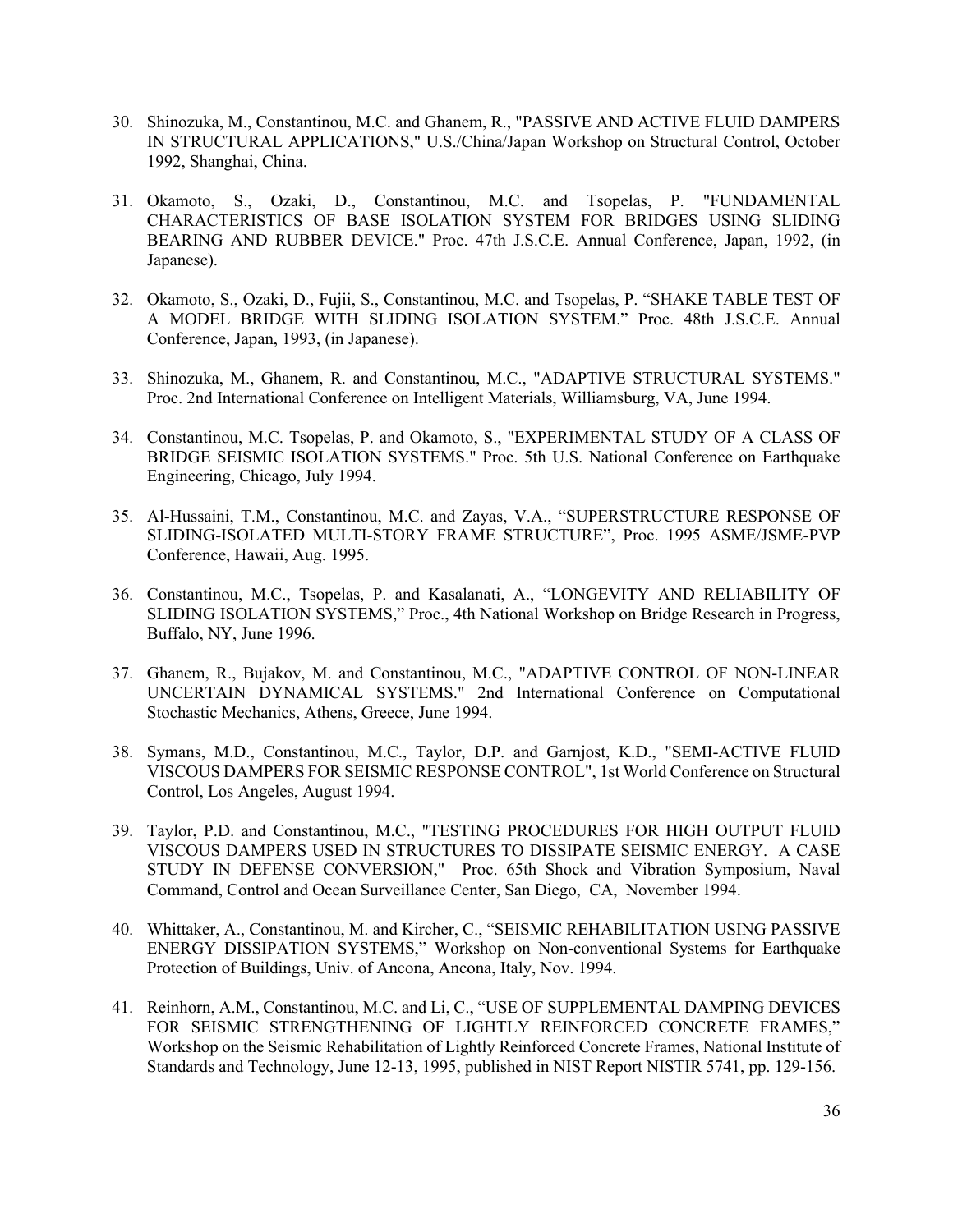- 42. Symans, M.D. and Constantinou, M.C., "SEMI-ACTIVE CONTROL OF EARTHQUAKE INDUCED VIBRATION," Proceedings of 11th World Conference on Earthquake Engineering, Acapulco, Mexico, June 1996.
- 43. Whittaker, A.S., Constantinou, M.C. and Kircher, C.A., "SEISMIC REHABILITATION USING SUPPLEMENTAL DAMPING SYSTEMS," Proceedings of 11th World Conference on Earthquake Engineering, Acapulco, Mexico, June 1996.
- 44. Constantinou, M.C. and Whittaker, A.S., "SEISMIC PROTECTIVE SYSTEMS FOR BRIDGES IN THE UNITED STATES: STATE-OF-THE-ART AND STATE-OF PRACTICE," Proceedings of U.S.-Italy Workshop on Seismic Protective Systems for Bridges, NY, 1998.
- 45. Constantinou, M.C., "APPLICATION OF SEISMIC ISOLATION SYSTEMS IN GREECE", Proceedings of '98 Structural Engineers World Congress, Paper T175-3, San Francisco, CA, 1998.
- 46. Constantinou, M.C. and Sigaher, N., "ENERGY DISSIPATION SYSTEM CONFIGURATIONS FOR IMPROVED PERFORMANCE", Proc. 2000 Structures Congress, ASCE, Philadelphia, PA, May 2000.
- 47. Constantinou, M.C., Whittaker, A.S. and Velivasakis, E., "SEISMIC EVALUATION AND RETROFIT OF THE ATATURK INTERNATIONAL AIRPORT TERMINAL BUILDING," Proc.2001 Structures Congress, ASCE, Washington, DC, May 2001.
- 48. Constantinou, M.C., "NEW DEVELOPMENTS IN THE FIELD OF SEISMIC ISOLATION," Proc. 2001 Structures Congress, ASCE, Washington, DC, May 2001.
- 49. Lee, P.L., Mazeika, A., Hartman, C, Whittaker, A.S. and Constantinou, M.C., "SEISMIC ISOLATION OF AN INTERNET SERVICE EXCHANGE FACILITY: ABOVENET ISX-SFI", Proc. 2001 SEAOC Convention, Structural Engineers Association of California, Sacramento, CA, September, 2001.
- 50. Whittaker, A.S., Constantinou, M.C. and Chrysostomou, C.Z., "SEISMIC ENERGY DISSIPATION SYSTEMS FOR BUILDINGS", Proc., Passive Energy Dissipation Symposium, Tokyo Institute of Technology, Yokohama, Japan, December 2001.
- 51. Dicleli, M., Constantinou, M.C., Roussis, P.C., Erdik, M., Durukal, E., "PERFORMANCE OF THE SEISMICALLY ISOLATED BOLU VIADUCT IN THE 1999 DUZCE EARTHQUAKE IN TURKEY", *Proc. 81st Annual Meeting (on CD- ROM)*, Washington, D. C., USA, Transportation Research Board, Federal Highway Administration, Washington, D. C., January 2002.
- 52. Dicleli, M. and Mansour, M. Y., Mokha, A., Zayas, V. and Constantinou, M. C., "IMPACT OF FRICTION PENDULUM BEARINGS ON THE SEISMIC RETROFITTING COST OF TYPICAL BRIDGES WITH WALL TYPE PIERS IN THE STATE OF ILLINOIS" Technical Council on Lifeline Earthquake Engineering, TCLEE-2003 Conference, Long Beach, California, August 2003.
- 53. Roussis, P. C. and Constantinou, M. C., "EXPERIMENTAL AND ANALYTICAL STUDY OF SEISMICALLY ISOLATED STRUCTURES WITH UPLIFT RESTRAINT," Proceedings of the Thirteenth World Conference on Earthquake Engineering, Vancouver, Canada, August 2004.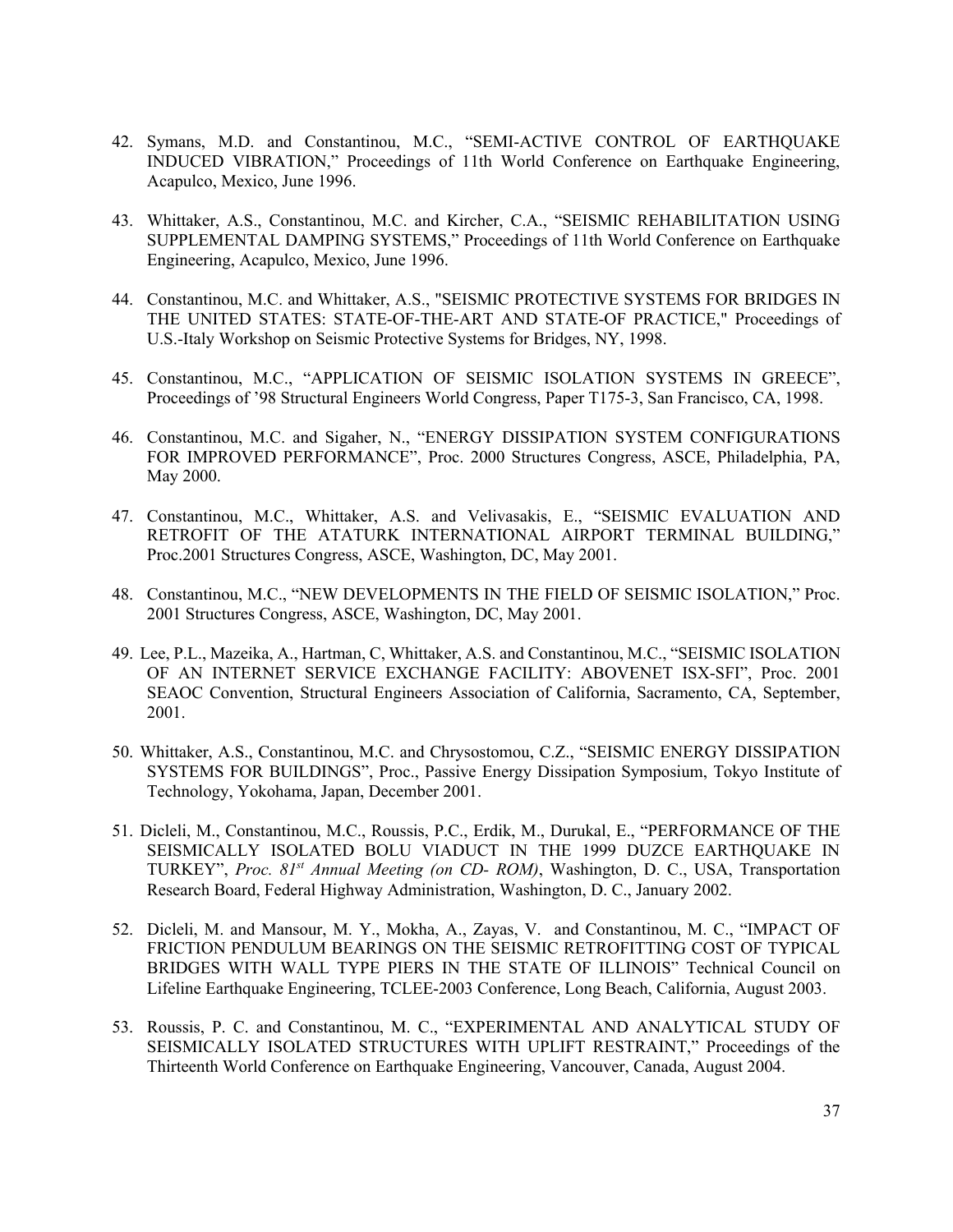- 54. Bruneau, M., A. M. Reinhorn, M. Constantinou, A. S. Whittaker, and S. Thevanayagam, "THE UB-NEES VERSATILE HIGH-PERFORMANCE TESTING FACILITY," Proceedings, 13th World Conference on Earthquake Engineering, Paper 1577, Vancouver, B.C., Canada, August, 2004.
- 55. Filiatrault, A., A. Aref, M. Bruneau, M. Constantinou, G. Lee and A. S. Whittaker, "MCEERS RESEARCH ON THE SEISMIC RESPONSE MODIFICATION OF STRUCTURAL AND NONSTRUCTURAL SYSTEMS AND COMPONENTS IN HOSPITALS," *Proceedings*, SEAOC Annual Convention, Monterey, CA, August 2004. (Also presented at the International Conference in Commemoration of 5th Anniversary of the 1999 Chi-Chi Taiwan Earthquake, in Taipei in September 2004).
- 56. Astrella, M., A. S. Whittaker and M. C. Constantinou, "PROTECTIVE TECHNOLOGIES AND PERFORMANCE-BASED EARTHQUAKE ENGINEERING," *Proceedings*, KEERC International Seminar on Innovative Concepts and Technologies in Seismic Analysis and Design of Building Structures, Seoul National University, Seoul, South Korea, February 2005.
- 57. Filiatrault, A., Aref, A., Bruneau, M., Constantinou, M., Lee, G., and Whittaker, A.S. ,"MCEER'S RESEARCH ON THE SEISMIC RESPONSE MODIFICATION OF STRUCTURAL AND NONSTRUCTURAL SYSTEMS AND COMPONENTS IN HOSPITALS," Proceedings of SEAOC Annual Convention, Monterey, CA, August, 2004.
- 58. Filiatrault, A., Aref, A., Bruneau, M., Constantinou, M., Lee, G., Reinhorn, A., Whittaker, A., "MCEER'S INTEGRATED RESEARCH ON THE SEISMIC RESPONSE MODIFICATION OF STRUCTURAL AND NON-STRUCTURAL SYSTEMS AND COMPONENTS IN HOSPITALS," International Conference in Commemoration of 5th Anniversary of the 1999 Chi-Chi Taiwan Earthquake, Taipei, September, 2004.
- 59. Bruneau, M., Reinhorn, A., Whittaker, A., Constantinou, M., Thevanayagam, S., Sivaselvan, M.., Shao, X., Hanley, J., Pitman, M.C., Albrechcinski, T., "THE NEW UB-NEES VERSATILE EARTHQUAKE ENGINEERING FACILITY FOR REAL-TIME DYNAMIC HYBRID TESTING (RTDHT)." ASCE  $17<sup>th</sup>$  Engineering Mechanics Conference, Delaware, June 2004.
- 60. Reinhorn, A.M., Simeonov, V.K., DeRue G., and Constantinou, M.C., "SENSITIVITY OF RESPONSE OF ISOLATED BRIDGES TO MODELING AND DESIGN PARAMETERS--A CASE STUDY", Proceedings of U.S.-Italy Workshop on Seismic Protective Systems for Bridges, NY, 1998.
- 61. Constantinou, M.C., and Tsopelas, P., "EXPERIMENTAL STUDY OF BRIDGE SEISMIC ISOLATION SYSTEMS," Proc., 4th World Congress on Joints and Bearings, Sacramento, CA, September 1996.
- 62. Zayas, V., Constantinou, M.C., Kartoum, A., and Tsopelas, P., "TESTING OF FRICTION PENDULUM SEISMIC ISOLATION BEARINGS FOR BRIDGES," Proc., 4th World Congress on Joints and Bearings, Sacramento, CA, September 1996.
- 63. Symans, M.D. and Constantinou, M.C., "EXPERIMENTAL STUDY OF SEISMIC RESPONSE OF STRUCTURES WITH SEMI-ACTIVE DAMPING CONTROL SYSTEMS," Proc. 12th Conf. on Analysis and Computation, Structures Congress XIV, ASCE, Chicago, April 1996, pp. 350-360.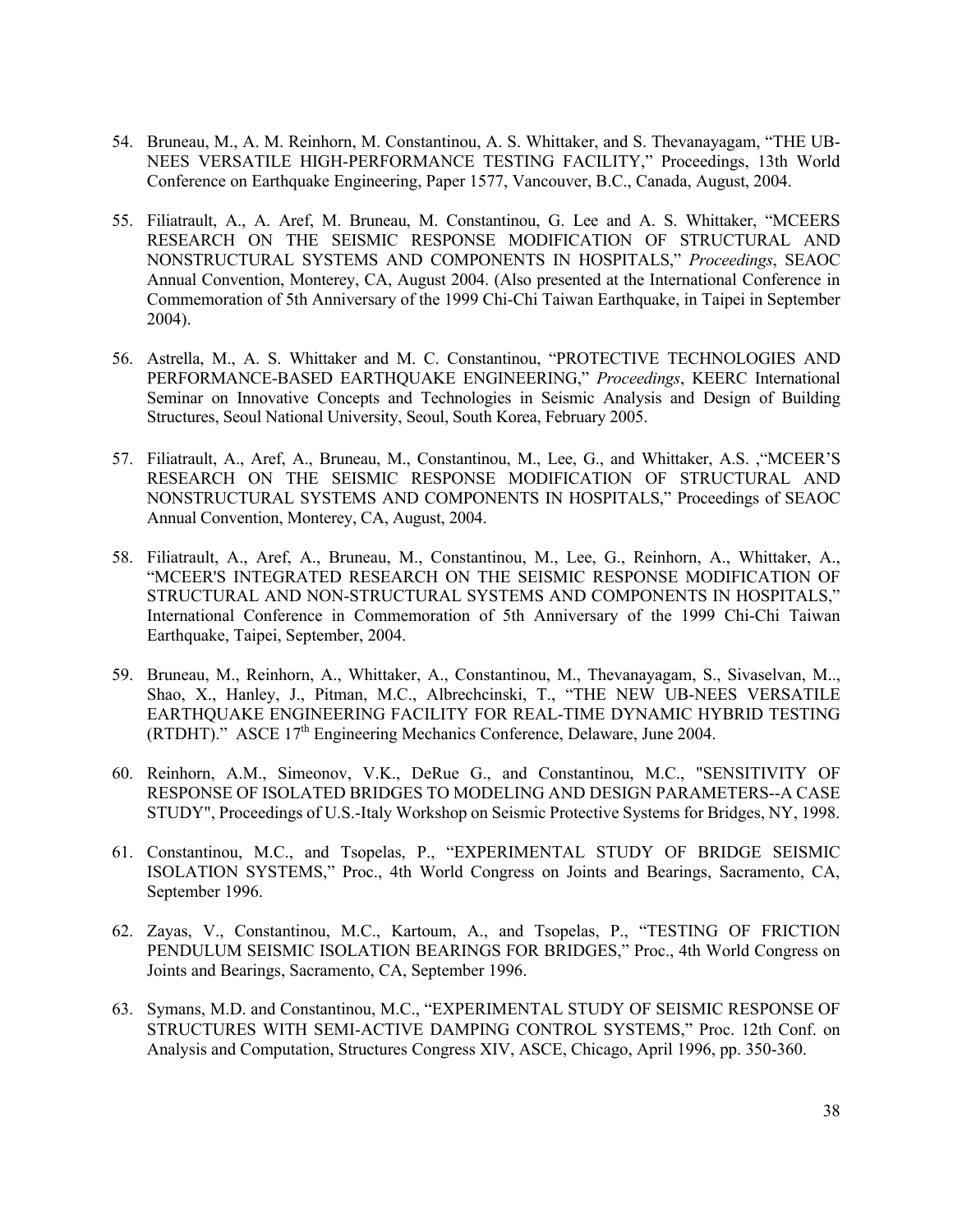- 64. Kasalanati, A., Reinhorn, A.M., Constantinou, M.C., and Sanders, D., "EXPERIMENTAL STUDY OF BALL-IN-CONE ISOLATION SYSTEM," Proc. Structures Congress XV, ASCE, Portland, Oregon, April 1997.
- 65. Symans, M.D. and Constantinou, M.C., "SEMI-ACTIVE FLUID DAMPING CONTROL SYSTEMS FOR SEISMIC HAZARD MITIGATION," Proc. Structures Congress XV, ASCE, Portland, Oregon, April 1997.
- 66. Constantinou, M.C., Erdik, M. and Roussis, P.C., "ASSESSMENT OF PERFORMANCE OF BOLU VIADUCT IN DUZCE EARTHQUAKE IN TURKEY", FIB Symposium "Concrete Structures in Seismic Regions", Athens, Greece, May 2003.
- 67. Constantinou, M.C., "DAMPING SYSTEMS FOR NEW AND RETROFIT CONSTRUCTION", Keynote Lecture, FIB Symposium "Concrete Structures in Seismic Regions", Athens, Greece, May 2003.
- 68. Roussis, P. and Constantinou, M.C., SEISMIC RESPONSE ANALYSIS OF STRUCTURES EQUIPPED WITH UPLIFT-RESTRAINING SLIDING ISOLATION BEARINGS: A CASE STUDY", Paper 1599, National Conference in Earthquake Engineering, San Francisco, CA, 2006.
- 69. Fenz, D. and Constantinou, M.C., "FUNDAMENTALS OF DOUBLE CONCAVE FRICTION PENDULUM BEARING," Proc., 6th World Congress on Joints and Bearings, Halifax, Canada, September 2006.
- 70. Nagarajaiah S., Reinhorn A. M., Constantinou M. C., Taylor D., Pasala,, D. T. R., and Sarlis, A. A. S., "TRUE ADAPTIVE NEGATIVE STIFFNESS: A NEW STRUCTURAL MODIFICATION APPROACH FOR SEISMIC PROTECTION," Proceedings of 5<sup>th</sup> World Conference on Structural Control and Monitoring, July 12-14, Tokyo, Japan, 2010.
- 71. Pasala, D. T. R., Sarlis, A. A. S., Nagarajaiah, S., Reinhorn, A. M., Constantinou, M. C., and Taylor, D., "TRUE ADAPTIVE NEGATIVE STIFFNESS: A NEW STRUCTURAL MODIFICATION APPROACH FOR SEISMIC PROTECTION," Proceedings, 2011 NSF Engineering Research and Innovation Conference, Atlanta, Georgia, 2011.
- 72. Sarlis A. A. S., Pasala D. T. R., Constantinou M. C., Reinhorn A. M., Nagarajaiah S., Taylor D. "NEGATIVE STIFFNESS DEVICE FOR SEISMIC PROTECTION OF STRUCTURES – AN ANALYTICAL AND EXPERIMENTAL STUDY", 3rd International conference on computational methods in structural dynamics and earthquake engineering, Greece, May 2011.
- 73. Fenz, M.D., Reed, R., Slatnick, S., Steward, H.R., and Constantinou, M.C., "DEVELOPMENT OF PERFORMANCE-BASED TESTING SPECIFICATIONS FOR THE ARKUTUN-DAGI FRICTION PENDULUM BEARINGS", Offshore Technology Conference, Paper OTC 22160, Houston, 2011.
- 74. Reinhorn, A. M., Ray, T., Pasala, D. T. R., Sarlis, A. A., Nagarajaiah, S., Constantinou, M.C., "CONTROL OF INELASTIC STRUCTURES BY WEAKENING AND DAMPING", Proc. Structures Congress, 2012, Chicago, published CDROM, March 2012.
- 75. Attary, N., Symans, M., Nagarajaiah, S., Reinhorn, A., Constantinou, M.C., Taylor, D., Sarlis, A. A., Pasala, D. T. R. "APPLICATION OF NEGATIVE STIFFNESS DEVICES FOR SEISMIC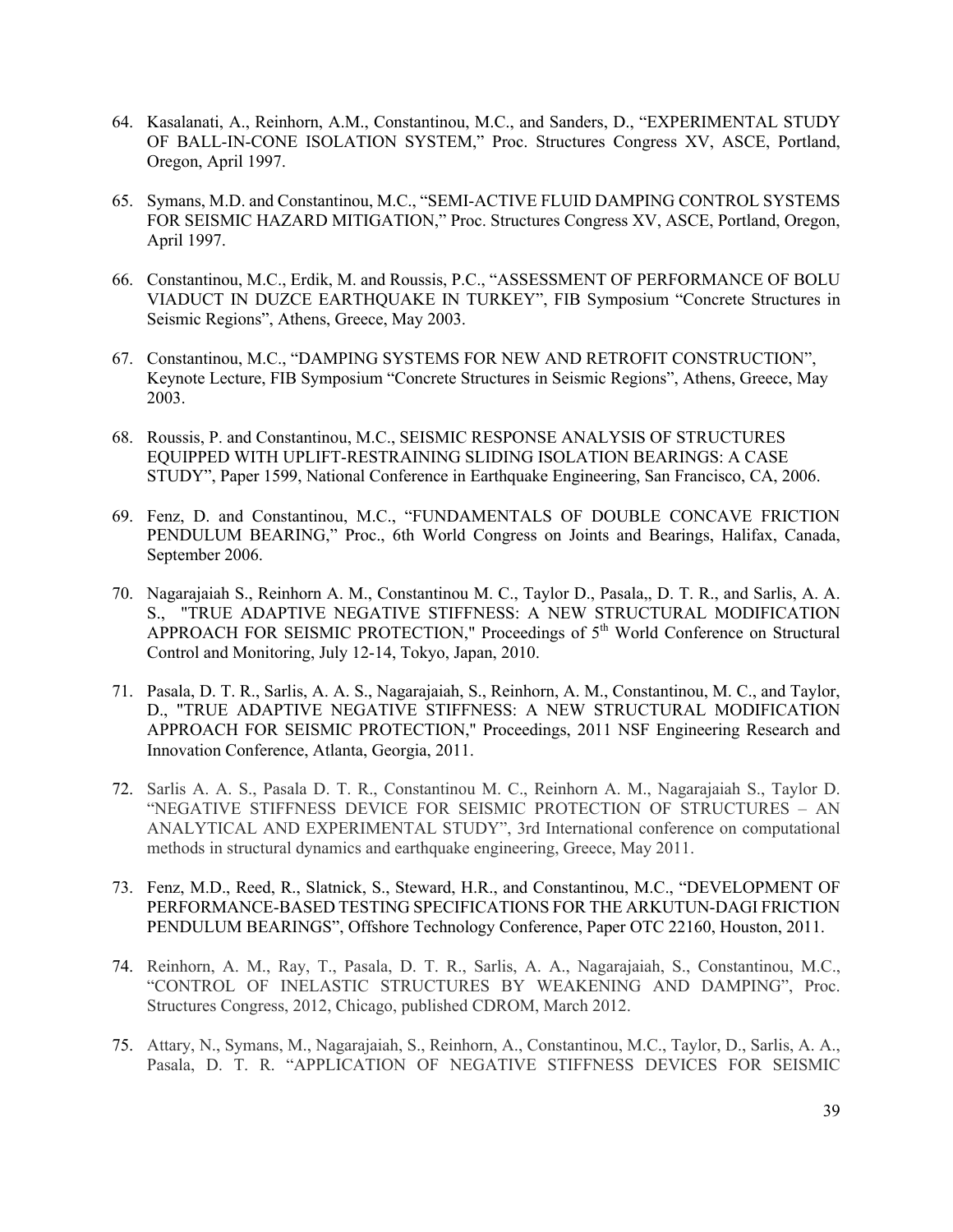PROTECTION OF BRIDGE STRUCTURES", Proc. Structures Congress, 2012, Chicago, published CDROM, March 2012.

- 76. Pasala, D. T. R., Sarlis, A. A. S., Nagarajaiah, S., Reinhorn, A. M., Constantinou, M. C., Taylor, D. "NEGATIVE STIFFNESS DEVICE FOR SEISMIC RESPONSE CONTROL OF MULTISTORY BUILDINGS", Proc. Structures Congress, 2012, Chicago, published CDROM, March 2012.
- 77. Pasala, D. T. R., Sarlis, A. A. S., Nagarajaiah, S., Reinhorn, A. M., Constantinou, M. C., Taylor, D.," ADAPTIVE NEGATIVE STIFFNESS: A NEW STRUCTURAL MODIFICATION APPROACH FOR SEISMIC PROTECTION", ANCRiSST workshop 2011, Dalian, China, published CDROM, 2011.
- 78. Pasala, D. T. R., Sarlis, A. A. S., Nagarajaiah, S., Reinhorn, A. M., Constantinou, M. C., Taylor, D.," ADAPTIVE NEGATIVE STIFFNESS: STRUCTURAL MODIFICATION APPROACH FOR SEISMIC PROTECTION", Structures Congress, 2011, Las Vegas, published CDROM, May 2011.
- 79. Sarlis, A. A. S., Pasala, D. T. R., Nagarajaiah, S., Reinhorn, A. M., Constantinou, M. C., and Taylor, D., "NEGATIVE STIFFNESS DEVICE FOR SEISMIC PROTECTION OF STRUCTURES – AN ANALYTICAL AND EXPERIMENTAL STUDY," Proceedings, 2011 NSF Engineering Research and Innovation Conference, Atlanta, Georgia, 2011.
- 80. Attary, N., Symans, M., Nagarajaiah, S., Reinhorn, A., Constantinou, M.C., Taylor, D., Sarilis, A. A., Pasala, D. T. R. "SEISMICALLY-ISOLATED BRIDGE STRUCTURE WITH ADAPTIVE PASSIVE NEGATIVE STIFFNESS", Proc. Quake Summit, NSF CMMI Grantees Conference, 2012, Boston, published CDROM, July 2012.
- 81. Nagarajaiah , S., Pasala, D. T. R., Reinhorn, A. M., Constantinou, M. C., Sarlis, A. A. S., Taylor, D. "ADAPTIVE NEGATIVE STIFFNESS: A NEW STRUCTURAL MODIFICATION APPROACH FOR SEISMIC PROTECTION," *Keynote Lecture*, Proc. International Conference on Advances in Civil Infrastructure Engineering, Changsha, China, published CDROM, September 2012.
- 82. Attary, N., Symans, M., Nagarajaiah, S., Reinhorn, A., Constantinou, M.C., Taylor, D., Sarilis, A. A., Pasala, D. T. R. "PERFORMANCE EVALUATION OF A SEISMICALLY-ISOLATED BRIDGE STRUCTURE WITH ADAPTIVE PASSIVE NEGATIVE STIFFNESS", Proc. 15 World Conference Earthquake Engineering, Lisbon, published CDROM, September 2012.
- 83. Nagarajaiah , S., Pasala, D. T. R., Reinhorn, A. M., Constantinou, M. C., Sarlis, A. A. S., Taylor, D. "ADAPTIVE NEGATIVE STIFFNESS: A NEW STRUCTURAL MODIFICATION APPROACH FOR SEISMIC PROTECTION," Keynote Lecture, Proceedings of ANCRiSST, Bangalore, Indian Institute of Science, July 2012.
- 84. Attary, N., Symans, M., Nagarajaiah, S., Reinhorn, A., Constantinou, M.C., Taylor, D., Sarilis, A. A., Pasala, D. T. R. "SEISMICALLY-ISOLATED BRIDGE STRUCTURE WITH ADAPTIVE PASSIVE NEGATIVE STIFFNESS", Proc. Quake Summit, NSF CMMI Grantees Conference, 2012, Boston, published CDROM, July 2012.
- 85. Pasala, D. T. R., Sarlis, A. A. S., Nagarajaiah, S., Reinhorn, A. M., Constantinou, M. C., Taylor, D. "TESTING OF A NEW STRUCTURAL MODIFICATION APPROACH FOR SEISMIC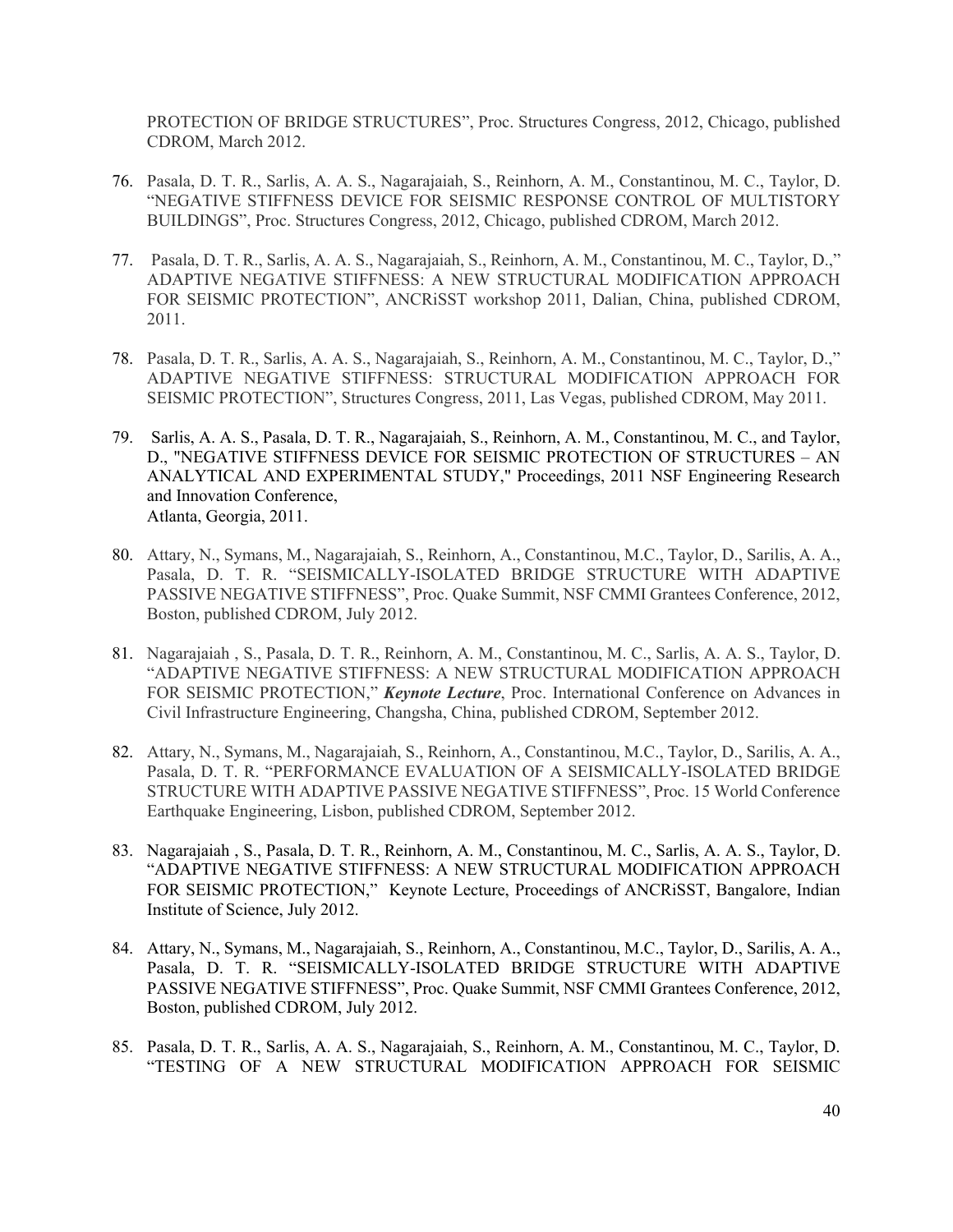PROTECTION USING NOVEL NEGATIVE STIFFNESS DEVICE", Invited Lecture, Proc. Quake Summit, NSF CMMI Grantees Conference, 2012, Boston, published CDROM, July 2012.

- 86. Kumar, M., Whittaker, A. S., and Constantinou, M. C. "RESPONSE PREDICTIONS FOR FRICTION PENDULUM BEARINGS CONSIDERING THE DEPENDENCE OF FRICTION ON AXIAL PRESSURE, TEMPERATURE AND VELOCITY", Proceedings of 22nd Structural Mechanics in Reactor Technology (SMiRT) Conference, San Francisco, USA, August 17-23, 2013.
- 87. Kumar, M., Whittaker, A. S. and Constantinou, M. C., "MECHANICAL PROPERTIES OF ELASTOMERIC SEISMIC ISOLATION BEARINGS FOR ANALYSIS UNDER EXTREME LOADINGS", Proceedings of 22nd Structural Mechanics in Reactor Technology (SMiRT) Conference, San Francisco, USA, August 17-23, 2013.
- 88. Attary, N., Symans, M.D., Nagarajaiah, S., Reinhorn, A.M., Constantinou, M.C., Taylor, D., Pasala, D.T.R. and Sarlis, A.A. "SHAKE TABLE TESTING OF A PASSIVE NEGATIVE STIFFNESS DEVICE IN A HIGHWAY BRIDGE MODEL FOR SEISMIC RESPONSE CONTROL AND ASSOCIATED NUMERICAL SIMULATIONS," Proc. of the 6th World Conference on Structural Control and Monitoring, Barcelona, Spain, July, 2014.
- 89. Attary, N., Symans, M.D., Nagarajaiah, S., Reinhorn, A.M., Constantinou, M.C., Taylor, D., Pasala, D.T.R. and Sarlis, A.A. "PERFORMANCE ASSESSMENT OF A HIGHWAY BRIDGE STRUCTURE EMPLOYING ADAPTIVE NEGATIVE STIFFNESS FOR SEISMIC PROTECTION," Proc. of 2013 ASCE Structures Congress, Pittsburgh, PA, May, 2013.
- 90. McVitty, W.J. and Constantinou, M.C., "BOUNDING ANALYSIS FOR SEISMIC ISOLATORS: PROPERTY MODIFICATION FACTOR APPROACH OF ASCE 7-2016 AND ASCE 41-2017", 16th World Conference on Earthquake Engineering, Santiago, Chile, January 2017.
- 91. Manuel, E.A., Constantinou, M.C., Grigel, E., Bigelow, B.C., Terán, J. and Talison, B., "TELESCOPE PIER SEISMIC ISOLATION FOR THE GIANT MAGELLAN TELESCOPE", Proc. SPIE 10700, SPIE Astronomical Telescopes and Instrumentation, 2018, Austin, Texas.
- 92. Hernandez Morales, H.M., Basaran, C. and Constantinou, M. C., "DAMAGE MECHANICS OF LEAD-RUBBER SEISMIC ISOLATION BEARINGS USING THE UNIFIED MECHANICS THEORY", 7th Structural Engineers World Congress, Istanbul, Turkey, April, 2019.

# E. **Publication in Trade Magazines**

- 1. Constantinou, M.C., "DAMPING DANGER", Bridge Design & Engineering, 2<sup>nd</sup> Quarter, No. 11, 1998, pp. 33-36.
- 2. Constantinou, M.C., "SEISMIC ISOLATION OF THE MUSEUM OF THE ACROPOLIS", Ktirio Architecture and Technology, September 2009 issue, pp. 101-103.

# F. **Reports**

1. Constantinou, M.C., "DYNAMIC INSTABILITY IN FOUR-BAR FLEXIBLE LINKAGES", Department of Civil Engineering, Rensselaer Polytechnic Institute, 1981.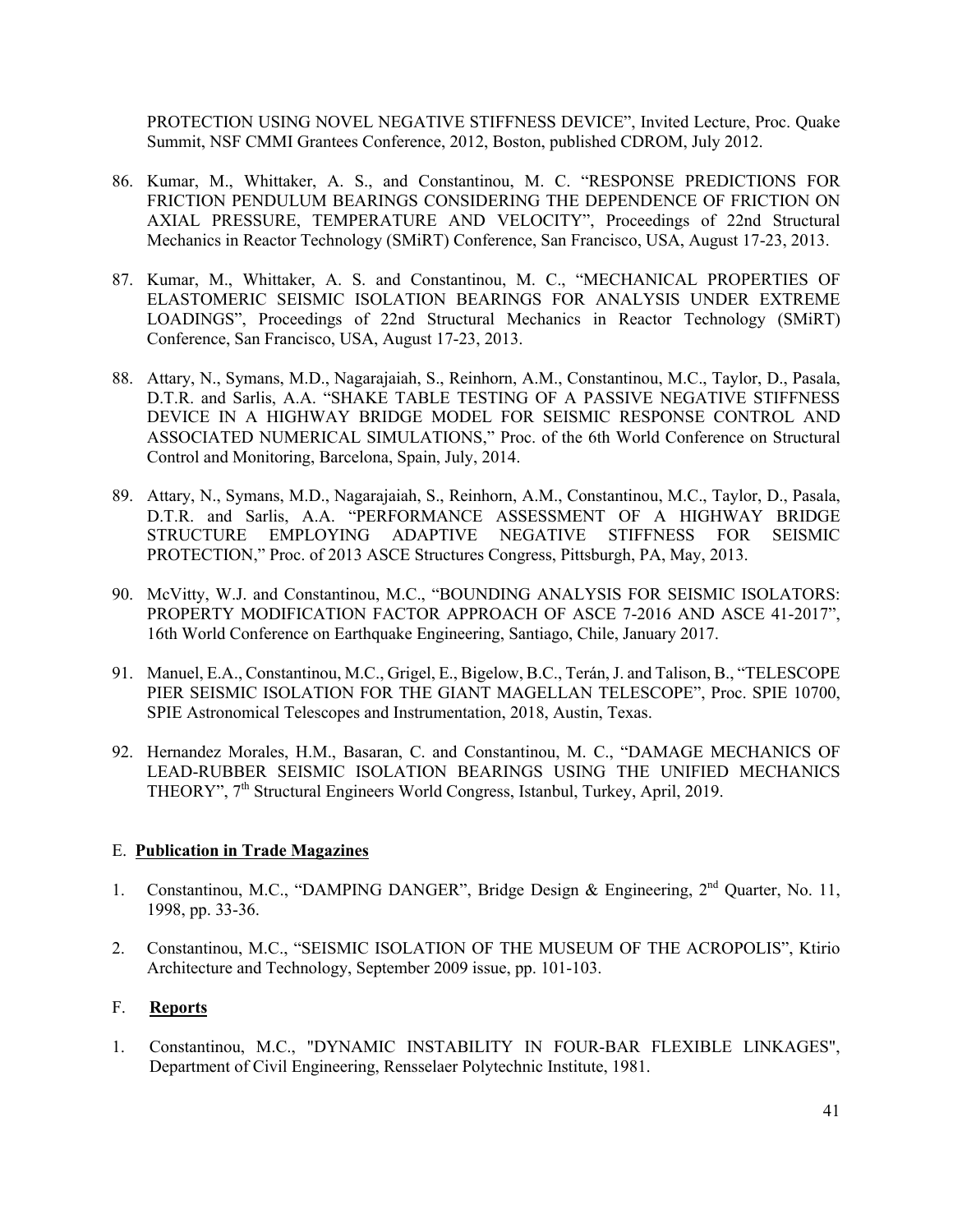- 2. Constantinou, M.C. "RANDOM VIBRATION AND OPTIMIZATION OF DESIGN OF SEISMIC BASE ISOLATION SYSTEMS", Department of Civil Engineering, Rensselaer Polytechnic Institute, 1984.
- 3. Constantinou, M.C. and Kneifati, M.C., "DYNAMICS OF SOIL-BASE-ISOLATED STRUCTURE SYSTEMS. REPORT 1: LINEAR SYSTEMS", Report to NSF, Drexel University, September 1986.
- 4. Siddiqui, F.M.A. and Constantinou, M.C., 'DYNAMICS OF SOIL-BASE-ISOLATED-STRUCTURE SYSTEMS. REPORT 2: MULTI-STORY LINEAR SYSTEMS", Report to NSF, Drexel University, July 1987.
- 5. Constantinou, M.C. and Kneifati, M.C., "DYNAMICS OF SOIL-BASE-ISOLATED-STRUCTURE SYSTEMS. REPORT 3: NONLINEAR SYSTEMS", Report to NSF, Drexel University, September 1987.
- 6. Constantinou, M.C. and Adnane, A-M, "DYNAMICS OF SOIL-BASE-ISOLATED-STRUCTURE SYSTEMS. REPORT 4: EVALUATION OF TWO MODELS FOR YIELDING SYSTEMS", Report to NSF, Drexel University, September 1987.
- 7. Constantinou, M.C., "OVERVIEW OF BASE ISOLATION STUDY TOUR OF JAPAN." Report to NCEER, University at Buffalo, SUNY, June 1988.
- 8. Mokha, A., Constantinou, M.C. and Reinhorn A.M., "TEFLON BEARINGS IN ASEISMIC BASE ISOLATION: EXPERIMENTAL STUDIES AND MATHEMATICAL MODELING,", Report No. NCEER-880038, National Center for Earthquake Engineering Research, Buffalo, N.Y., 1988.
- 9. Nagarajaiah, S., Reinhorn, A.M. and Constantinou, M.C., "NONLINEAR TRANSIENT DYNAMIC ANALYSIS OF THREE DIMENSIONAL BASE ISOLATED MULTISTORY STRUCTURES-PROGRAM 3-D BASIS," Report No. NCEER-890019, National Center for Earthquake Engineering Research, Buffalo, N.Y., 1989.
- 10. Constantinou, M.C. and Mokha, A., "A MODEL OF FRICTION OF TEFLON SLIDING BEARINGS," Report to NSF, University at Buffalo, SUNY, April 1989.
- 11. Constantinou, M.C., "STOCHASTIC RESPONSE OF PRACTICAL SLIDING ISOLATION SYSTEMS", Report to NSF, University at Buffalo, SUNY, July 1989.
- 12. Constantinou, M.C., Reinhorn A.M., and Gu, X., "DISPLACEMENT CONTROL DEVICE FOR SEISMICALLY ISOLATED BRIDGES. PART I: DEVELOPMEMT AND TESTING OF FRICTIONAL DEVICE", Report to Watson Bowman Acme Corporation and NSF, University at Buffalo, SUNY, July 1989.
- 13. Makris, N. and Constantinou, M.C., "ANALYSIS OF MOTION OF HARMONICALLY EXCITED SLIDING ISOLATION SYSTEMS", Report to NSF, University at Buffalo, SUNY, January 1990.
- 14. Mokha, A., Constantinou, M.C. and Reinhorn, A.M., "EXPERIMENTAL AND ANALYTICAL STUDY OF EARTHQUAKE RESPONSE OF A SLIDING ISOLATION SYSTEM WITH A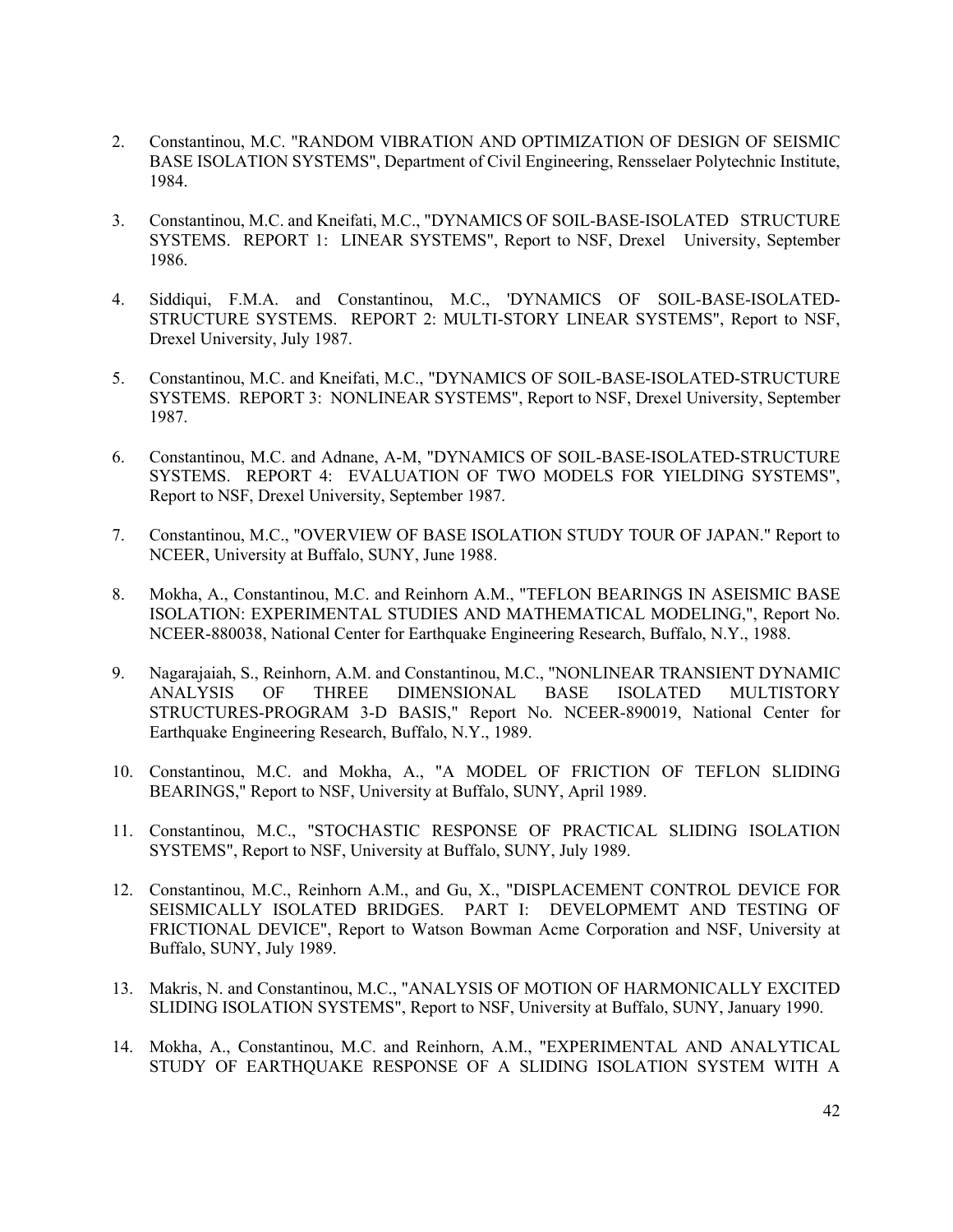SPHERICAL SURFACE" Report No. NCEER-90-0020, National Center for Earthquake Engineering Research, Buffalo, N.Y., 1990.

- 15. Constantinou, M.C., Reinhorn, A.M. and Mokha, A.,"A DISPLACEMENT CONTROL DEVICE FOR SEISMICALLY ISOLATED BRIDGES. PART II: TESTING OF DISPLACEMENT CONTROL DEVICE", Report to Watson Bowman Acme Corporation and NSF, University at Buffalo, SUNY, March 1990.
- 16. Constantinou, M.C., Mokha, A. and Reinhorn, A.M., "EXPERIMENTAL AND ANALYTICAL STUDY OF A COMBINED SLIDING DISC BEARING AND HELICAL STEEL SPRING ISOLATION SYSTEM," Report No. NCEER-90-0019, National Center for Earthquake Engineering Research, Buffalo, N.Y. 1990.
- 17. Manolis, G.D., Juhn, G., Constantinou, M.C. and Reinhorn, A.M., "SECONDARY SYSTEMS IN BASE-ISOLATED STRUCTURES: EXPERIMENTAL INVESTIGATION, STOCHASTIC RESPONSE AND STOCHASTIC SENSITIVITY," Report No. NCEER-90-0013, National Center for Earthquake Engineering Research, Buffalo, N.Y., 1990.
- 18. Makris, N. and Constantinou, M.C., "VISCOUS DAMPERS: TESTING, MODELING AND APPLICATION IN VIBRATION AND SEISMIC ISOLATION," Report No. NCEER-90-0028, National Center for Earthquake Engineering Research, Buffalo, N.Y., 1990.
- 19. Nagarajaiah, S., Reinhorn, A.M. and Constantinou, M.C., "3D-BASIS NONLINEAR DYNAMIC ANALYSIS OF THREE-DIMENSIONAL BASE ISOLATED STRUCTURES: PART II," Report No. NCEER-91-0005, National Center for Earthquake Engineering Research, Buffalo, N.Y., 1991.
- 20. Tsopelas, P., Nagarajaiah, S., Constantinou, M.C. and Reinhorn, A.M., "3D-BASIS-M.: NONLINEAR DYNAMIC ANALYSIS OF MULTIPLE BUILDING BASE ISOLATED STRUCTURES," Report No. NCEER-91-0014, National Center for Earthquake Engineering Research, Buffalo, N.Y., 1991.
- 21. Theodossiou, D., and Constantinou, M.C., "EVALUATION OF SEAOC DESIGN REQUIREMENTS FOR SLIDING ISOLATED STRUCTURES," Report No. NCEER-91-0015, National Center for Earthquake Engineering Research, Buffalo, N.Y., 1991.
- 22. Constantinou, M.C., Kartoum, A., Reinhorn, A.M. and Bradford, P., "EXPERIMENTAL AND THEORETICAL STUDY OF A SLIDING ISOLATION SYSTEM FOR BRIDGES," Report No. NCEER-91-0027, National Center for Earthquake Engineering Research, Buffalo, N.Y., 1991.
- 23. Demetriades, G.F., Constantinou, M.C. and Reinhorn, A.M., "STUDY OF WIRE ROPE SYSTEMS FOR SEISMIC PROTECTION OF EQUIPMENT IN BUILDINGS," Report No. NCEER-92-0012, National Center for Earthquake Engineering Research, Buffalo, N.Y., 1992.
- 24. Constantinou, M.C. and Symans, M.D., "EXPERIMENTAL AND ANALYTICAL INVESTIGATION OF SEISMIC RESPONSE OF STRUCTURES WITH SUPPLEMENTAL FLUID VISCOUS DAMPERS," Report No. NCEER-92-0032, National Center for Earthquake Engineering Research, Buffalo, N.Y., 1992.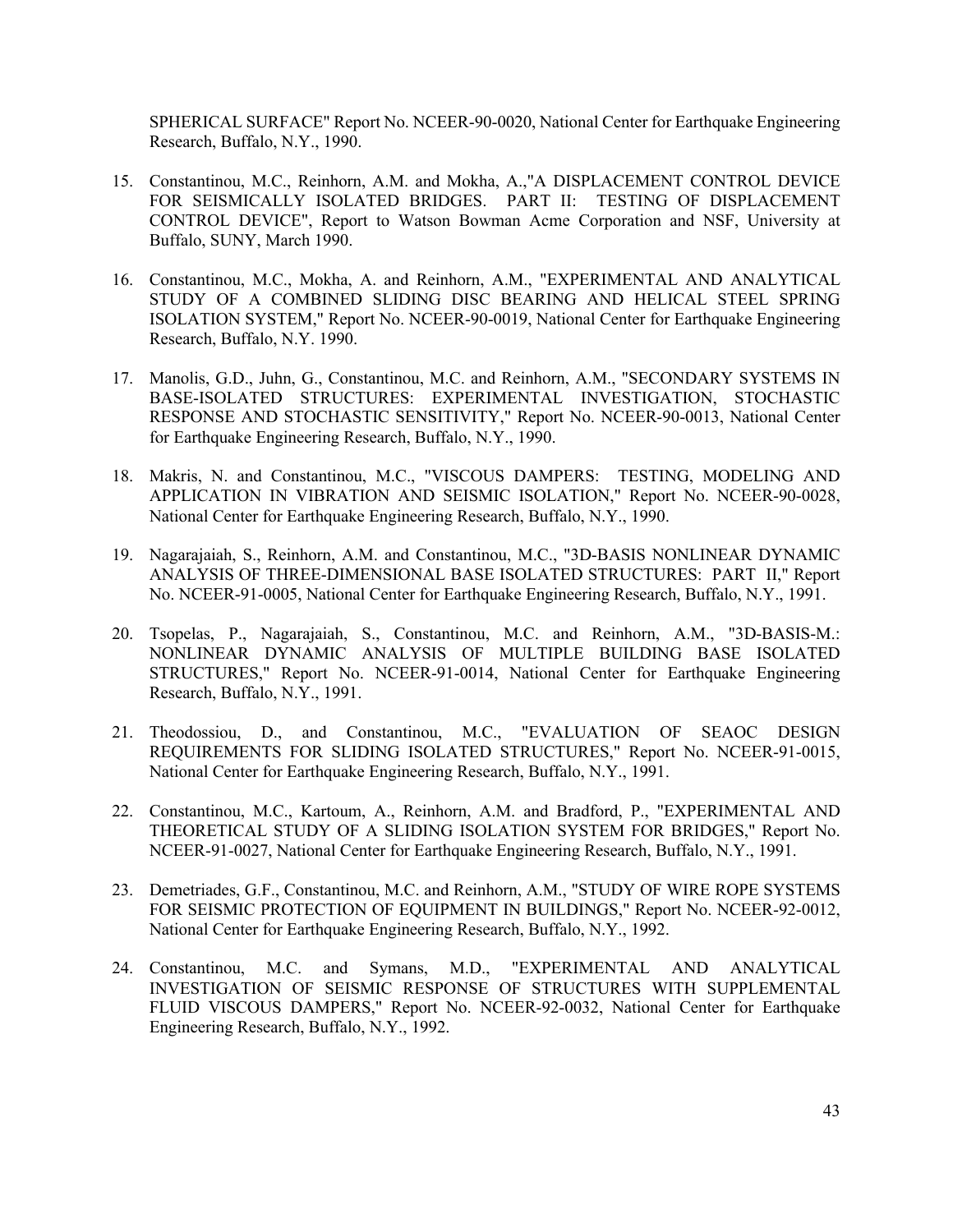- 25. Winters, C.W. and Constantinou, M., "EVALUATION OF STATIC AND RESPONSE SPECTRUM ANALYSIS PROCEDURES OF SEAOC/UBC FOR SEISMIC ISOLATED STRUCTURES," Report No. NCEER-93-0004, National Center for Earthquake Engineering Research, Buffalo, N.Y., 1993.
- 26. Constantinou, M.C., Tsopelas, P., Kim, Y-S. and Okamoto, S., "NCEER-TAISEI CORPORATION RESEARCH PROGRAM ON SLIDING SEISMIC ISOLATION SYSTEMS FOR BRIDGES - EXPERIMENTAL AND ANALYTICAL STUDY OF FRICTION PENDULUM SYSTEM (FPS)," Report No. NCEER-93-0020, National Center for Earthquake Engineering Research, Buffalo, N.Y., 1993.
- 27. Nagarajaiah, S., Li, C., Reinhorn, A.M. and Contantinou, M.C., "3D-BASIS-TABS COMPUTER PROGRAM FOR NONLINEAR DYNAMIC ANALYSIS OF THREE DIMENSIONAL BASE ISOLATED STRUCTURES," Report No. NCEER-93-0011, National Center for Earthquake Engineering Research, Buffalo, N.Y., 1993.
- 27. "REPORT OF THE JOINT RESEARCH PROJECT BETWEEN TAISEI CORP. AND NCEER CONCERNING THE DEVELOPMENT OF ISOLATION SYSTEMS FOR BRIDGES-SHAKE TABLE TESTING OF PASSIVE SLIDING TYPE ISOLATION SYSTEMS," Technology Research Center, Taisei Corporation, Japan, 1993, (in Japanese).
- 29. Okamoto, S., Ozaki, D., Fujii, S., Constantinou, M.C. and Tsopelas, P. "SHAKE TABLE TEST OF A MODEL BRIDGE WITH SLIDING TYPE ISOLATION SYSTEMS (TASS Bridge System).", Taisei Technology Research Report No. 26, Japan, pp. 255, December 1993.
- 30. Tsopelas, P., Okamoto, S., Constantinou, M.C., Ozaki, D. and Fujii, S., "NCEER-TAISEI CORPORATION RESEARCH PROGRAM ON SLIDING SEISMIC ISOLATION SYSTEMS FOR BRIDGES - EXPERIMENTAL AND ANALYTICAL STUDY OF SYSTEMS CONSISTING OF SLIDING BEARINGS, RUBBER RESTORING FORCE DEVICES AND FLUID DAMPERS," Report No. NCEER-94-0002, National Center for Earthquake Engineering Research, Buffalo, N.Y., 1994.
- 31. Al-Hussaini, T.M., Zayas, V.A. and Constantinou, M.C., "SEISMIC ISOLATION OF MULTI-STORY FRAME STRUCTURES USING SPHERICAL SLIDING ISOLATION SYSTEMS," Report No. NCEER-94-0007, National Center for Earthquake Engineering Research, Buffalo, N.Y., 1994.
- 32. Tsopelas, P.C., Constantinou, M.C. and Reinhorn, A.M. "3-D-BASIS-ME: COMPUTER PROGRAM FOR THE NONLINEAR ANALYSIS OF SEISMICALLY ISOLATED SINGLE AND MULTIPLE BUILDING STRUCTURES AND LIQUID STORAGE TANKS," Report No. NCEER-94-0010, National Center for Earthquake Engineering Research, Buffalo, N.Y., 1994.
- 33. Tsopelas, P.C. and Constantinou, M.C., "NCEER-TAISEI CORPORATION RESEARCH PROGRAM ON SLIDING ISOLATION SYSTEMS FOR BRIDGES: EXPERIMENTAL AND ANALYTICAL STUDY OF SYSTEM CONSISTING OF SLIDING BEARINGS AND FLUID RESTORING FORCE/DAMPING DEVICES," Report No. NCEER-94-0014, National Center for Earthquake Engineering Research, Buffalo, N.Y., 1994.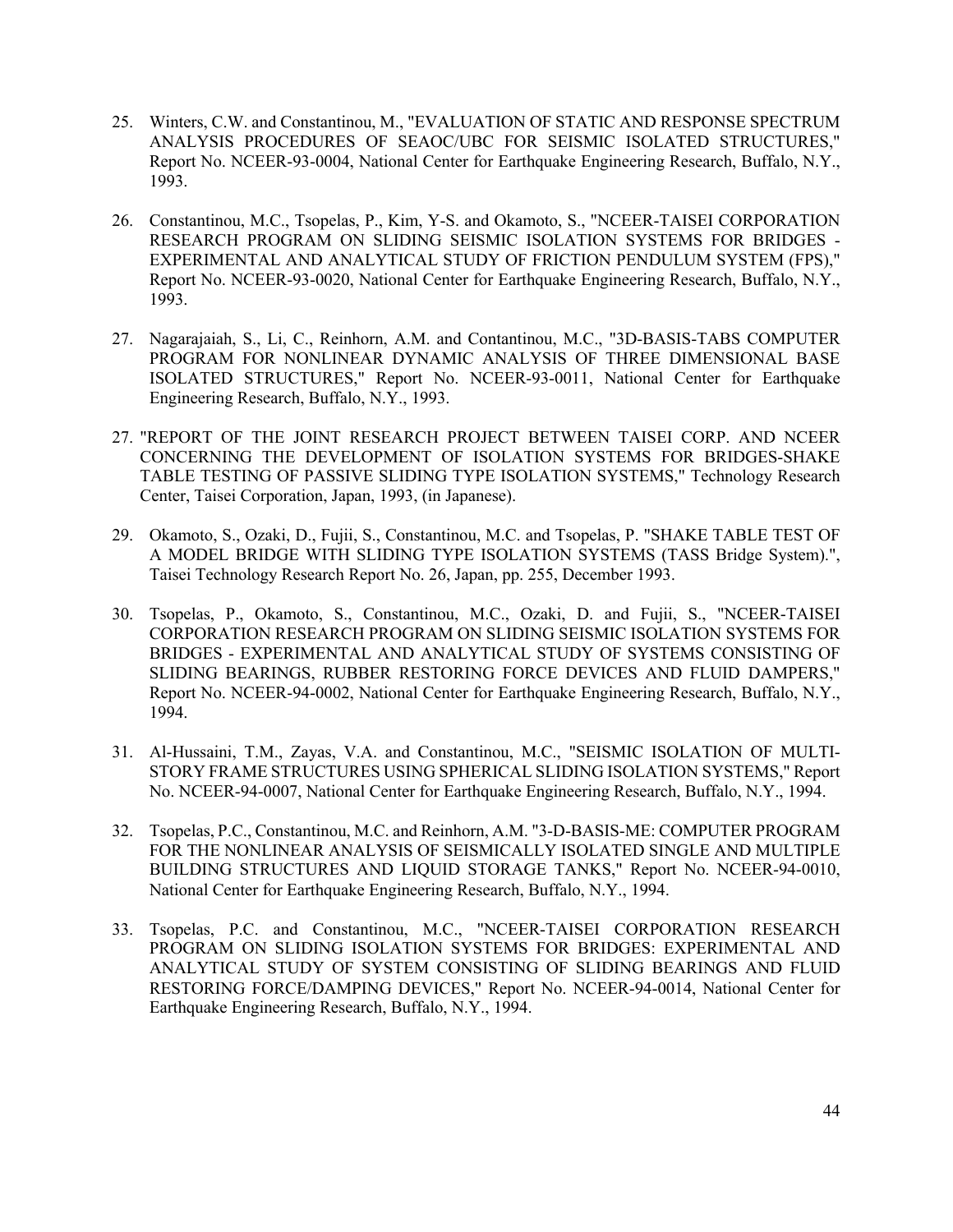- 34. Lambrou, V. and Constantinou, M.C., "STUDY OF SEISMIC ISOLATION SYSTEMS FOR COMPUTER FLOORS," Report No. NCEER-94-0020, National Center for Earthquake Engineering Research, Buffalo, N.Y., 1994.
- 35. Tsopelas, P.C. and Constantinou, M.C., "NCEER-TAISEI CORPORATION RESEARCH PROGRAM ON SLIDING ISOLATION SYSTEMS FOR BRIDGES: EXPERIMENTAL AND ANALYTICAL STUDY OF SYSTEM CONSISTING OF LUBRICATED PTFE SLIDING BEARINGS AND MILD STEEL DAMPERS," Report No. NCEER-94-0022, National Center for Earthquake Engineering, Buffalo, N.Y., 1994.
- 36. Reinhorn, A.M., Nagarajaiah, S., Constantinou, M.C., Tsopelas, P. and Li, R., "3D-BASIS-TABS: VERSION 2.0 COMPUTER PROGRAM FOR NONLINEAR DYNAMIC ANALYSIS OF THREE DIMENSIONAL BASE ISOLATED STRUCTURES," Report No. NCEER-94-0018, National Center for Earthquake Engineering Research, Buffalo, NY, 1994.
- 37. Reinhorn, A.M., Li, C. and Constantinou, M.C., "EXPERIMENTAL AND ANALYTICAL STUDY OF SEISMIC RETROFIT OF STRUCTURES WITH SUPPLEMENTAL DAMPING. PART I: FLUID VISCOUS DAMPING DEVICES," Report No. NCEER-95-0001, National Center for Earthquake Engineering Research, Buffalo, N.Y., 1995.
- 38. Symans, M.D. and Constantinou, M.C., "DEVELOPMENT AND EXPERIMENTAL STUDY OF SEMI-ACTIVE FLUID DAMPING DEVICES FOR SEISMIC PROTECTION OF STRUCTURES," Report No. NCEER-95-0011, National Center for Earthquake Engineering Research, Buffalo, N.Y., 1995.
- 39. Seleemah, A.A. and Constantinou, M.C., "INVESTIGATION OF SEISMIC RESPONSE OF BUILDINGS WITH LINEAR AND NONLINEAR FLUID VISCOUS DAMERS," Report No. NCEER-97-0004, National Center for Earthquake Engineering Research, Buffalo, NY, 1997.
- 40. Tsopelas, P., Constantinou, M.C., Kircher, C.A. and Whittaker, A.S., "EVALUATION OF SIMPLIFIED METHODS OF ANALYSIS FOR YIELDING STRUCTURES," Report No. NCEER-97-0012, National Center for Earthquake Engineering Research, Buffalo, NY, 1997.
- 41. Constantinou, M.C., Tsopelas, P. and Hammel, W., "TESTING AND MODELING OF AN IMPROVED DAMPER CONFIGURATION FOR STIFF STRUCTURAL SYSTEMS," Report of the Center for Industrial Effectiveness, Buffalo, NY, 1997.
- 42. Constantinou, M.C. and Quarshie, J.K., "RESPONSE MODIFICATION FACTORS FOR SEISMICALLY ISOLATED BRIDGES", Report No. MCEER-98-0014, Multidisciplinary Center for Earthquake Engineering Research, Buffalo, NY, 1998.
- 43. Friedland, I.M. and Constantinou, M.C. (editors), "PROCEEDINGS OF THE U.S.-ITALY WORKSHOP ON SEISMIC PROTECTIVE SYSTEMS FOR BRIDGES," Report No. MCEER-98- 0015, Multidisciplinary Center for Earthquake Engineering Research, Buffalo, NY, 1998.
- 44. Scheller, J. and Constantinou, M.C., "RESPONSE HISTORY ANALYSIS OF STRUCTURES WITH SEISMIC ISOLATION AND ENERGY DISSIPATION SYSTEMS: VERIFICATION EXAMPLES FOR PROGRAM SAP 2000," Report No. MCEER-99-0002, Multidisciplinary Center for Earthquake Engineering Research, Buffalo, NY, 1999.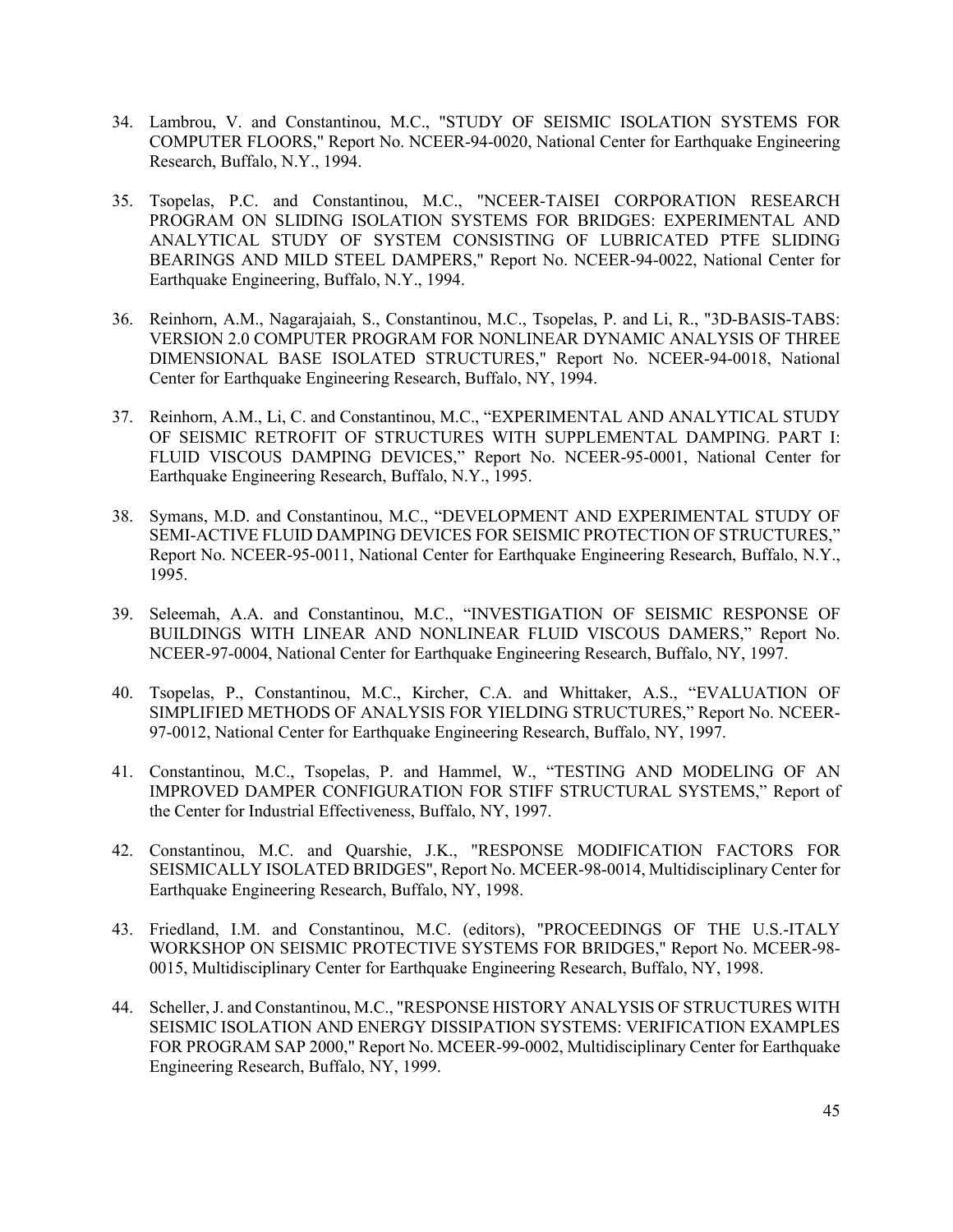- 45. Kasalanati, A. and Constantinou, M.C., "EXPERIMENTAL STUDY OF BRIDGE ELASTOMERIC AND OTHER ISOLATION AND ENERGY DISSIPATION SYSTEMS WITH EMPHASIS ON UPLIFT PREVENTION AND HIGH VELOCITY NEAR-SOURCE SEISMIC EXCITATION," Report No. MCEER-99-0004, Multidisciplinary Center for Earthquake Engineering Research, Buffalo, NY, 1999.
- 46. Constantinou, M.C., Tsopelas, P., Kasalanati, A. and Wolff, E.D., "PROPERTY MODIFICATION FACTORS FOR SEISMIC ISOLATION BEARINGS", Report No. MCEER-99-0012, Multidisciplinary Center for Earthquake Engineering Research, Buffalo, NY, 1999.
- 47. Ramirez, O.M., Constantinou, M.C., Kircher, C.A., Whittaker, A.S., Johnson, M.W., Gomez, J.D., and C.Z. Chrysostomou, "DEVELOPMENT AND EVALUATION OF SIMPLIFIED PROCEDURES FOR ANALYSIS AND DESIGN OF BUILDINGS WITH PASSIVE ENERGY DISSIPATION SYSTEMS", Report No. MCEER-00-0010, Revision 1, Multidisciplinary Center for Earthquake Engineering Research, Buffalo, NY, 2001.
- 48. Roussis, P.C., Constantinou, M.C., Erdik, M., Durukal, E.and Dicleli, M., "ASSESSMENT OF PERFORMANCE OF BOLU VIADUCT IN THE 1999 DUZCE EARTHQUAKE IN TURKEY", Report No. MCEER-02-0001, Multidisciplinary Center for Earthquake Engineering Research, Buffalo, NY, 2002.
- 49. Wolff, E.D. and Constantinou, M.C., "EXPERIMENTAL STUDY OF SEISMIC ISOLATION SYSTEMS WITH EMPHASIS ON SECONDARY SYSTEM RESPONSE AND VERIFICATION OF ACCURACY OF DYNAMIC RESPONSE HISTORY ANALYSIS METHODS", Report No. MCEER-04-0001, Multidisciplinary Center for Earthquake Engineering Research, Buffalo, NY, 2004.
- 50. Warn, G., Constantinou, M.C. and Whittaker, A., "STATUE OF HERMES, FRICTION PENDULUM BEARING TESTING REPORT," Report No. UB/CSEE/SEESL-2004-01, Department of Civil, Structural and Environmental Engineering, University at Buffalo, Buffalo, NY, February 2004.
- 51. Pavlou, E. and Constantinou, M.C., "EVALUATION OF ACCURACY OF SIMPLIFIED METHODS OF ANALYSIS AND DESIGN OF BUILDINGS WITH DAMPING SYSTEMS FOR NEAR-FAULT AND FOR SOFT-SOIL SEISMIC MOTIONS", Report No. MCEER-04-0008, Multidisciplinary Center for Earthquake Engineering Research, Buffalo, NY, 2004.
- 52. Sigaher-Boyle, A.N. and Constantinou, M.C., "SCISSOR-JACK DAMPER ENERGY DISSIPATION SYSTEM", Report No. MCEER-04-0010, Multidisciplinary Center for Earthquake Engineering Research, Buffalo, NY, 2004.
- 53. Roussis, P.C.and Constantinou, M.C., "EXPERIMENTAL AND ANALYTICAL STUDIES OF STRUCTURES SEISMICALLY ISOLATED WITH AN UPLIFT-RESTRAINT ISOLATION SYSTEM", Report No. MCEER-05-0001, Multidisciplinary Center for Earthquake Engineering Research, Buffalo, NY, 2005.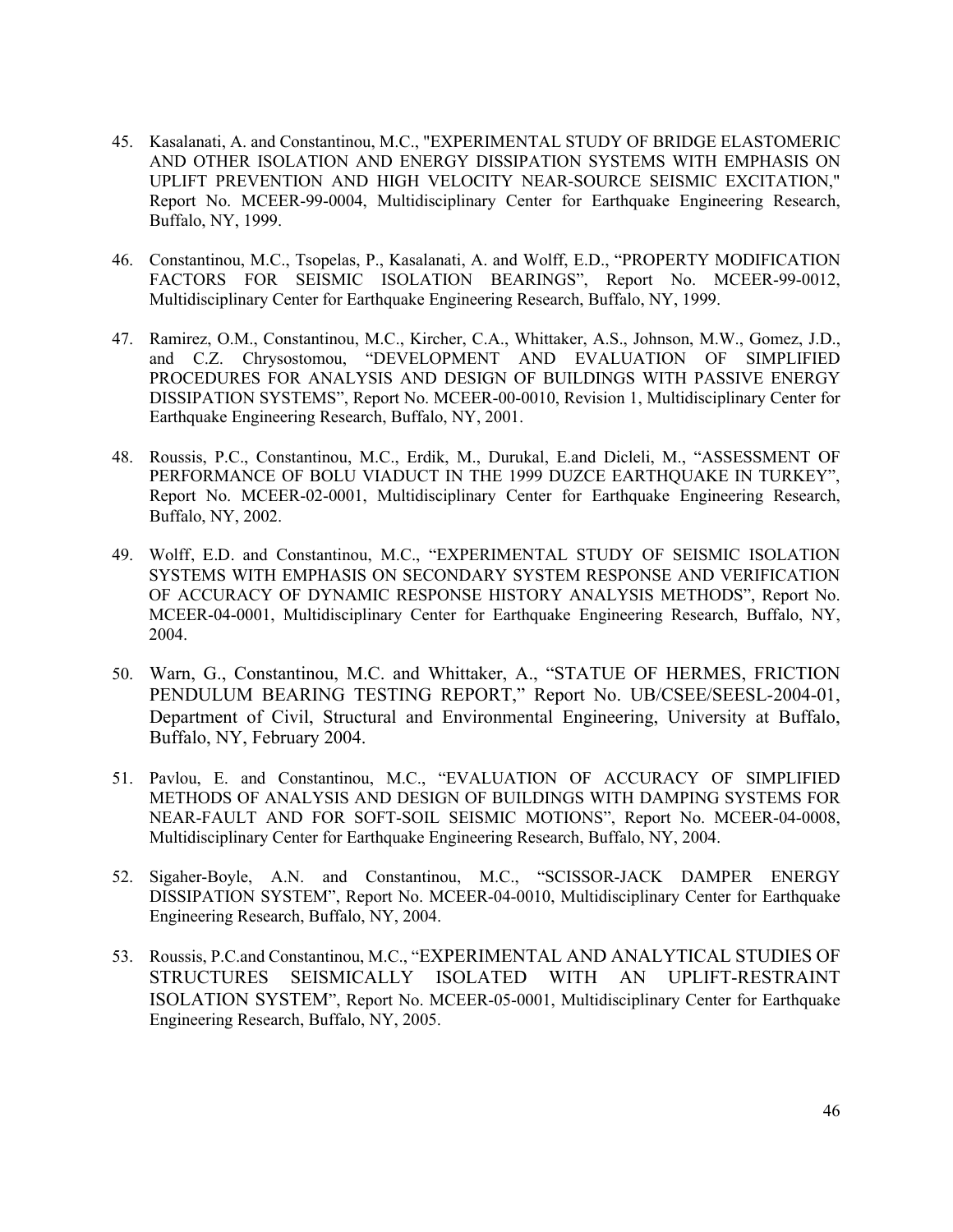- 54. Aref, A., Bruneau, M., Constantinou, M., Filiatrault, A., Lee, G., Reinhorn, A., Whittaker, A., "SEISMIC RESPONSE MODIFICATION OF STRUCTURAL AND NON-STRUCTURAL SYSTEMS AND COMPONENTS IN ACUTE CARE FACILITIES," MCEER / Research Progress and Accomplishments Volume, 2004, 95-121.
- 55. Tsopelas, P.C., Roussis, P.C., Constantinou, M.C, Buchanan, R. and Reinhorn, A.M., "3D-BASIS-ME-MB: COMPUTER PROGRAM FOR NONLINEAR DYNAMIC ANALYSIS OF SEISMICALLY ISOLATED STRUCTURES", Report No. MCEER-05-0009, Multidisciplinary Center for Earthquake Engineering Research, Buffalo, NY, 2005.
- 56. Constantinou, M.C., Whittaker, A.S., Kalpakidis, Y., Fenz, D. M. and Warn, G.P.," PERFORMANCE OF SEISMIC ISOLATION HARDWARE UNDER SERVICE AND SEISMIC LOADING", Report No. MCEER-07-0012, Multidisciplinary Center for Earthquake Engineering Research, Buffalo, NY, 2007.
- 57. Constantinou, M.C., Whittaker, A.S., Fenz, D. M. and Apostolakis, G.,"SEISMIC ISOLATION OF BRIDGES", Report to Caltrans, Version 2, Department of Civil, Structural and Environmental Engineering, University at Buffalo, June, 2007.
- 58. Fenz, D.M. and Constantinou, M.C.,"MECHANICAL BEHAVIOR OF MULTI-SPHERICAL SLIDING BEARINGS", Report No. MCEER-08-0007, Multidisciplinary Center for Earthquake Engineering Research, Buffalo, NY, 2008.
- 59. Fenz, D.M. and Constantinou, M.C.,"DEVELOPMENT, IMPLEMENTATION AND VERIFICATION OF DYNAMIC ANALYSIS MODELS FOR MULTI-SPHERICAL SLIDING BEARINGS", Report No. MCEER-08-0018, Multidisciplinary Center for Earthquake Engineering Research, Buffalo, NY, 2008.
- 60. Kalpakidis I.V. and Constantinou, M.C., "EFFECTS OF HEATING AND LOAD HISTORY ON THE BEHAVIOR OF LEAD-RUBBER BEARINGS," Report No. MCEER-08-0027, Multidisciplinary Center for Earthquake Engineering Research, Buffalo, NY, 2008.
- 61. Sarlis, A.A., Tsopelas, P.C., Constantinou, M.C. and Reinhorn, A.M., "3D-BASIS-ME-MB: COMPUTER PROGRAM FOR NONLINEAR DYNAMIC ANALYSIS OF SEISMICALLY ISOLATED STRUCTURES, Element for Triple Pendulum Isolator and Verification Examples", supplement to MCEER Report 05-009, document distributed to the engineering community together with executable version of program and example files, University at Buffalo, 2009.
- 62. Sarlis, A.A. and Constantinou, M.C., "MODELING TRIPLE FRICTION PENDULUM ISOLATORS IN PROGRAM SAP2000", document distributed to the engineering community together with example files, University at Buffalo, 2010.
- 63. Constantinou, M.C., Kalpakidis, I., Filiatrault, A. and Ecker Lay, R. A., "LRFD-BASED ANALYSIS AND DESIGN PROCEDURES FOR BRIDGE BEARINGS AND SEISMIC ISOLATORS", Report No. MCEER-11-0004, Multidisciplinary Center for Earthquake Engineering Research, Buffalo, NY, 2011.
- 64. Cui, S, Bruneau, M. and Constantinou, M.C., "INTEGRATED DESIGN METHODOLOGY FOR ISOLATED FLOOR SYSTEMS IN SINGLE-DEGREE-OF-FREEDOM STRUCTURAL FUSE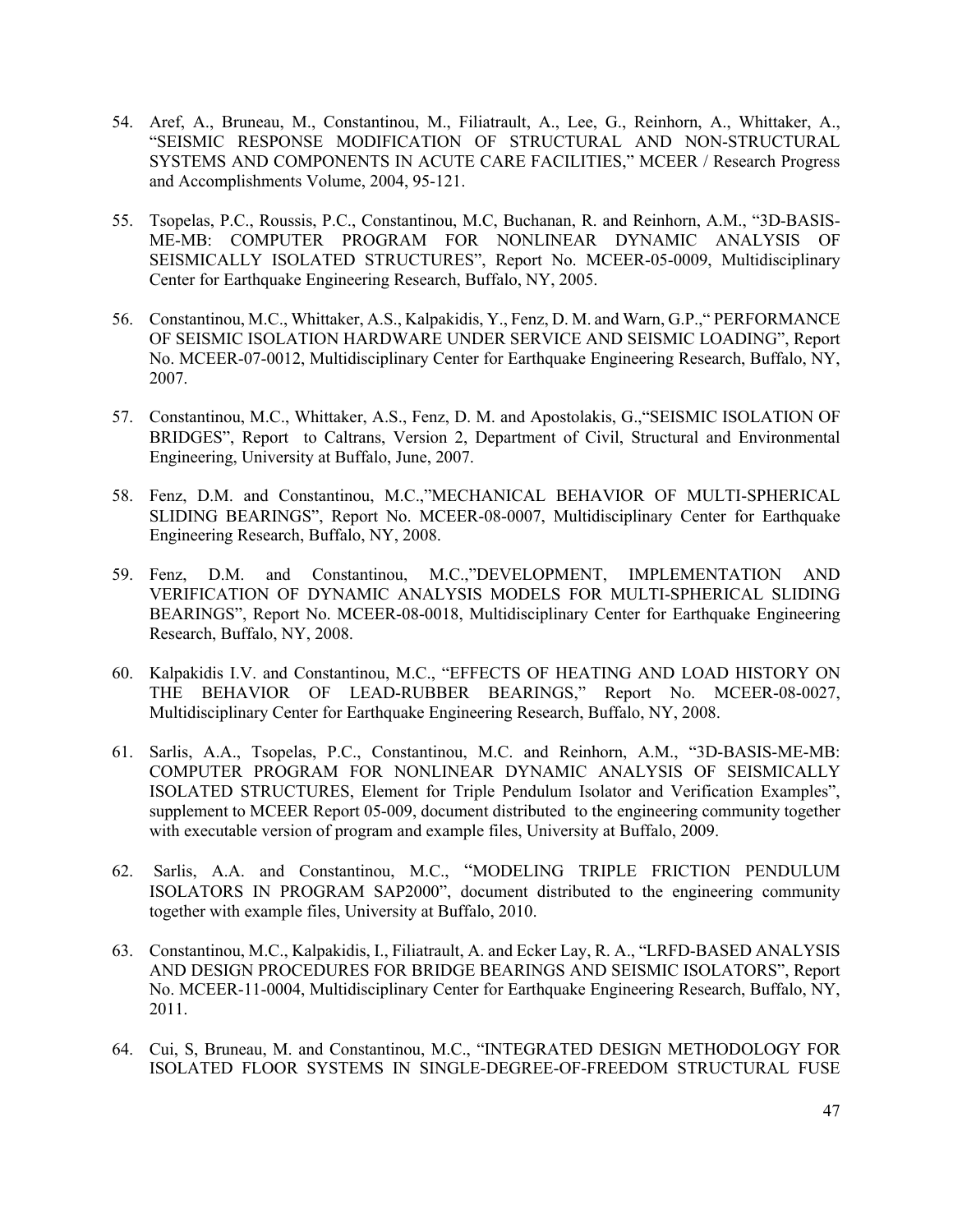SYSTEMS", Report No. MCEER-12-0004, Multidisciplinary Center for Earthquake Engineering Research, Buffalo, NY, 2012.

- 65. Basu, D., Whittaker, A.S. and Constantinou, M.C., "CHARACTERIZING THE ROTATIONAL COMPONENTS OF EARTHQUAKE GROUND MOTION", Report No. MCEER-12-0005, Multidisciplinary Center for Earthquake Engineering Research, Buffalo, NY, 2012.
- 66. Pasala, D., Sarlis, A.A., Nagarajaiah, S., Reinhorn, A.M., Constantinou, M.C., and Taylor, D.P., SEISMIC RESPONSE CONTROL OF STRUCTURES USING A NOVEL ADAPTIVE PASSIVE NEGATIVE STIFFNESS DEVICE, Report No. MCEER-13-0004, Multidisciplinary Center for Earthquake Engineering Research, Buffalo, NY, 2013.
- 67. Sarlis, A.A., Pasala, D., Constantinou, M.C., Reinhorn, A.M., Nagarajaiah, S. and Taylor, D.P., NEGATIVE STIFFNESS DEVICE FOR SEISMIC PROTECTION OF STRUCTURES, Report No. MCEER-13-0005, Multidisciplinary Center for Earthquake Engineering Research, Buffalo, NY, 2013.
- 68. Sarlis, A.A., Constantinou, M.C. and Reinhorn, A.M.," SHAKE TABLE TESTING OF TRIPLE FRICTION PENDULUM ISOLATORS UNDER EXTREME CONDITIONS", Technical Report No. MCEER-13-0011, Multidisciplinary Center for Earthquake Engineering Research, State University of New York at Buffalo, Buffalo, NY, 2013.
- 69. Sarlis, A.A. and Constantinou, M.C.,"MODEL OF TRIPLE FRICTION PENDULUM BEARING FOR GENERAL GEOMETRIC AND FRICTIONAL PARAMETERS AND FOR UPLIFT CONDITIONS", Technical Report No. MCEER-13-0010, Multidisciplinary Center for Earthquake Engineering Research, State University of New York at Buffalo, Buffalo, NY, 2013.
- 70. Attary, N., Symans, M.D., Nagarajaiah, S., Reinhorn, A.M., Constantinou, M.C., Taylor, D., Pasala, D.T.R. and Sarlis A.A. "SEISMIC PROTECTION OF HIGHWAY BRIDGES WITH NEGATIVE STIFFNESS DEVICES," Technical Report MCEER 13-0013, Multidisciplinary Center for Earthquake Engineering Research, State University of New York at Buffalo, Buffalo, NY, 2013.
- 71. McVitty, W.J. and Constantinou, M.C., "PROPERTY MODIFICATION FACTORS FOR SEISMIC ISOLATORS: DESIGN GUIDANCE FOR BUILDINGS", Technical Report No. MCEER-15-0005, Multidisciplinary Center for Earthquake Engineering Research, State University of New York at Buffalo, Buffalo, NY, 2015.
- 72. Kumar, M., Whittaker, A.S, and Constantinou, M.C., "SEISMIC ISOLATION OF NUCLEAR POWER PLANTS USING SLIDING BEARINGS", Technical Report No. MCEER-15-0006, Multidisciplinary Center for Earthquake Engineering Research, State University of New York at Buffalo, Buffalo, NY, 2015.
- 73. Lee, D. and Constantinou, M.C., "QUINTUPLE FRICTION PENDULUM ISOLATOR BEHAVIOR, MODELING AND VALIDATION", Technical Report MCEER 15-0007, Multidisciplinary Center for Earthquake Engineering Research, State University of New York at Buffalo, Buffalo, NY, 2015.
- 74. Kumar, M., Whittaker, A.S, and Constantinou, M.C., "SEISMIC ISOLATION OF NUCLEAR POWER PLANTS USING ELASTOMERIC BEARINGS", Technical Report No. MCEER-15-0008,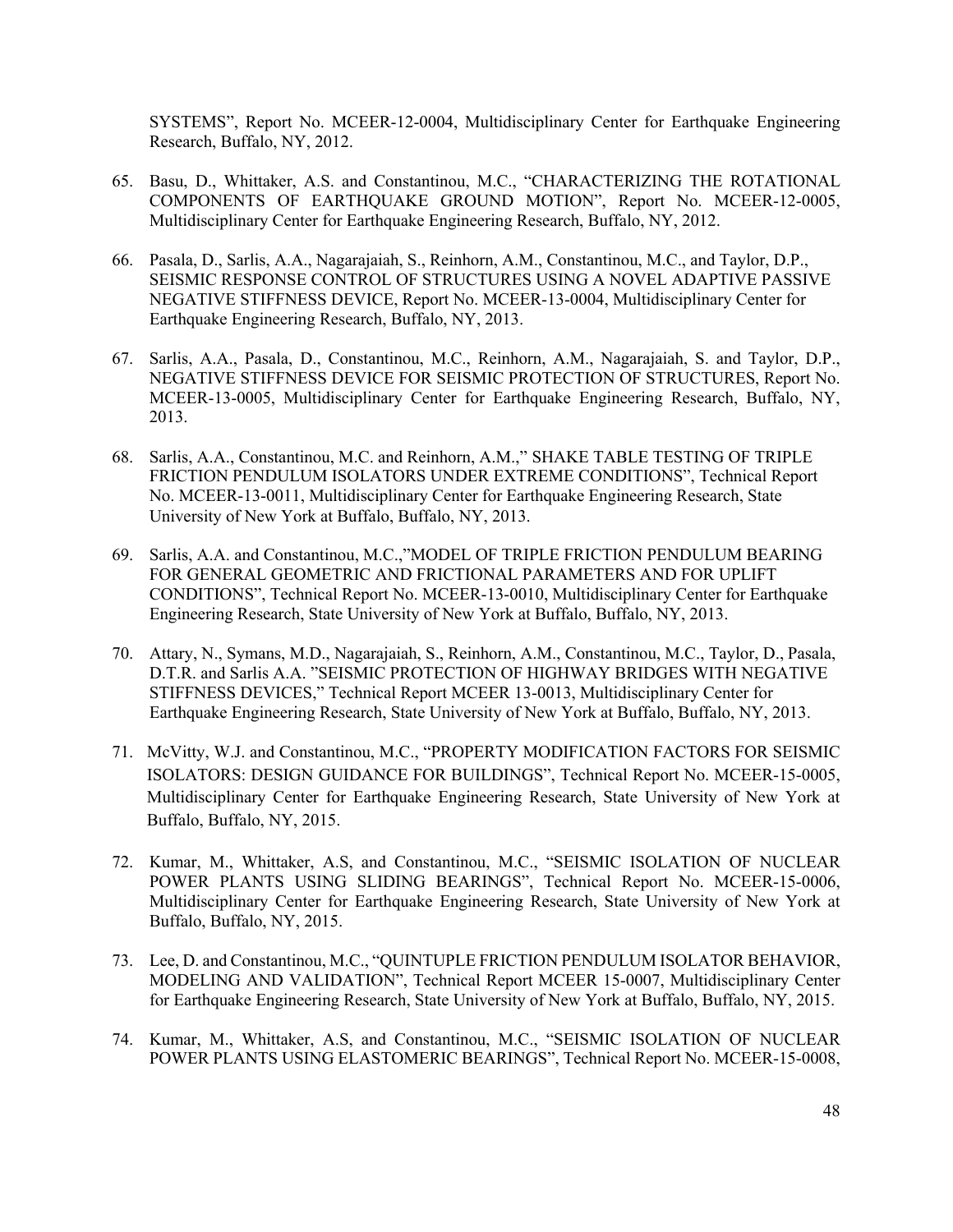Multidisciplinary Center for Earthquake Engineering Research, State University of New York at Buffalo, Buffalo, NY, 2015.

- 75. Kitayama, S. and Constantinou, M.C., "DEVELOPMENT AND EVALUATION OF PROCEDURES FOR ANALYSIS AND DESIGN OF BUILDINGS WITH FLUIDIC SELF-CENTERING SYSTEMS", Technical Report No. MCEER-16-0003, Multidisciplinary Center for Earthquake Engineering Research, State University of New York at Buffalo, Buffalo, NY, 2016, July.
- 76. Kitayama, S., Constantinou, M.C. and Lee, D., "PROCEDURES AND RESULTS OF ASSESSMENT OF SEISMIC PERFORMANCE OF SEISMICALLY ISOLATED ELECTRICAL TRANSFORMERS WITH DUE CONSIDERATION FOR VERTICAL ISOLATION AND VERTICAL GROUND MOTION EFFECTS", Technical Report No. MCEER-16-0010, Multidisciplinary Center for Earthquake Engineering Research, State University of New York at Buffalo, Buffalo, NY, 2016, December.
- 77. Oikonomou, K., Constantinou, M.C, A.M. Reinhorn, A.M. and Kempner, L. Jr., "SEISMIC ISOLATION OF HIGH VOLTAGE ELECTRICAL POWER TRANSFORMERS", Technical Report No. MCEER-16-0006, Multidisciplinary Center for Earthquake Engineering Research, State University of New York at Buffalo, Buffalo, NY, 2016, November.
- 78. Polat, E. and Constantinou, M.C., "OPEN SPACE DAMPING SYSTEM THEORY AND EXPERIMENTAL VALIDATION", Technical Report No. MCEER-16-0007, Multidisciplinary Center for Earthquake Engineering Research, State University of New York at Buffalo, Buffalo, NY, 2016, December.
- 79. Lee, D. and Constantinou, M.C., "DEVELOPMENT AND VALIDATION OF COMBINED HORIZONTAL–VERTICAL SEISMIC ISOLATION SYSTEM FOR HIGH-VOLTAGE POWER TRANSFORMERS", Technical Report No. MCEER-17-0007, Multidisciplinary Center for Earthquake Engineering Research, State University of New York at Buffalo, Buffalo, NY, 2017, November.
- 80. Kitayama, S. and Constantinou, M.C., "SEISMIC PERFORMANCE ASSESSMENT OF SEISMICALLY ISOLATED BUILDINGS DESIGNED BY THE PROCEDURES OF ASCE/SEI 7", Technical Report No. MCEER-18-0004, Multidisciplinary Center for Earthquake Engineering Research, State University of New York at Buffalo, Buffalo, NY, 2018, April.
- 81. Cilsalar, H. and Constantinou M.C., "DEVELOPMENT AND VALIDATION OF A SEISMIC ISOLATION SYSTEM FOR LIGHTWEIGHT RESIDENTIAL CONSTRUCTION", Technical Report No. MCEER-19-0001, Multidisciplinary Center for Earthquake Engineering Research, University at Buffalo, State University of New York, Buffalo, NY, 2019.
- 82. Kitayama, S. and Constantinou, M.C., "FURTHER RESULTS ON THE ASSESSMENT OF PERFORMANCE OF SEISMICALLY ISOLATED ELECTRICAL TRANSFORMERS", Technical Report No. MCEER-20-0002, Multidisciplinary Center for Earthquake Engineering Research, State University of New York at Buffalo, Buffalo, NY, 2020, June.

# H. **Citations of Work in Newspapers and Magazines**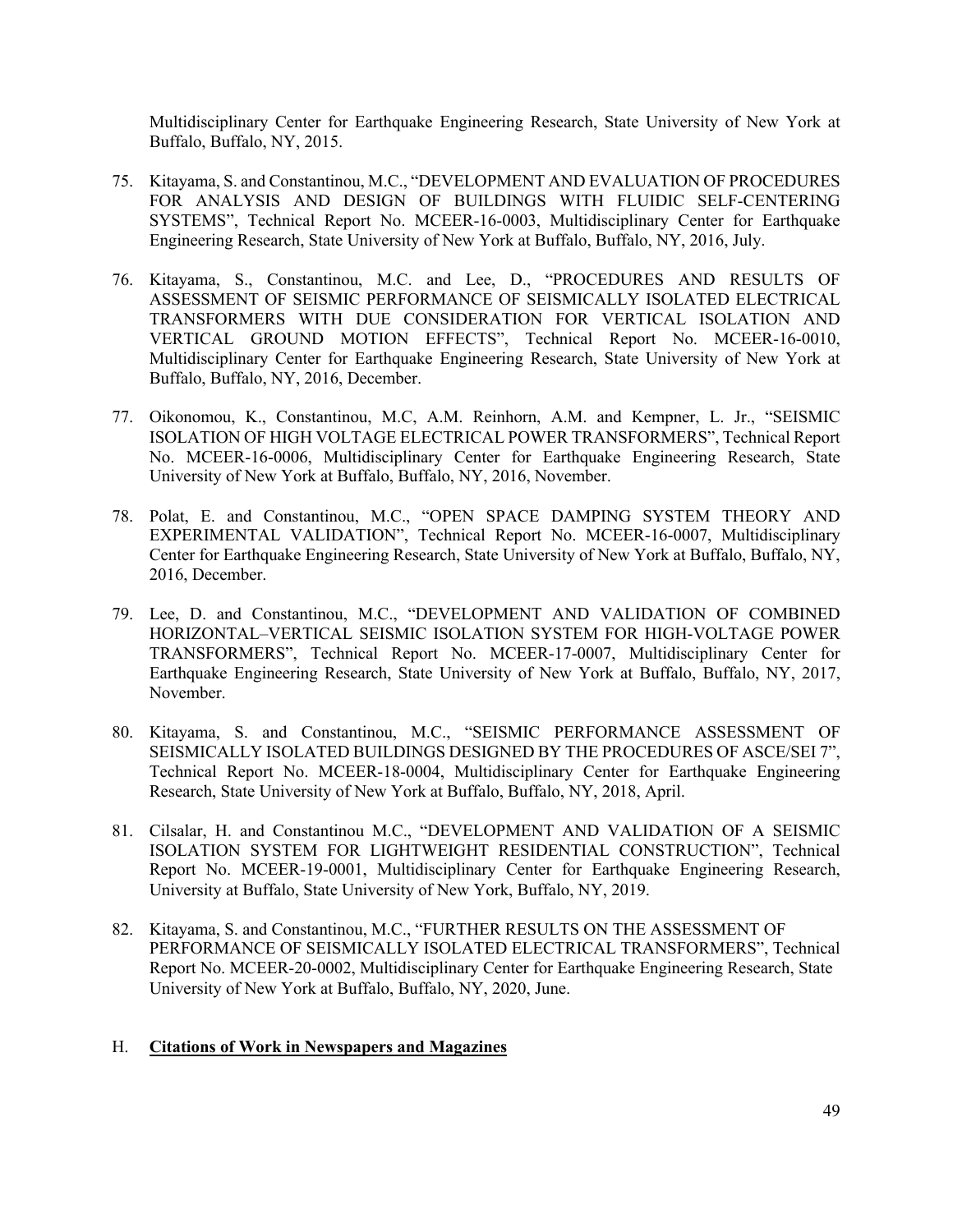- 1. "STANDING UP TO EARTHQUAKES", New Scientist, Feb. 16, 1991.
- 2. "BRIDGE THAT CAN SURVIVE MAJOR EARTHQUAKE, "Inside R & D, Feb. 27, 1991.
- 3. "TEFLON BRIDGE SYSTEM DEVELOPED, SOLD HERE EASES QUAKE THREAT," The Sunday Buffalo News, March 3, 1991.
- 4. "DESIGNING BRIDGES THAT STAND UP TO QUAKES," Business Week Magazine, March 4, 1991.
- 5. "ANTIQUAKE DESIGNS CAN TAKE A LICKING," Insight Magazine, March 25, 1991.
- 6. "SHOCK ABSORBER FOR BRIDGES," The Christian Science Monitor, May 8, 1991.
- 7. "INNOVATIVE BRIDGE SYSTEM DESIGNED AT BUFFALO," The Voice, Vol. 18 (9), May 1991.
- 8. "NCEER, CALTRANS STUDY SEISMIC BRIDGE RETROFIT," Civil Engineering, ASCE, Vol. 61 (6), June 1991.
- 9. "LAGERS EN SCHOKDEMPERS MAKEN BRUGGEN IN VS BEVINGBESTENDIG" (BEARINGS AND SHOCK DAMPERS MAKE BRIDGES IN U.S. EARTHQUAKE PROOF), POLYTECHNISCH WEEKBLAD, 31/32, Hague, Netherlands, 1991.
- 10. "QUAKE-RESISTANT BUILDING COULD DANCE WITH THE BIG ONE," Engineering Times, Vol. 13 (8), August 1991.
- 11. "SEISMIC ISOLATORS STAND UP TO SHAKING," UB Research, Vol. 1(2), Summer 1991.
- 12. "TAYLOR DEVICES REPORTS A SMALL PROFIT", The Buffalo News, July 13, 1992
- 13. "AREA FIRM, UB FIND PROTECTION AGAINST QUAKES," The Buffalo, News, June 13, 1993.
- 14. "A BRACING WAY TO GIRD BUILDINGS AGAINST QUAKES," Business Week Magazine, June 28, 1993.
- 15. "TAKING THE SHOCK OUT OF QUAKES," UB TODAY, Vol. 12, No. 2, September 1993.
- 16. "UB QUAKE TEAM DOES ITS JOB WITHOUT MAKING BIG WAVES," Business First, Week of September 6, 1993.
- 17. "MANY COMPANIES ARE THRIVING ON RELATIONSHIP WITH UB," The Buffalo News, September 13, 1993.
- 18. "DEFENSE TECHNOLOGY CURES THE SHAKES", Machine Design, October 22, 1993.
- 19. "TAYLOR DEVICES WINS MEDICAL CENTER PACT", The Buffalo News, November 9, 1993.
- 20. "UB RESEARCH MAY PROTECT COURTHOUSE", The Buffalo News, November 10, 1993.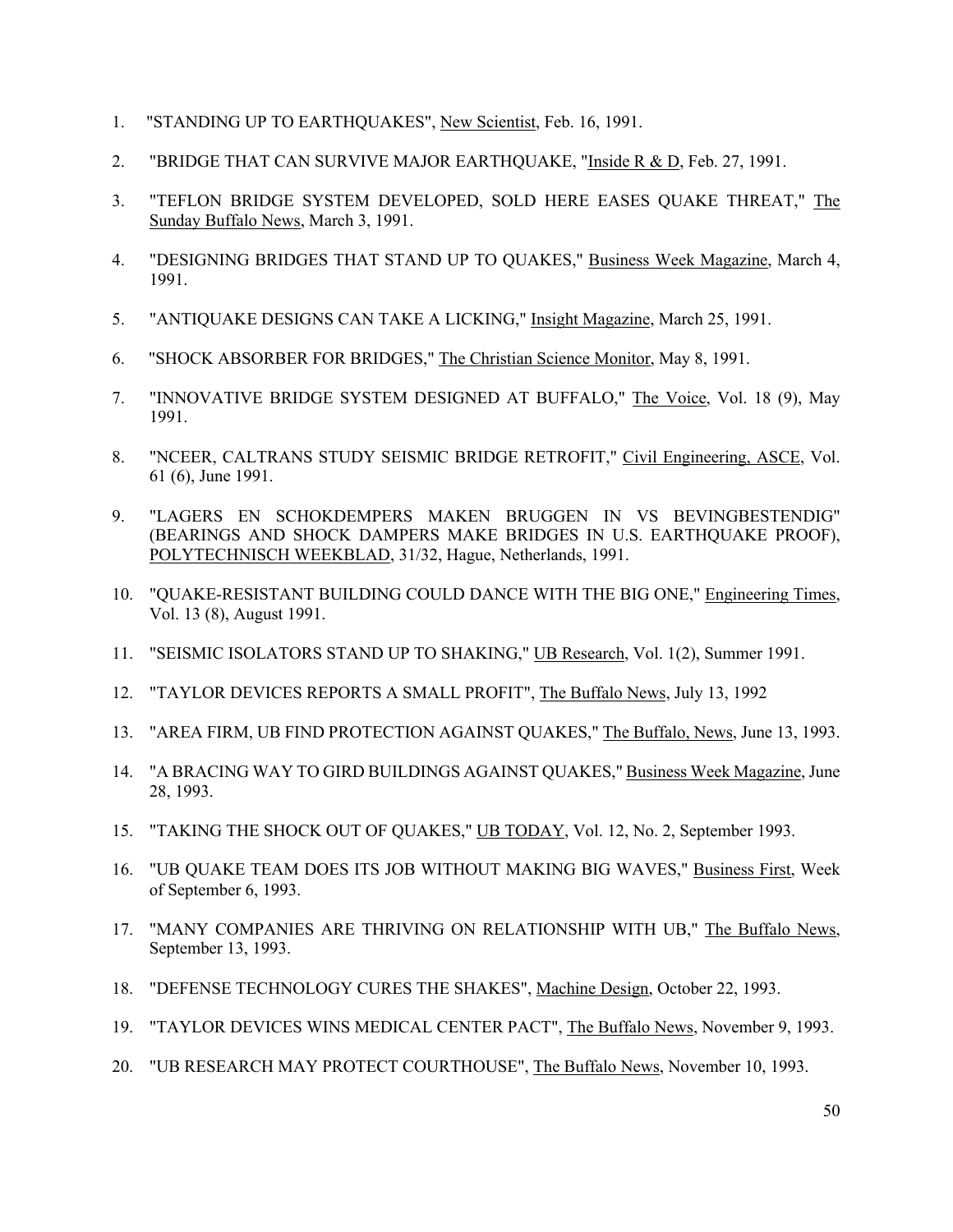- 21. "PENDULUM THEORY OF QUAKE PROTECTION," Science, Vol. 262, December 3, 1993.
- 22. "UB RESEARCH FEELS PAIN OF BUDGET CUTS", The Buffalo News, December 25, 1993.
- 23. "THIS COURTHOUSE WILL SWING", UB Research, Vol. 3, No. 4, Winter 1994.
- 24. "A NEW KIND OF DEFENSE INDUSTRY," UB Research, Vol. 3, No. 4, Winter 1994.
- 25. "CITY BEAUTIFUL," SUNY Research, Vol. 14(1), Winter 1994.
- 26. 'HIGH-TECH BREAKTHROUGHS: SHOCK ABSORBERS FOR BUILDINGS," Boardroom Reports, February 1, 1994.
- 27. "IN A QUAKE, THIS PLACE WILL ROLL, NOT ROCK," The Boston Globe, April 18, 1994.
- 28. "SWINGING COURTHOUSE," Popular Science, May 1994.
- 29. "TAYLOR DEVICES SEEKS FINANCING FOR MANUFACTURING EXPANSION," Business First, Buffalo, N.Y., Vol. 10 (28), April 25, 1994.
- 30. "A STEP AHEAD OF MOTHER NATURE", Graduating Engineer, Vol. 16, No. 1, September 1994.
- 31. "HOSPITAL GIRDS FOR QUAKE," Engineering News Record, September 11, 1995.
- 32. "EARTHQUAKE CENTER PROVES UB's IMPORTANCE TO BUSINESS," The Buffalo News, June 2, 1996.
- 33. "NEW QUAKE DEVICE IS FOR SHORTER STRUCTURES", The Niagara Gazette, June 10, 1997.
- 34. "STUDENTS ANALYZE AIRPORT TERMINAL'S ABILITY TO WITHSTAND QUAKES", Civil Engineering, ASCE, January 1998.
- 35. "TAYLOR DEVICES GETS PACTS FOR SEISMIC-PROTECTION PRODUCTS", The Buffalo News, January 7, 2000.
- 36. "SCIENTISTS FINISH EARTHQUAKE-PROOFING ISTANBUL AIRPORT ROOF", Daily University Science News, carried by *Yahoo*, http://fullcoverage.yahoo.com/fc/Science/Earthquakes\_and\_Seismology/, January 10, 2000.
- 37. "TURKEY'S TERMINAL GOES SEISMIC", Engineering News Record, January 17, 2000.
- 38. "TERMINAL ROOF GETS FAST-TRACK SEISMIC UPGRADE AFTER EARTHQUAKE", Civil Engineering, ASCE, March 2000.
- 39. "AIRPORT FEATURES A SEISMIC RETROFIT DURING CONSTRUCTION", Modern Steel Construction, American Institute of Steel Construction, August 2000.
- 40. "RESEARCH CENTER TO BOLSTER CAPABILITIES", Civil Engineering, ASCE, May 2001.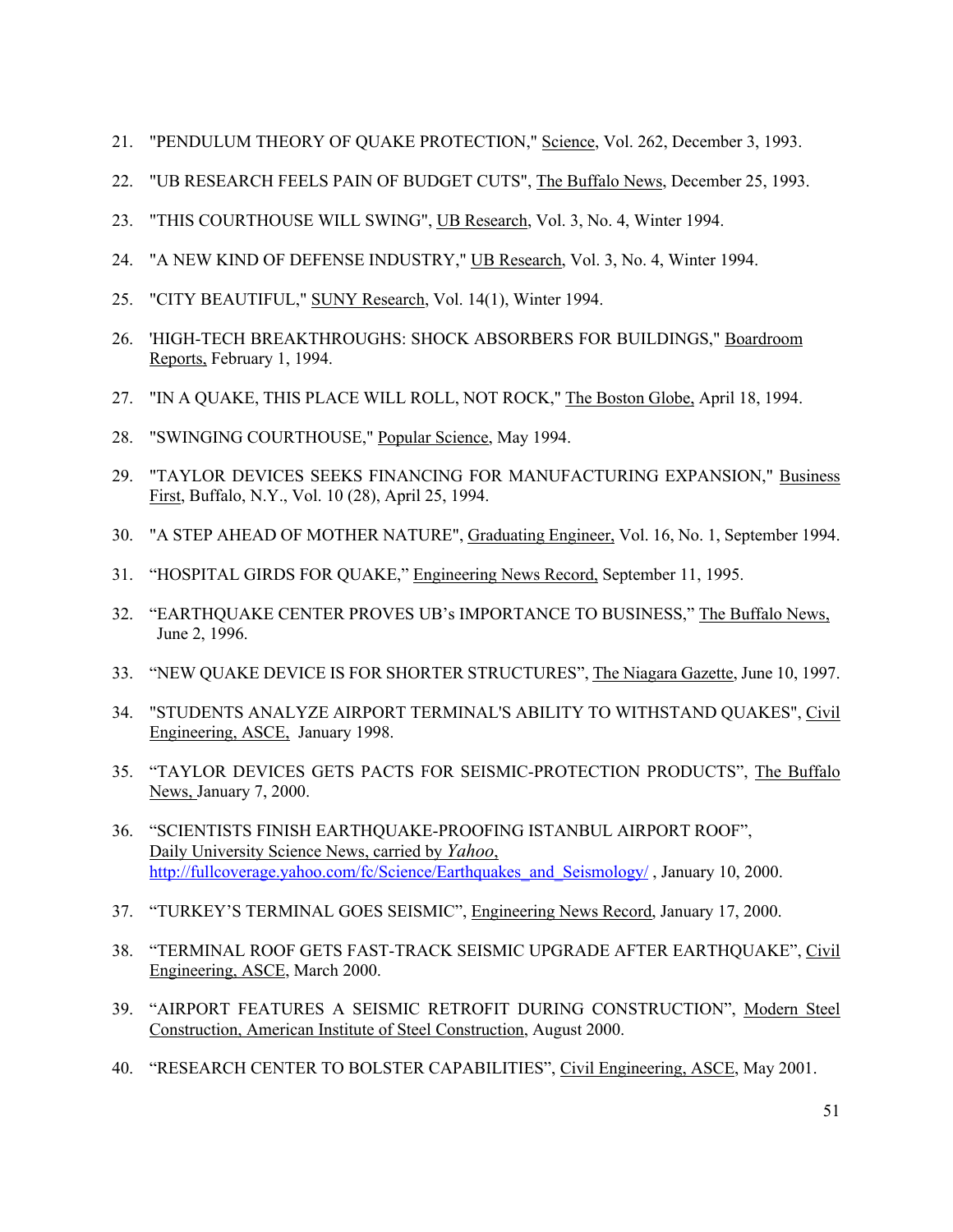- 41. "ARCHITECTS, ENGINEERS, AND EDUCATORS WORK IN TANDEM ON TEMPLE DESIGN," Civil Engineering, ASCE, March 2004.
- 42. "ANCIENT STATUE OF HERMES FITTED FOR EARTHQUAKE PROTECTION," EurekAlert, http://www.eurekalert.org/pub\_releases/2005-02/uab-aso020105.php, February 1, 2005.
- 43. "EARTHQUAKE PROTECTED ANCIENT STATUE OF HERMES," PhysOrg.com, http://www.physorg.com/news2907.html, February 2, 2005.
- 44. "EARTHQUAKE PROTECTED ANCIENT STATUE OF HERMES," iCivilEngineer.com-The Civil Engineering Portal, http://www.icivilengineer.com/News/Engineering/, February 2, 2005.
- 45. "NEW YORK ENGINEERS HELP PROTECT STATUE", India Science and Technology News, http://news.newkerala.com/technology-news-india/index.php?action=fullnews&id=68053, February 2, 2005.
- 46. "EARTHQUAKE PROTECTED ANCIENT STATUE OF HERMES," Science News Daily, http://www.sciencenewsdaily.org/story-2907.html, February 2, 2005.
- 47. "ANCIENT STATUE OF HERMES FITTED FOR EARTHQUAKE PROTECTION," Zinken, Links to World Wide Archeology, http://zinken.typepad.com/palaeo/2005/02/ancient statue.html, February 2, 2005.
- 48. "ANCIENT STATUE OF HERMES FITTED FOR EARTHQUAKE PROTECTION," Earth Science News, http://www.wwnorton.com/college/geo/science\_enews/news\_recent.asp, February 3, 2005.
- 49. "ANCIENT STATUE OF HERMES FITTED FOR EARTHQUAKE PROTECTION," Newswise, http://www.newswise.com/articles/view/509641/, February 3, 2005.
- 50. "ANCIENT STATUE OF HERMES FITTED FOR EARTHQUAKE PROTECTION," Archaeological News, http://www.archaeologica.org/NewsPage.htm, February 4, 2005.
- 51. "EARTHQUAKE PROTECTED ANCIENT STATUE OF HERMES," Iranian Cultural Heritage News Agency, http://www.chn.ir/english/eshownews.asp?no=4729, February 4, 2005.
- 52. "PREVENTING THE FALL OF A GOD", Live Science, http://www.livescience.com/imageoftheday/siod\_050208.html#text, February 8, 2005.
- 53. "ANCIENT STATUE FINDS A HELPING HAND AGAINST QUAKES WITH INNOVATIVE TECHNOLOGY," 361° Tech News, http://www.three-sixty-onedegrees.com/tech/050209statue.htm, February 9, 2005.
- 54. "ANCIENT STATUE OF HERMES FITTED FOR EARTHQUAKE PROTECTION," Science Daily, http://www.sciencedaily.com/releases/2005/02/050205105724.htm, February 14, 2005.
- 55. "ANCIENT STATUE OF HERMES FITTED FOR EARTHQUAKE PROTECTION," Science News Room/History, http://www.hallagulla.com/vb3/archive/index.php/t-63710.html, February 14, 2005.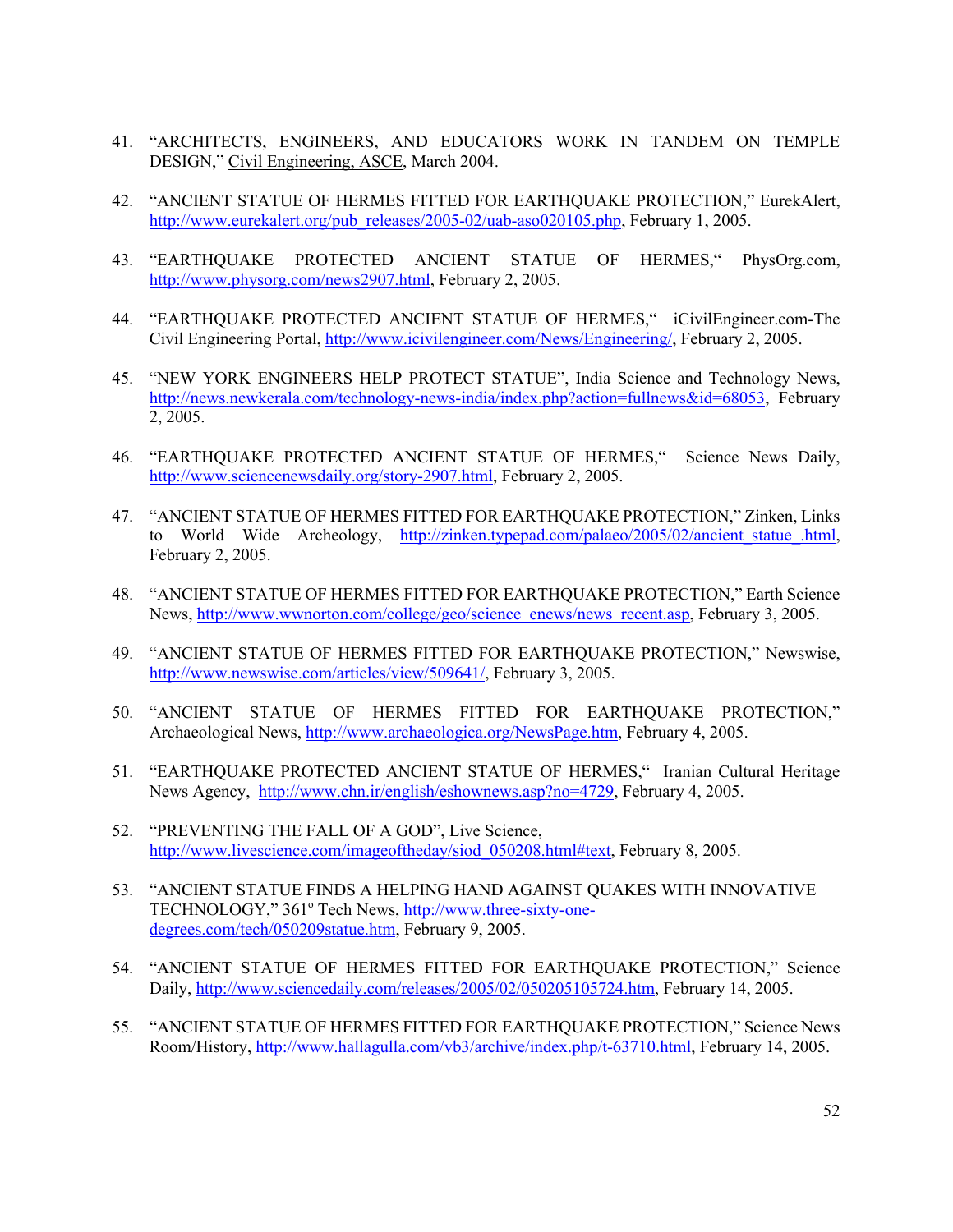- 56. "HERMES FITTED FOR QUAKE PROTECTION", UB Reporter, Vol. 36, No.2, Feb. 17, 2005.
- 57. "PROTECTING HERMES FROM EARTHQUAKES", Rogue Classicism, http://www.atriummedia.com/rogueclassicism/2005/02/03.html, March 1, 2005.
- 58. "ANCIENT STATUE OF HERMES FITTED FOR EARTHQUAKE PROTECTION," Ultimate Science, http://www.uscience.xro.us/content/view/39/62, March 2, 2005.
- 59. "SEISMICALLY OUTFITTING HERMES," Geotimes, Vol. 50, No. 4, April 2005.
- 60. "SHAKEN, NOT STIRRED", UB Today, Spring/Summer 2005.
- 61. "ISTANBUL OPENS WORLD'S LARGEST EARTHQUAKE-SAFE BUILDING", Wired Science, http://www.wired.com/wiredscience/2009/11/worlds-largest-earthquake-safebuilding/, November 20, 2009.
- 62. "IN SEARCH OF AN EARTHQUAKE-PROOF BUILDING", CNN Tech, http://us.cnn.com/2010/TECH/03/02/earthquake.resistant.building/index.html?hpt=C2, March 2, 2010.
- 63. "AFTEREFFECTS: HOW JAPAN CAN IMPROVE ITS EARTHQUAKE, TSUNAMI DEFENSES," InnovationNewsDaily, March 14, 2011, http://www.innovationnewsdaily.com/tsunami-earthquake-defense-rebuild-1805/.
- 64. "CAN EXTREME ENGINEERING SAVE NUCLEAR PLANTS FROM DISASTERS?", InnovationNewsDaily, March 15, 2011, http://www.innovationnewsdaily.com/nuclear-powerearthquake-tsunami-engineering-1810/.
- 65. "THE 10 LARGEST BASE-ISOLATED BUILDINGS IN THE WORLD", ENR, July 17, 2017, http://www.enr.com/articles/42366-the-10-largest-base-isolated-buildings-in-the-world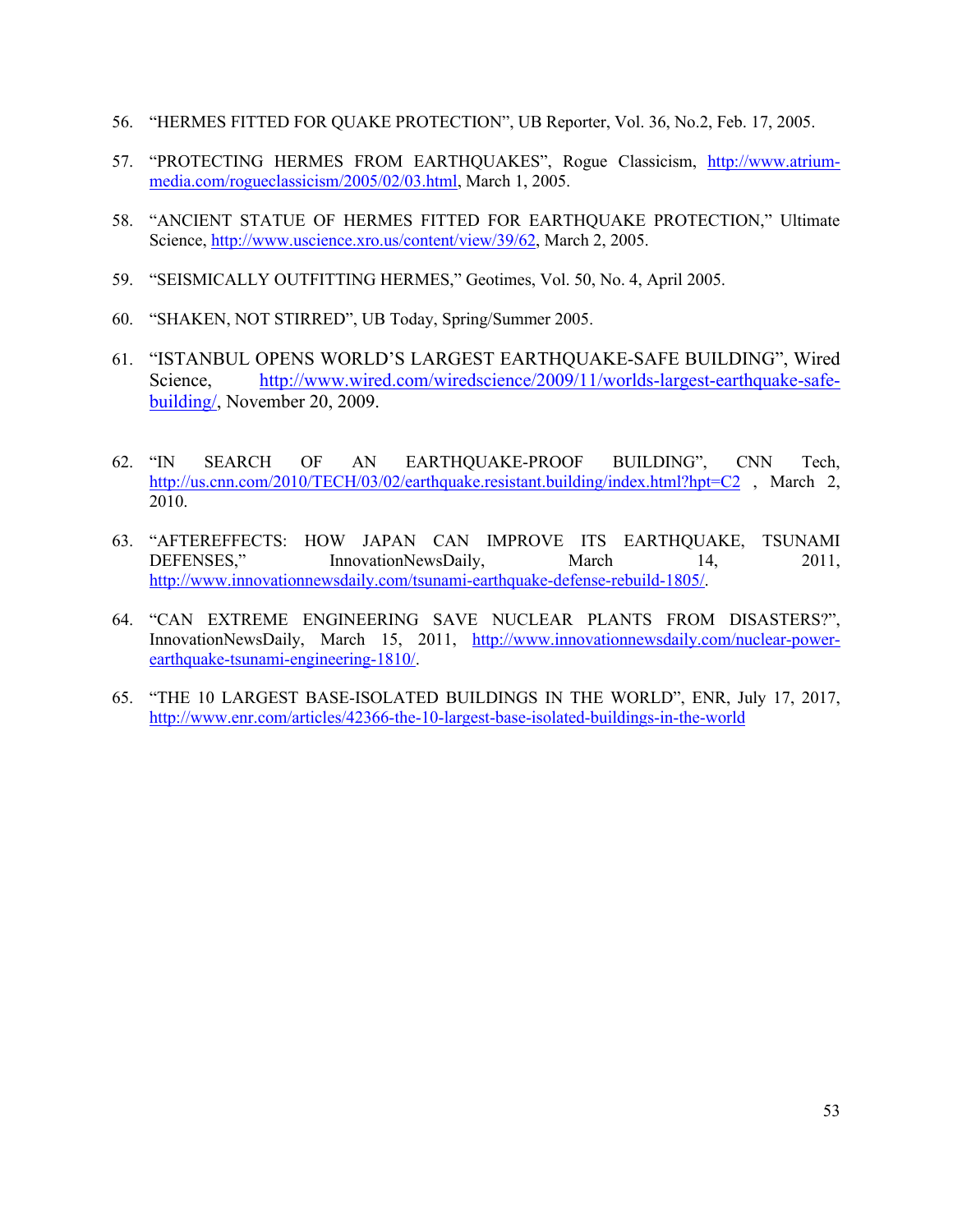# **LIST OF GRADUATE STUDENTS**

| <b>Name</b>            | Degree/year | <b>Current position</b>                             |
|------------------------|-------------|-----------------------------------------------------|
| Robin S. Greenleaf     | MS, 1986    | President, Architectural Engineers, Inc., Boston,   |
|                        |             | MA                                                  |
| Madjid Adnane          | MS, 1987    | Unknown                                             |
| <b>Bouzid Choubane</b> | MS, 1987    | Engineer, Florida DOT                               |
| Mahmood Kneifati       | Ph.D., 1988 | Consulting Engineer, Brookhaven, PA                 |
| Dimitri Theodossiou    | MS, 1990    | Engineer, ETESM Consultants                         |
|                        |             | Athens, Greece                                      |
| Anoop Mokha            | Ph.D., 1990 | Vice President, Earthquake Protection Systems,      |
|                        |             | Inc., Vallejo, CA                                   |
| Allaoua Kartoum        | MS, 1987    | Bridge Engineer, California Department of           |
|                        | Ph.D., 1991 | Transportation, Sacramento, CA                      |
| Panayiotis Tsopelas    | MS, 1991    | Associate Professor,                                |
|                        | Ph.D., 1994 | National Technical University of Athens, Greece     |
|                        |             | (previously at Catholic Univ. of America,           |
|                        |             | Washington, DC)                                     |
| Nicos Makris           | MS, 1989    | Addy Family Centennial Professor in Civil           |
|                        | Ph.D., 1991 | Engineering, Southern Methodist University,         |
|                        |             | Dallas, TX (previously at Univ. of Central Florida, |
|                        |             | Univ. of Patras, Greece, UC Berkeley, Notre Dame)   |
| George Demetriades     | MS, 1992    | Consulting Engineer,                                |
|                        |             | Limassol, Cyprus                                    |
| Michael Symans         | MS, 1992    | Associate Professor,                                |
|                        | Ph.D., 1995 | Rensselaer Polytechnic Institute                    |
|                        |             | Troy, NY                                            |
| Craig Winters          | MS, 1993    | Engineer, Taylor Devices, Inc.                      |
|                        |             | N. Tonawanda, NY                                    |
| Y-S, Kim               | MS, 1993    | Senior Research Engineer,                           |
|                        |             | Institute for Research and Development, Unison      |
|                        |             | Industrial Co., Korea                               |
| Varnavas Lambrou       | MS, 1994    | Commercial Manager, Cybarco Limited, Cyprus         |
| Wilhelm Hammel         | MS, 1997    | Founder, Vervex Partners, Germany                   |
| Amarnath Kasalanati    | Ph.D., 1998 | Associate Director, PEER,                           |
|                        |             | University of California, Berkeley, CA              |
| Joseph Quarshie        | Ph.D. 1998  | Transportation Engineer (retired),                  |
|                        |             | California Department of Transportation, Fresno,    |
|                        |             | CA                                                  |
| Joern Scheller         | MS, 1998    | Project Engineer and Manager,                       |
|                        |             | Krebs and Kiefer Consulting Engineers, Hamburg,     |
|                        |             | Germany                                             |
| Eric D. Wolff          | MS, 1999    | Director of Engineering Services, University of     |
|                        | Ph.D., 2003 | California, San Diego, CA                           |
| Marc Zimmer            | MS, 1999    | President,                                          |
|                        |             | FRENER & REIFER America,                            |
|                        |             | New York, NY                                        |